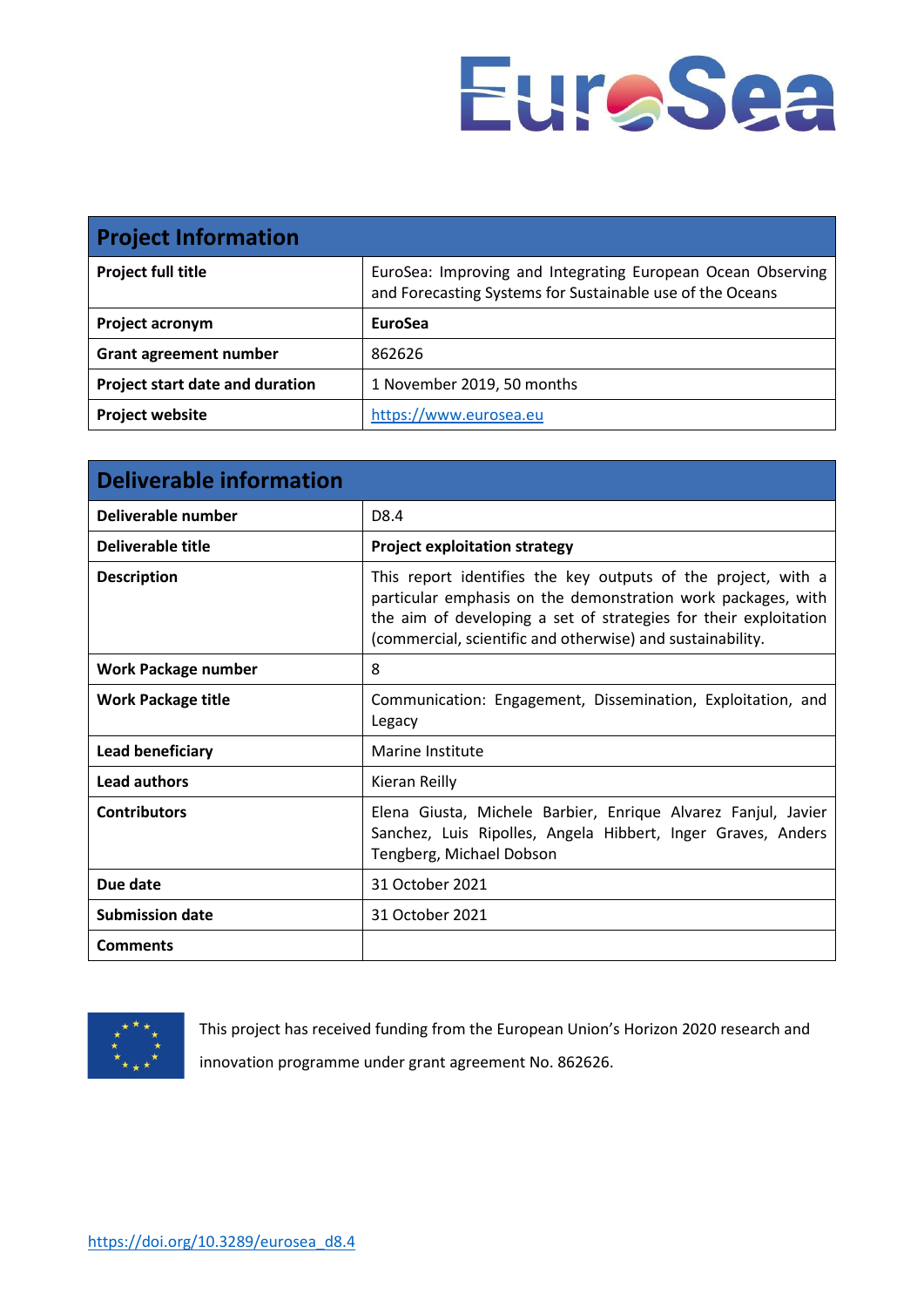

## Table of Contents

| $\mathbf 1$ |       | <b>Introduction to EuroSea</b>                                                                                           | $\mathbf{1}$   |
|-------------|-------|--------------------------------------------------------------------------------------------------------------------------|----------------|
| 2           |       | <b>EuroSea Exploitation Strategy Background and Context</b>                                                              | $\mathbf{1}$   |
| 3           |       | Measures to ensure that results meet real needs of end users                                                             | $\mathbf{1}$   |
| 4           |       | <b>List of Main Results and Description</b>                                                                              | $\overline{2}$ |
| 4.1         |       | Work Package 1: Governance and coordination of ocean observing and forecasting system                                    | 3              |
| 4.2         |       | Work Package 2: Ocean Observing System Design                                                                            | 4              |
| 4.3         |       | Work Package 3: Network Integration and Improvement                                                                      | 5              |
| 4.4         |       | Work Package 4: Data Integration, Assimilation and Forecasting                                                           | 8              |
| 4.5         |       | Work Package 5: Coastal Resilience and Operational Services Demonstrator                                                 | 10             |
| 4.6         |       | Work Package 6: Ocean Health Demonstrator                                                                                | 12             |
| 4.7         |       | Work Package 7: Ocean climate indicators demonstrator                                                                    | 14             |
| 4.8         |       | Work Package 8: Communication: Engagement, Dissemination, Exploitation, and Legacy                                       | 15             |
| 5           |       | <b>Key Exploitable Results for Commercialisation</b>                                                                     | 17             |
| 5.1         |       | Oceanographic Services for Ports and Cities (OSPAC) software on port and city real-time alert to                         |                |
|             |       | provide forecast of sea conditions (KER leading beneficiary: EPPE, Nologin)                                              | 19             |
|             | 5.1.1 | <b>OSPAC Software Characterisation table</b>                                                                             | 19             |
|             | 5.1.2 | <b>Exploitation Roadmap</b>                                                                                              | 21             |
|             | 5.1.3 | Risks Assessment and Priority Map                                                                                        | 22             |
|             | 5.1.4 | Use options                                                                                                              | 24             |
| 5.2         |       | Solution for marine sensors to measure and forecast oxygen, heat and pH related Extreme Marine                           |                |
|             |       | Events onsite for aquaculture - monitoring system for extreme marine events at aquaculture sites                         |                |
|             |       | (KER leading beneficiary: Xylem-Aanderaa)                                                                                | 25             |
|             | 5.2.1 | <b>Characterisation Table</b>                                                                                            | 25             |
|             | 5.2.2 | <b>Exploitation Roadmap</b>                                                                                              | 27             |
|             | 5.2.3 | Risks Assessment and Priority Map                                                                                        | 28             |
|             | 5.2.4 | Use options                                                                                                              | 31             |
| 5.3         |       | Low maintenance tide gauges (KER leading beneficiary: National Oceanography Centre)                                      | 32             |
|             | 5.3.1 | <b>Characterisation Table</b>                                                                                            | 32             |
|             | 5.3.2 | <b>Exploitation Roadmap</b>                                                                                              | 34             |
|             | 5.3.3 | <b>Risks Assessment and Priority Map</b>                                                                                 | 35             |
|             | 5.3.4 | Use options                                                                                                              | 37             |
| 5.4         |       | Prototype sea level planning and scenario visualisation tool (KER leading beneficiary: ARUP,<br>University of Cambridge) |                |
|             | 5.4.1 | <b>Characterisation Table</b>                                                                                            | 38<br>38       |
|             | 5.4.2 | <b>Exploitation Roadmap</b>                                                                                              | 40             |
|             | 5.4.3 | Risks Assessment and Priority Map                                                                                        | 41             |
|             | 5.4.4 | Use options                                                                                                              | 43             |
|             |       |                                                                                                                          |                |
| 6           |       | <b>Conclusion and Next Steps</b>                                                                                         | 44             |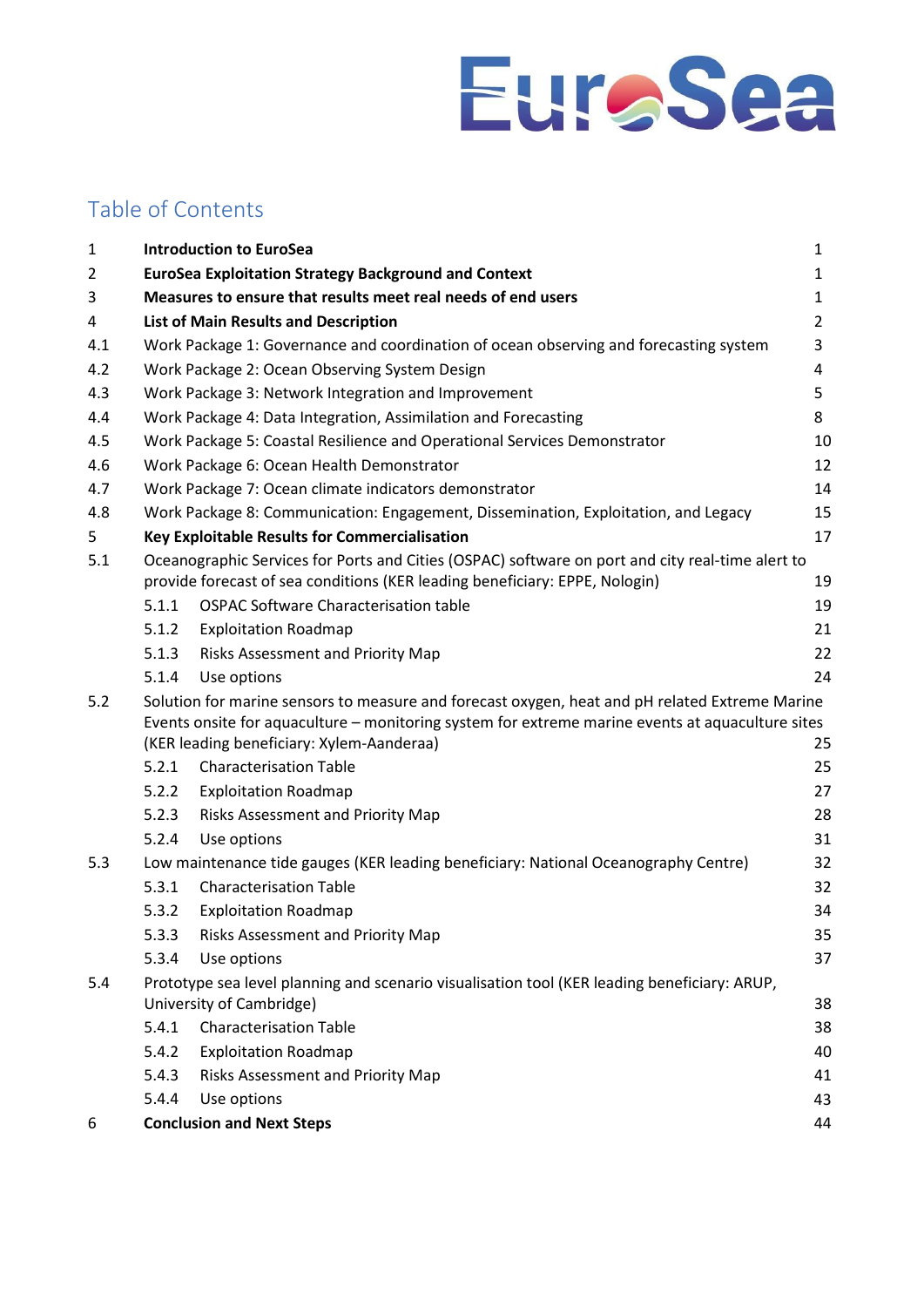

## <span id="page-2-0"></span>1 Introduction to EuroSea

Although the Ocean is a fundamental part of the global system providing a wealth of resources, there are fundamental gaps in ocean observing and forecasting systems, limiting our capacity in Europe to sustainably manage the ocean and its resources. Ocean observing is "big science" and cannot be solved by individual nations; it is necessary to ensure high-level integration for coordinated observations of the ocean that can be sustained in the long term. For Europe, EuroSea will point the way for the current and future cooperation between science and industry, politics and the public with the common goal of a sustainable blue economy and the responsible handling of the sensitive marine ecosystems. The project will make a significant contribution to not only generating, processing and linking information about our oceans, but also to make long-term and extensive use of this and the resulting knowledge in a wide variety of areas. As a link between sectors and disciplines, EuroSea faces a very big challenge.

## <span id="page-2-1"></span>2 EuroSea Exploitation Strategy Background and Context

This document outlines the strategy to exploit the results generated in the EuroSea project. It updates and expands on the initial dissemination and exploitation plan that was developed at the proposal phase, where several expected results were identified and were categorised into commercially and non-commercially exploitable results. This document is intended to be a high-level strategy for the exploitation or use of the EuroSea results. As not all of the EuroSea results have been achieved at this time, the strategy will remain a "living document" and will be updated at regular intervals throughout the remainder of EuroSea as the project progresses and further results are delivered.

According to the European Commission definition, results refer to any tangible or intangible output of the action, such as device, data, knowledge and information whatever their form or nature, whether they can be protected. Exploitation refers to the utilisation of results in further research activities other than those covered by the action concerned, or in developing, creating and marketing a product or process, or in creating and providing a service, or in standardisation activities. As this definition outlines it is important to note that exploitation does not just refer to commercial use of the results but also refers to results that can be used for further research and in public policymaking. Exploitation, along with the dissemination of project results are the key activities required to maximise the use of EuroSea results developed throughout the project.

## <span id="page-2-2"></span>3 Measures to ensure that results meet real needs of end users

A number of measures are in place to ensure that the products and services being developed in EuroSea meet the needs of potential users. Key to this is the involvement of end users in the process of co-developing the demonstration products and services. The co-development process aims to determine the needs and requirements of end users while also demonstrating the benefits of ocean observations for end users. In addition, the co-development of the demo products/services with the end users will help to ensure that market and specific customer needs are fulfilled.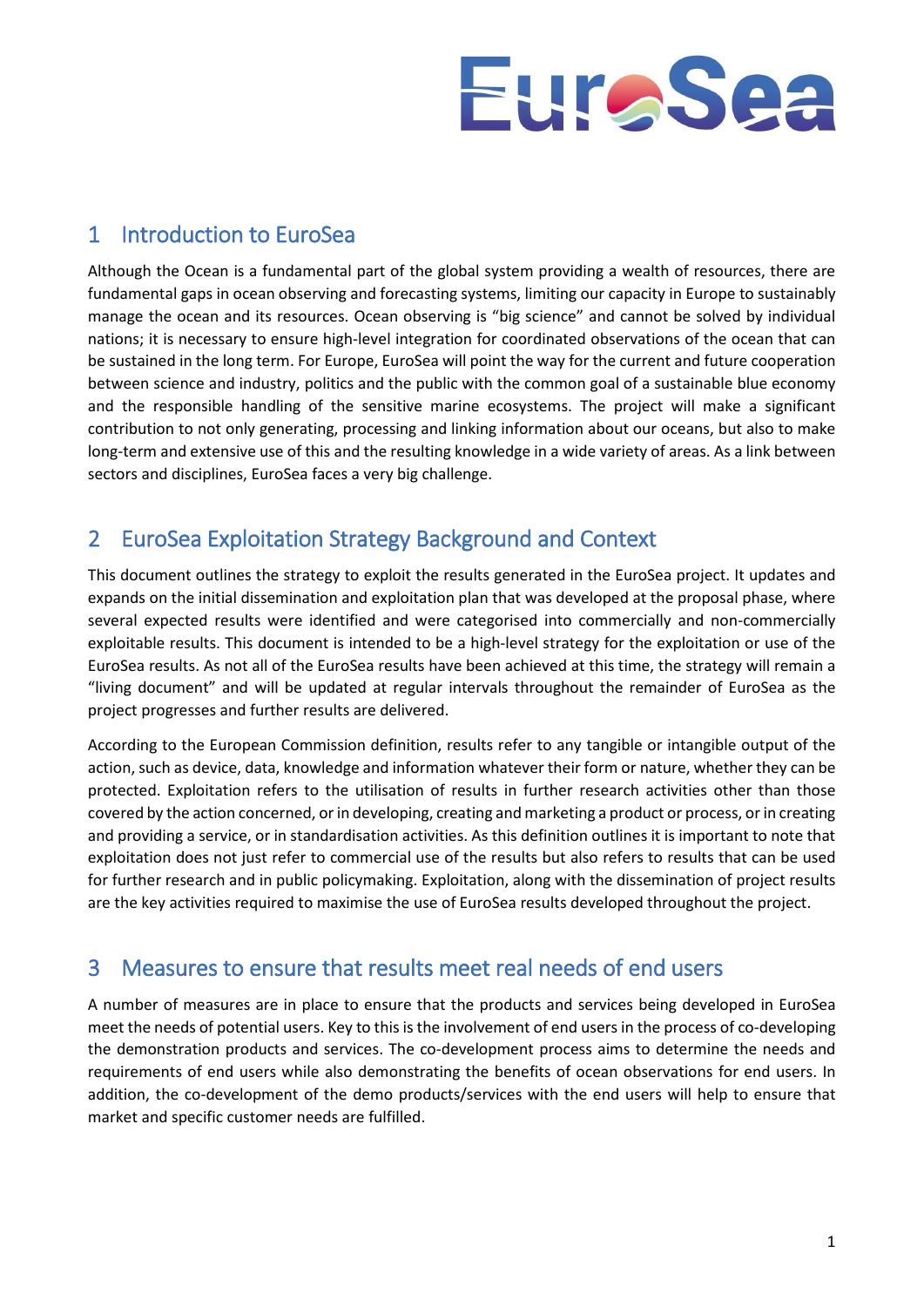

## <span id="page-3-0"></span>4 List of Main Results and Description

The main exploitable results from the project that have been identified are listed in the tables below. The tables include a description of the result, the intentions for exploitation and users and the status of the result.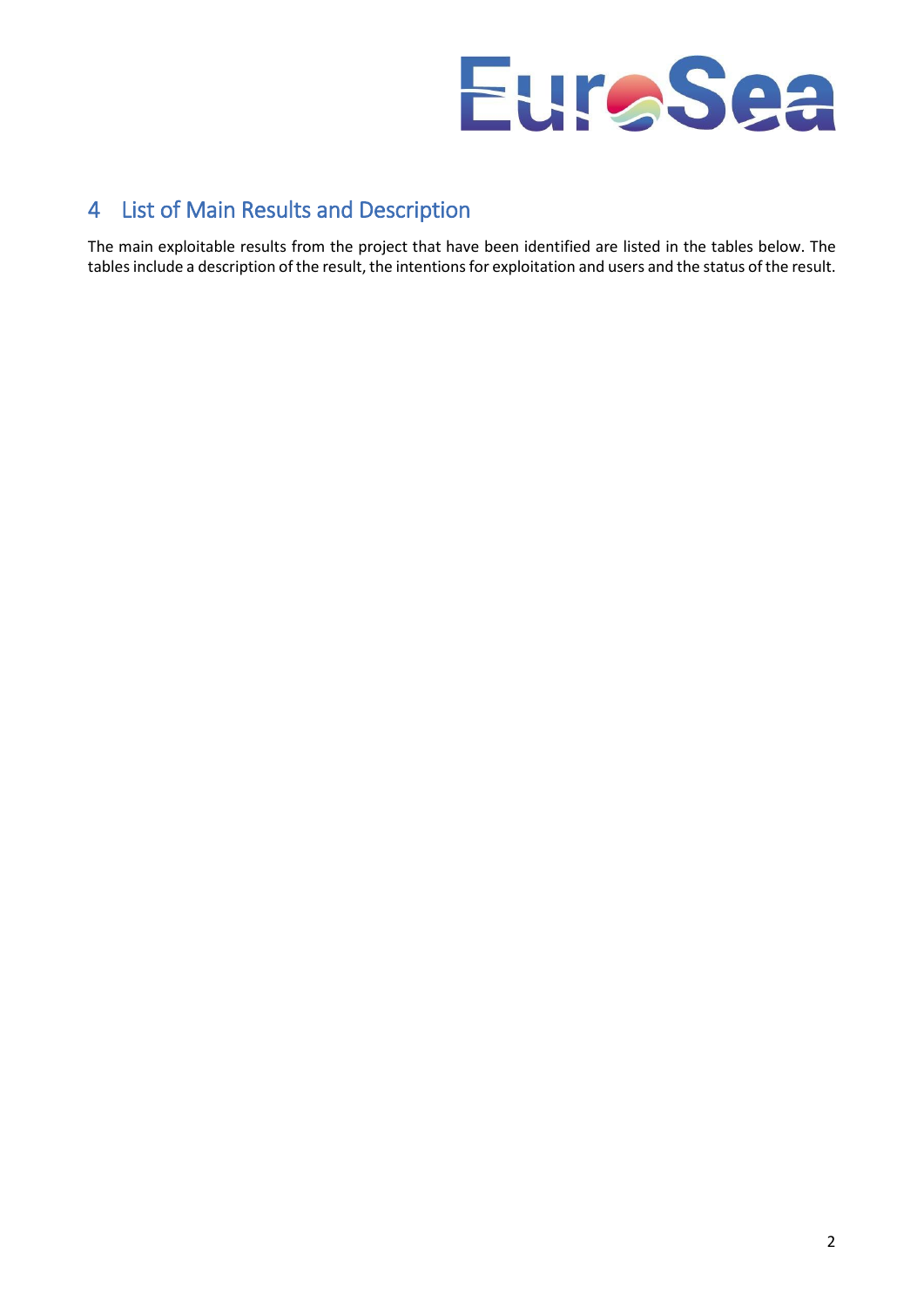

## 4.1 Work Package 1: Governance and coordination of ocean observing and forecasting system

<span id="page-4-0"></span>

| <b>Result</b>                                                                                                              | <b>Description</b>                                                                                                                                                                                                                                                                                                                                            | <b>Exploitation and use of the result</b>                                                                                                            | <b>Status</b>                   |
|----------------------------------------------------------------------------------------------------------------------------|---------------------------------------------------------------------------------------------------------------------------------------------------------------------------------------------------------------------------------------------------------------------------------------------------------------------------------------------------------------|------------------------------------------------------------------------------------------------------------------------------------------------------|---------------------------------|
| Report on initiatives, strategies, roadmaps and                                                                            | This report identifies existing initiatives in foresight in                                                                                                                                                                                                                                                                                                   | Use in further research and to inform policy and                                                                                                     | Deliverable report              |
| policies that contribute to foresight in ocean<br>observation                                                              | ocean observation, emerging strategies and roadmaps.                                                                                                                                                                                                                                                                                                          | decision makers.                                                                                                                                     | submitted                       |
| Map of BioEco observing networks capability                                                                                | The result provides a map of the locations and properties<br>of sustained biological observing networks through<br>Europe including coordinating groups and data<br>aggregators.                                                                                                                                                                              | Use in further research and to inform policy and<br>decision makers.                                                                                 | Deliverable report<br>submitted |
| Report on European BioEco networks                                                                                         | This task will strengthen and extend the BioEco networks<br>throughout the European Seas, including data flow and<br>establishing use of best practices and/or undertaking an<br>Essential Ocean Variable (EOV)/network focused<br>workshop on European Seas.                                                                                                 | Use of best practices among the European<br>BioEco networks.                                                                                         | Deliverable due M27 (D1.4)      |
| Marine Plastics EOV and common sampling<br>protocol                                                                        | This result aims to establish global coordination of<br>sustained observations of marine plastic contaminants as<br>a "Human Pressure" EOV. This result will establish a<br>common sampling protocol, support implementation<br>among European observing network partners, and<br>establish the capacity to map out marine plastic<br>contaminant monitoring. | The protocol will be used by the European ocean<br>observing networks to sample marine plastic<br>contaminants in the ocean.                         | Deliverable due M27 (D1.5)      |
| Maps and metrics on observing systems and<br>metadata for main in-situ platforms and<br>networks                           | This result will support OceanOPS to deliver observing<br>system metadata, visualisation and indicators across<br>European seas. The data flow to European data<br>infrastructures, such as EMODnet, will be monitored and<br>optimised and the metadata vocabulary will be<br>harmonized and connected to SeaDataNet services.                               | The result will be used to improve access to data<br>for further research purposes.                                                                  | Deliverable due M30, D1.6       |
| Report and recommendations for the European<br>Commission on wider legal frameworks relating<br>to ocean observing systems | This report will review the existing legal frameworks in<br>relation to ocean obervations (UNCLOS, UNFCCC, CBD) to<br>assess how these legal frameworks can be used<br>practically for the European ocean observing system.                                                                                                                                   | Best practice document for the use of legal<br>frameworks to support sustained ocean<br>observing and fit for purpose ocean information<br>products. | Deliverable due M40, D1.7       |
| Final report on the European Ocean Observing<br>System (EOOS) implementation plan                                          | This report will provide recommendations on how to<br>progress with implementation of EOOS and its function.                                                                                                                                                                                                                                                  | This report will be used by the ocean observing<br>community for the implementation of EOOS.                                                         | Deliverable due M48, D1.8       |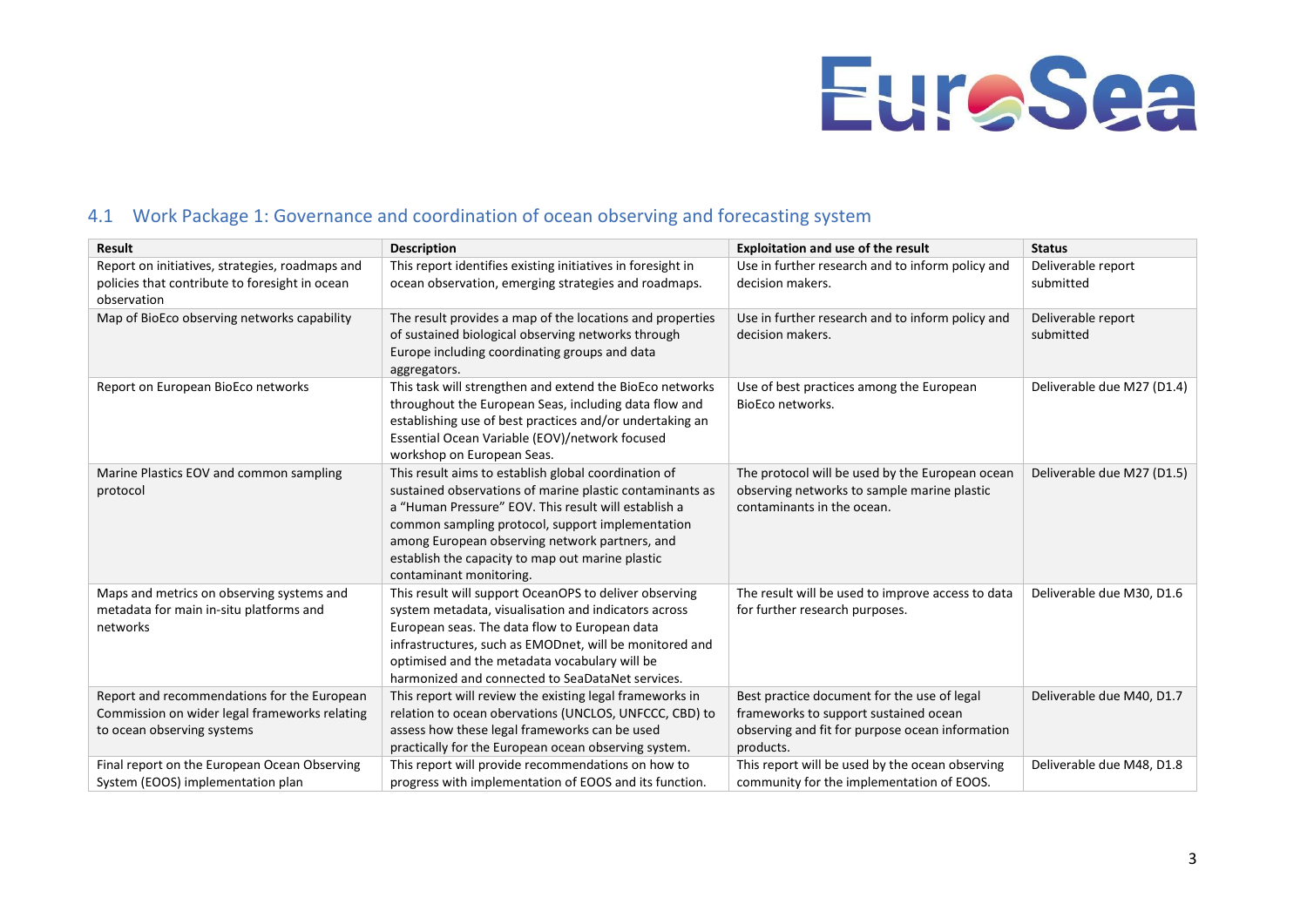

## 4.2 Work Package 2: Ocean Observing System Design

<span id="page-5-0"></span>

| <b>Result</b>                                                                                                                                                                                       | <b>Description</b>                                                                                                                                                                                                                                                                                                                                                                                                                                                                                             | Exploitation and use of the result                                                                          | <b>Status</b>                          |
|-----------------------------------------------------------------------------------------------------------------------------------------------------------------------------------------------------|----------------------------------------------------------------------------------------------------------------------------------------------------------------------------------------------------------------------------------------------------------------------------------------------------------------------------------------------------------------------------------------------------------------------------------------------------------------------------------------------------------------|-------------------------------------------------------------------------------------------------------------|----------------------------------------|
| Design of the Observing System Simulation<br>Experiments (OSSEs) with multi-platform in-<br>situ data and impact on fine-scale structures                                                           | Improvements to the design of multi-platform<br>experiments aimed to validate the Surface Water and<br>Ocean Topography (SWOT) satellite observations with the<br>goal to optimize the utility of these observing platforms.                                                                                                                                                                                                                                                                                   | This result will be used for further research<br>purposes.                                                  | Deliverable report<br>submitted (D2.1) |
| Analysis of the physical and biogeochemical<br>(BGC) design experiments: impact of physical<br>and biogeochemical observation network<br>evolutions on Copernicus Marine Service global<br>analysis | This result will deliver objective guidelines to improve<br>existing elements and/or implement new components of<br>the Atlantic and Mediterranean Sea Observing system.<br>The general approach will be based on Observing System<br>Design Experiments that rely on physical and<br>biogeochemical models, or statistical techniques that<br>realistically represent the space-time variability of the<br>EOVs to be observed, both methods will be optimally<br>merging in situ and satellite observations. | This result will be used to inform the physical<br>and BGC aspects of the ocean observing system<br>design. | Deliverable due M24, D2.2              |
| Analysis of the Observing System Simulation<br>Experiments (OSSE) with multi-platform in-situ<br>data and impact on fine-scale structures.                                                          | OSSEs will be conducted to optimize sampling from<br>different configurations of the in-situ observing system,<br>including velocities from surface drifter, glider, Argo floats<br>displacement at the surface, shipborne ADCP and current<br>meters.                                                                                                                                                                                                                                                         | This result will be used for further research<br>purposes.                                                  | Deliverable due M30, D2.3              |
| Development and dissemination of targeted<br>indicators and their uncertainties for<br>demonstrators (WP5,6,7) and forecasts (WP4).                                                                 | This result will verify the EOVs required to inform the<br>major societal drivers of sustained ocean observing. The<br>Atlantic and Mediterranean indicators for climate (WP7),<br>ocean health (WP6), and coastal resilience and<br>operational services (WP5) will be linked into strategic<br>recommendations on sustained monitoring strategies of<br>the EOVs.                                                                                                                                            | The indicators will be used within the<br>demonstration work packages (5,6,7).                              | Deliverable due M36, D2.4              |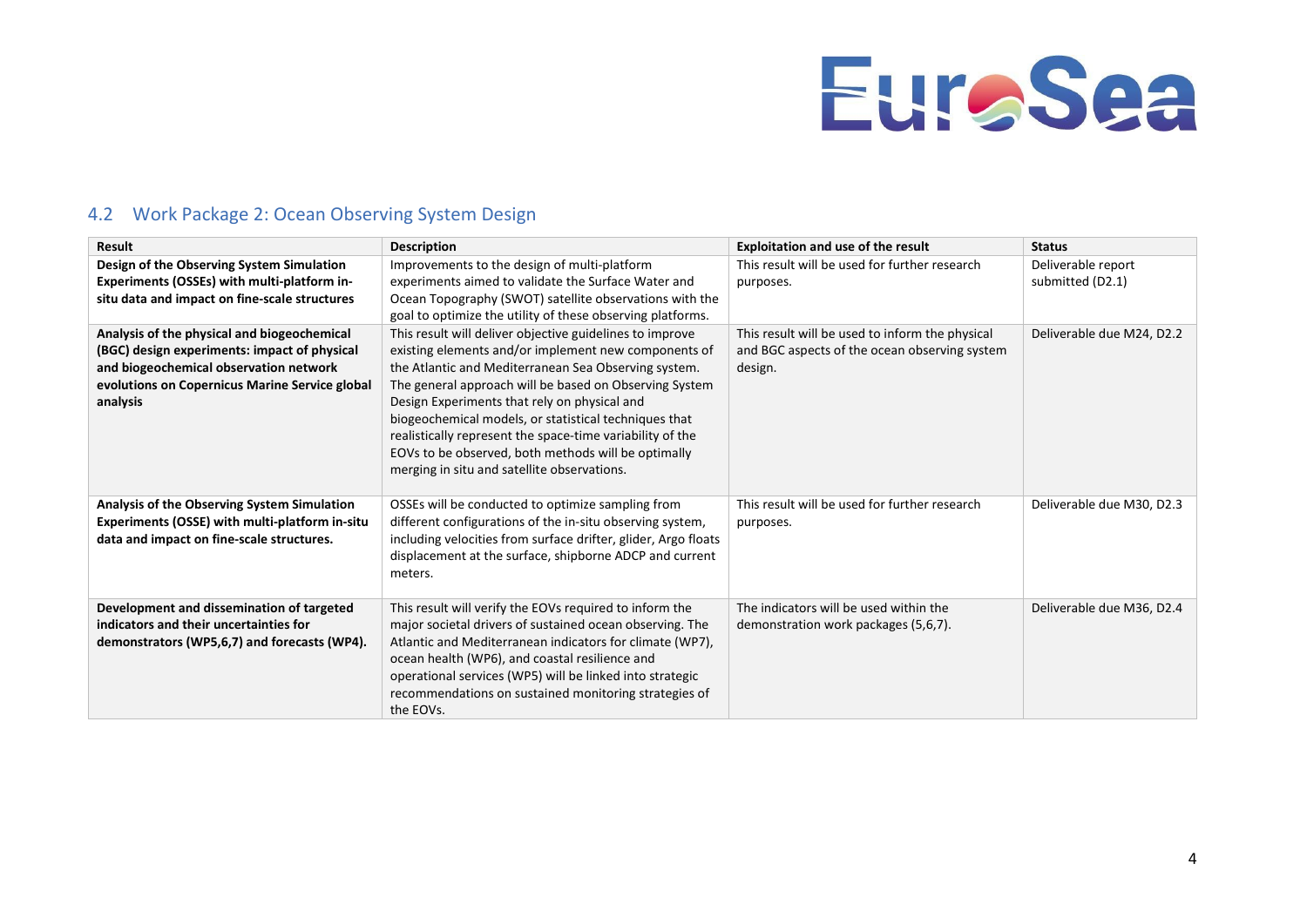

## 4.3 Work Package 3: Network Integration and Improvement

<span id="page-6-0"></span>

| Result                                                                           | <b>Description</b>                                                                                                                                                                                                                                                                                                                                                                                                                      | <b>Exploitation and use of the result</b>                                                                                                                                                                                                                                         | <b>Status</b>                         |
|----------------------------------------------------------------------------------|-----------------------------------------------------------------------------------------------------------------------------------------------------------------------------------------------------------------------------------------------------------------------------------------------------------------------------------------------------------------------------------------------------------------------------------------|-----------------------------------------------------------------------------------------------------------------------------------------------------------------------------------------------------------------------------------------------------------------------------------|---------------------------------------|
| Data Management Plan                                                             | This plan provides the framework for the management of<br>data generated in EuroSea from acquisition through to<br>curation and dissemination.                                                                                                                                                                                                                                                                                          | The plan will enable the use of the data<br>generated with EuroSea for a range of purposes.                                                                                                                                                                                       | Deliverable report<br>submitted, D3.1 |
| Observing networks initial assessment                                            | This result provides an assessment of the current<br>coordination of the EuroSea observational and thematic<br>networks.                                                                                                                                                                                                                                                                                                                | The report will help to inform decisions on the<br>coordination (and the potential need for this) of<br>the EuroSea observing networks.                                                                                                                                           | Deliverable report<br>submitted, D3.2 |
| Tide gauge data flow strategy                                                    | This result outlines improvements to the existing tide<br>gauge data flow strategy to follow FAIR (Findable,<br>Accessible, Interoperable and Reusable) principles.                                                                                                                                                                                                                                                                     | Use of the strategy to enable access to tide<br>gauge data for a wide range of applications -<br>research, sea level related hazards, tidal<br>predictions, port operations, etc                                                                                                  | Deliverable report<br>submitted, D3.3 |
| <b>HF-Radar Governance</b>                                                       | This report describes the governance of the European HF<br>radar network including: the landscape of the ocean<br>observation networks and infrastructures, the role and<br>links between operators of observational systems and<br>stakeholders, the role and activities of the EuroGOOS HF<br>radar Task Team in building a sound community strategy,<br>roadmap of the community with current achievements<br>and future work lines. | Use of the report and its recommendations to<br>inform decisions on the current and future<br>governance structure of the HF radar network.                                                                                                                                       | Deliverable report<br>submitted, D3.4 |
| Autonomous Surface Vehicle (ASV) network<br>structure and roadmap                | EuroSea will establish an ASV network for better<br>coordination, technological innovation and best practices.<br>This will involve defining the ASV network and roadmap<br>to cover current and future user's needs, including access<br>to infrastructures, community roadmap monitoring,<br>promoting knowledge exchange, enhancement and<br>partnership worldwide with the establishment of an ASV<br>User Group.                   | This will improve the availability of ASV<br>technologies at operational, data management<br>and policy level, and will enhance the use of ASV<br>data improving ocean observing products, their<br>implementation and dissemination through<br>existing EU data infrastructures. | Deliverable due M18, D3.5             |
| Implementation of pH sensor on Eulerian<br>observations in the Mediterranean Sea | This result will support WPs 6 and 7 by the deployment of<br>pH sensors on Eulerian observatories.                                                                                                                                                                                                                                                                                                                                      | This result will provide pH observations in the<br>Mediterranean Sea.                                                                                                                                                                                                             | Deliverable due M24, D3.6             |
| Report on data harmonisation<br>recommendations for WP3 networks                 | This result will provide recommendations to ensure that<br>new data gathered through EuroSea or consolidated<br>datasets will be ingested into the Copernicus Marine<br>Service and EMODnet portfolios.                                                                                                                                                                                                                                 | The harmonisation of EuroSea data will lead to<br>improvements in the development of CMEMS<br>and EMODnet data products and services.                                                                                                                                             | Deliverable due M30, D3.7             |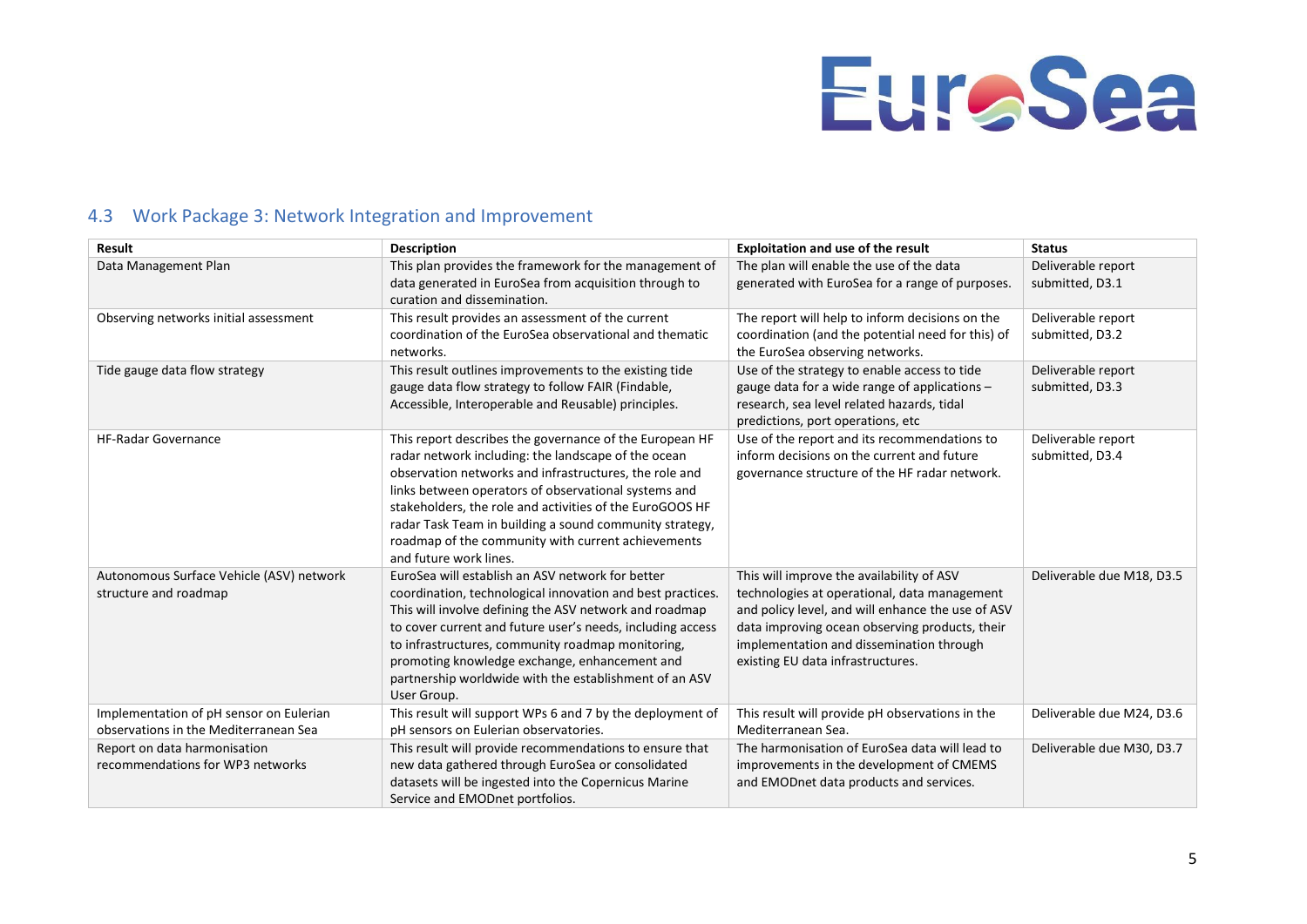

| <b>Result</b>                                                                                                                                       | <b>Description</b>                                                                                                                                                                                                                                                                                                                                                             | <b>Exploitation and use of the result</b>                                                                                                                                                                                                                                | <b>Status</b>                 |
|-----------------------------------------------------------------------------------------------------------------------------------------------------|--------------------------------------------------------------------------------------------------------------------------------------------------------------------------------------------------------------------------------------------------------------------------------------------------------------------------------------------------------------------------------|--------------------------------------------------------------------------------------------------------------------------------------------------------------------------------------------------------------------------------------------------------------------------|-------------------------------|
| EuroSea guidelines for a Strategic European<br>Vision of Ocean Observing Integration                                                                | This report will gather input from relevant organisations<br>in Europe on their approach to balance activities driven<br>by network/platform/sensor/process with<br>global/integrated/actions. A coordination body will be<br>established to overlook the integration across observing<br>networks that will channel and advance common<br>strategies and response capacities. | The guidelines will be used to support the<br>implementation of EOOS.                                                                                                                                                                                                    | Deliverable due M36, D3.8     |
| Report on European glider coordination (Best<br>Practices, OceanGlider, metadata and data<br>management)                                            | This report will support EOOS to develop a glider network<br>that is in phase with the results of recent international<br>programs, the EuroGOOS glider Task Team, and the G7<br>recommendations for gliders.                                                                                                                                                                  | This result will be used to improve glider<br>coordination at the European level (providing a<br>technical coordinator) though EuroGOOS and its<br>ROOSes in particular, and to link them to the<br>global activities in order to make them fully<br>integrated in GOOS. | Deliverable due M36, D3.9     |
| Progress report on Glider metadata<br>management                                                                                                    | This report will create Best Practices for glider operations<br>(including EOV observations) and data management at<br>the European and global level.                                                                                                                                                                                                                          | The Best Practices created will be used by glider<br>operators and data managers.                                                                                                                                                                                        | Deliverable due M36,<br>D3.10 |
| Upgrade Best Practices for fixed observatories in<br>term of data processing                                                                        | This report will improve Best Practices for processing data<br>gathered by fixed point observatories.                                                                                                                                                                                                                                                                          | The Best Practices will be used by fixed<br>observatory operator and data<br>processors/managers                                                                                                                                                                         | Deliverable due M36,<br>D3.11 |
| Metadata catalogue for fixed observatories<br>including updated EMSO observatories<br>information and OceanSites observatories<br>through OceanOPS. | This result will enable access to harmonised metadata<br>from EMSO-ERIC and the global Eulerian observatory<br>network (OceanSITES) through OceanOPs.                                                                                                                                                                                                                          | This result will improve harmonisation between<br>the EMSO-ERIC and the global Eulerian<br>observatory network (OceanSITES) data in order<br>to create a coherently coordinated European<br>network of Eulerian observations.                                            | Deliverable due M24,<br>D3.12 |
| EuroSea data handbook.                                                                                                                              | This handbook will ensure that new data gathered<br>through EuroSea or consolidated datasets will be<br>provided to the European and international marine and<br>ocean data management infrastructures                                                                                                                                                                         | This result will lead to improvements in the<br>development of CMEMS and EMODnet data<br>products and services.                                                                                                                                                          | Deliverable due M36,<br>D3.13 |
| Innovative tools to suport the HF radar<br>community (outage reporting, reprocessing<br>historical data, model assessment)                          | This report will describe the development of tools to<br>support the advanced delayed mode quality control of HF<br>radar REP and products and for inter-comparing model<br>outputs and HF radar products with a process-oriented<br>approach.                                                                                                                                 | This result will be used by the HF radar<br>community for research purposes.                                                                                                                                                                                             | Deliverable due M38.<br>D3.14 |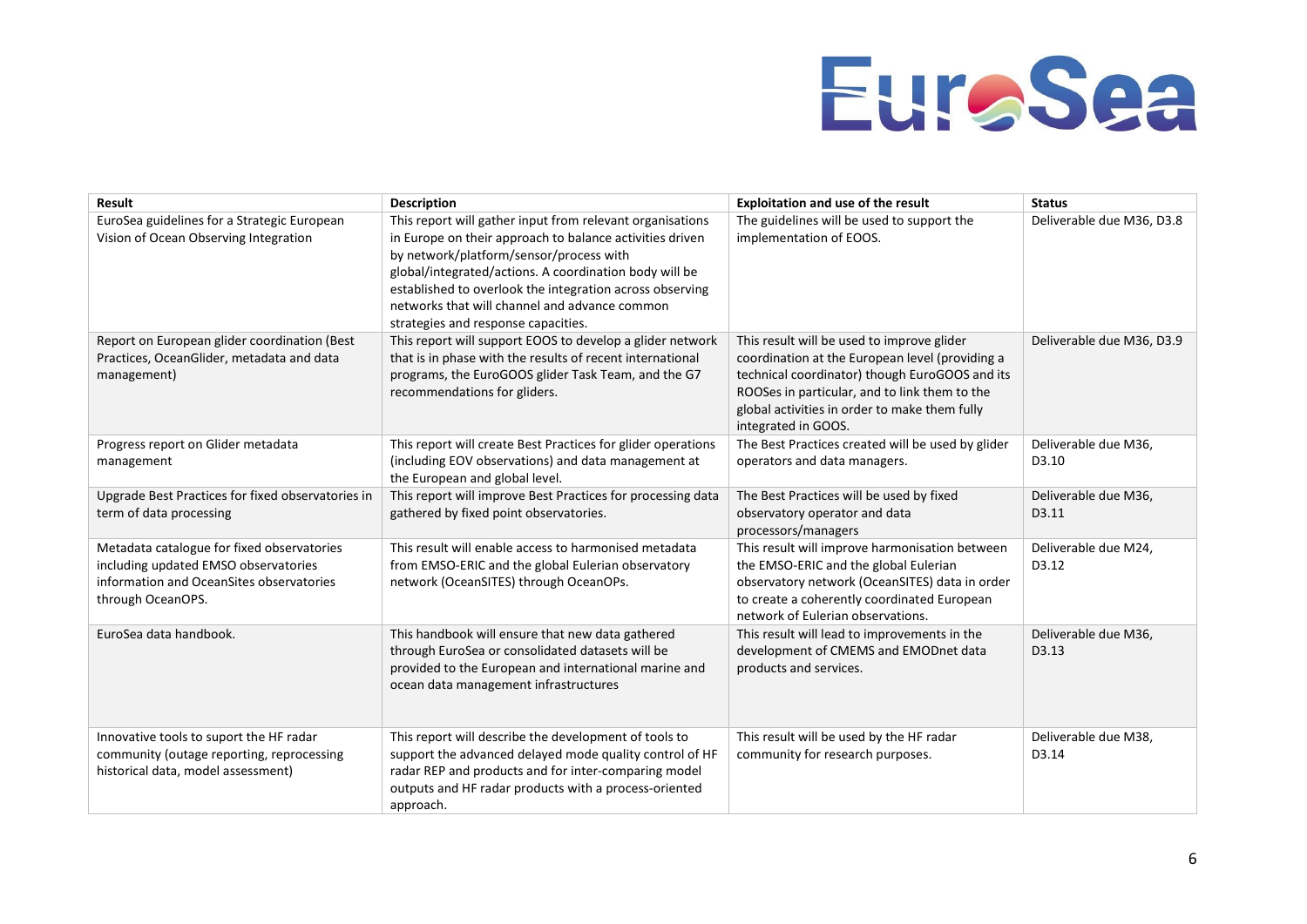

| <b>Result</b>                                                                                                                                                           | <b>Description</b>                                                                                                                                                                                                                                                                                                                 | <b>Exploitation and use of the result</b>                                                                                                                                                | <b>Status</b>                              |
|-------------------------------------------------------------------------------------------------------------------------------------------------------------------------|------------------------------------------------------------------------------------------------------------------------------------------------------------------------------------------------------------------------------------------------------------------------------------------------------------------------------------|------------------------------------------------------------------------------------------------------------------------------------------------------------------------------------------|--------------------------------------------|
| New tide gauge metadata catalogue                                                                                                                                       | This report will outline the development of a new tide<br>gauge metadata catalogue.                                                                                                                                                                                                                                                | The catalogue will be used to enable access to<br>tide gauge data for a wide range of applications<br>- research, sea level related hazards, tidal<br>predictions, port operations, etc. | Deliverable due M42,<br>D <sub>3</sub> .15 |
| Euro-Argo updated strategy for DEEP and BGC<br>development in Atlantic and Med Sea including<br>implementation cost and Best Practices                                  | This result will outline the strategy to coordinate the<br>extension of the Euro-Argo programme to the deep ocean<br>(below 2000m) and to collect biogeochemical variables.<br>This will involve the development of Best Practices for<br>DEEP and BGC Argo operations and data management via<br>workshops and feedback from WP7. | The strategy will be used by Euro-Argo ERIC and<br>other Argo operators to implement the<br>extension of the deep and BGC Argo<br>programmes.                                            | Deliverable due M44,<br>D3.16              |
| Report on ocean data integration in EuroSea                                                                                                                             | This report will outline the integration of data in CMEMS<br>and EMODnet achieved by harmonising work flow<br>between the observing networks and the integrators<br>through interoperable interfaces based on existing,<br>international standards following up on the<br>recommendations issued within the AtlantOS project.      | This result will lead to improvements in the<br>development of CMEMS and EMODnet data<br>products and services.                                                                          | Deliverable due M44,<br>D3.17              |
| Observing networks final assessment                                                                                                                                     | This report will provide a final assessment of the<br>coordination of the EuroSea observational and thematic<br>networks.                                                                                                                                                                                                          | Use of the report to inform decisions on the<br>future coordination (and the potential need for<br>this) of the EuroSea observing networks.                                              | Deliverable due M44,<br>D3.18              |
| Standardised community protocols for long-<br>term omics observing archived in the<br>UNESCO/IODE Ocean Best Practices System and<br>bearing on the GOOS Microbial EOV. | This result will outline the development of a set of<br>standard operating procedures (SOPs) for long-term omic<br>observation aligned to the GOOS EOVs (e.g. Microbial<br>biomass and diversity) to augment well-established<br>marine LTERs.                                                                                     | The result will be used for further research<br>purposes.                                                                                                                                | Deliverable due M46,<br>D <sub>3.19</sub>  |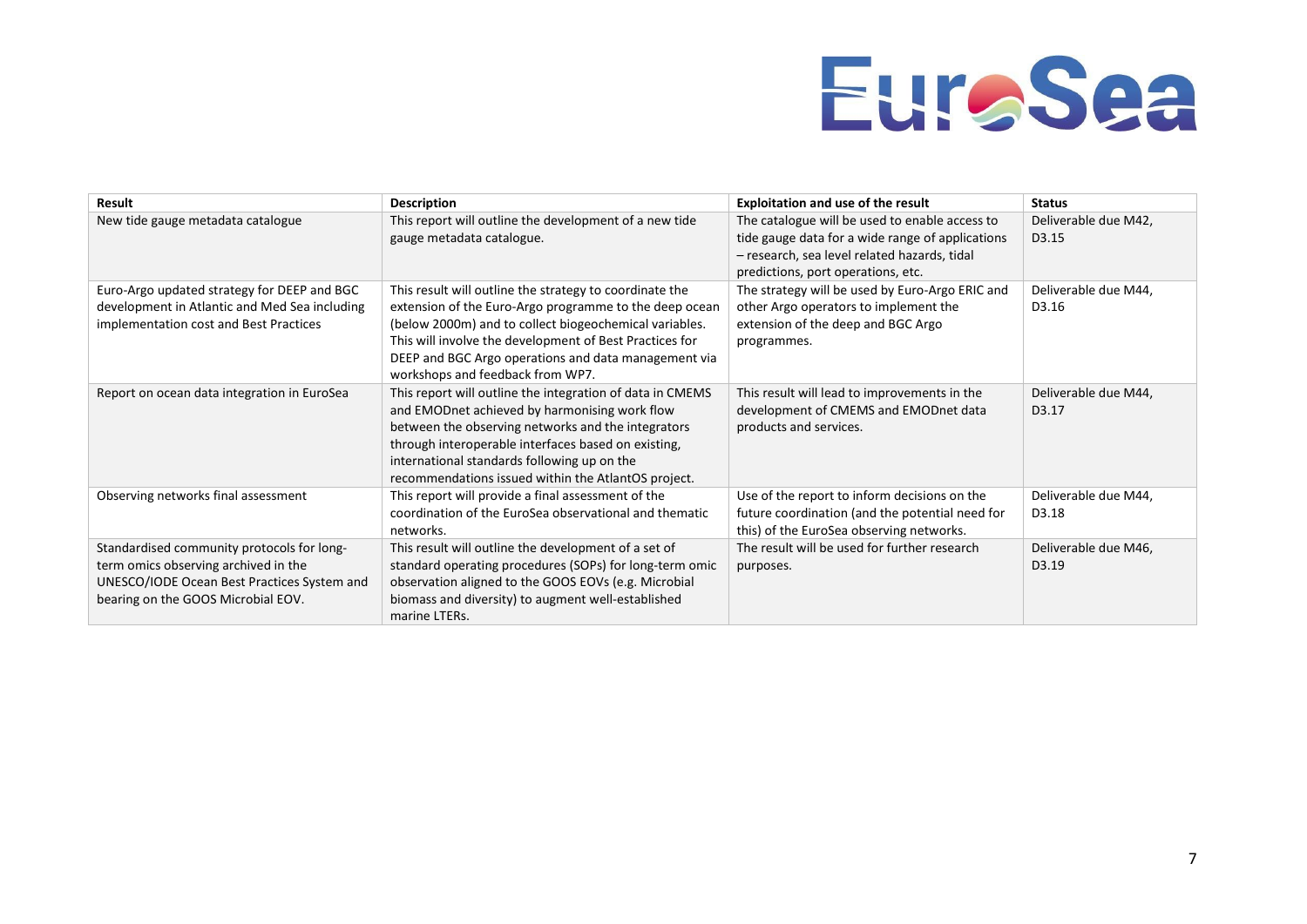

## 4.4 Work Package 4: Data Integration, Assimilation and Forecasting

<span id="page-9-0"></span>

| Result                                                                                                                                   | <b>Description</b>                                                                                                                                                                                                                                                                                                                                       | Exploitation and use of the result                                                                                                    | <b>Status</b>             |
|------------------------------------------------------------------------------------------------------------------------------------------|----------------------------------------------------------------------------------------------------------------------------------------------------------------------------------------------------------------------------------------------------------------------------------------------------------------------------------------------------------|---------------------------------------------------------------------------------------------------------------------------------------|---------------------------|
| Design of experiments to be conducted and<br>update of the data assimilation systems<br>(global/IBI)                                     | Data assimilation techniques will be refined/adapted to<br>best use physical and biogeochemical observations<br>considered in EuroSea (e.g. DEEP and BGC Argo).<br>Assessments from the global system will include both<br>physics and biogeochemistry (incl. carbon cycle).<br>Assessment from the regional (IBI) system will be focused<br>on physics. | This result will provide recommendations for the<br>long-term evolution of the observing system.                                      | Deliverable due M24, D4.1 |
| Design of experiments and update of the data<br>assimilation systems of the Med-Monitoring<br>Forecasting Centre (MFC) and SOCIB systems | This result will assess the impact of the assimilation of<br>glider and float physical observations from WP3 networks<br>in the future versions of the CMEMS Med-MFC and SOCIB<br>WMOP modelling and data assimilation systems.                                                                                                                          | This result will support understanding of the<br>potential influence of the data assimilation<br>approach and model resolution.       | Deliverable due M24, D4.2 |
| Probabilistic user-relevant climate indicators as<br>specified by WP7 using ocean ensembles of<br>seasonal forecasts                     | This task will use improved climate records of Ocean Heat<br>Content (OHC) from the CMEMS GLO-RAN ensemble and<br>CMEMS regional centres (MFCs), the SLA ECV distributed<br>by the Copernicus Climate Change Service (C3S), and the<br>new SST records from ESA-CCI, to validate seasonal<br>forecast of ocean variables.                                | These new indicators will enable the assessment<br>of the quality of ocean variables of the seasonal<br>forecast contributing to C3S. | Deliverable due M24, D4.3 |
| Manual of operational implementation of<br>temperature and salinity quality control                                                      | This manual will test the implementation of the quality<br>control routines for ship-based time-series EOV data<br>developed by GEOMAR.                                                                                                                                                                                                                  | The manual will be used for further research<br>purposes.                                                                             | Deliverable due M30, D4.4 |
| Manual of operational implementation of<br>SOCAT quality control                                                                         | This manual will outline how to operationalise SOCAT<br>quality control efforts.                                                                                                                                                                                                                                                                         | The manual will be used for further research<br>purposes to help operationalise SOCAT quality<br>control efforts                      | Deliverable due M36, D4.7 |
| Impact of EuroSea observations and<br>recommendations for the observing system<br>evolution                                              | This result will involve an assessment of the impact of<br>observations from the WP3 networks and from WP5,6,7<br>demonstration activities for the global and North East<br>Atlantic (IBI) Copernicus Marine modelling and data<br>assimilation systems.                                                                                                 | This result will provide recommendations for the<br>long-term evolution of the observing system.                                      | Deliverable due M42, D4.8 |
| Intercomparison of skill scores of forecast and<br>analyses for the two different assimilation and<br>model systems in the Med Sea       | This result will compare the skill scores of forecast and<br>analyses for the CMEMS Med-MFC and SOCIB WMOP<br>modelling and data assimilation systems.                                                                                                                                                                                                   | This will support understanding of the potential<br>influence of the data assimilation approach and<br>model resolution.              | Deliverable due M42, D4.9 |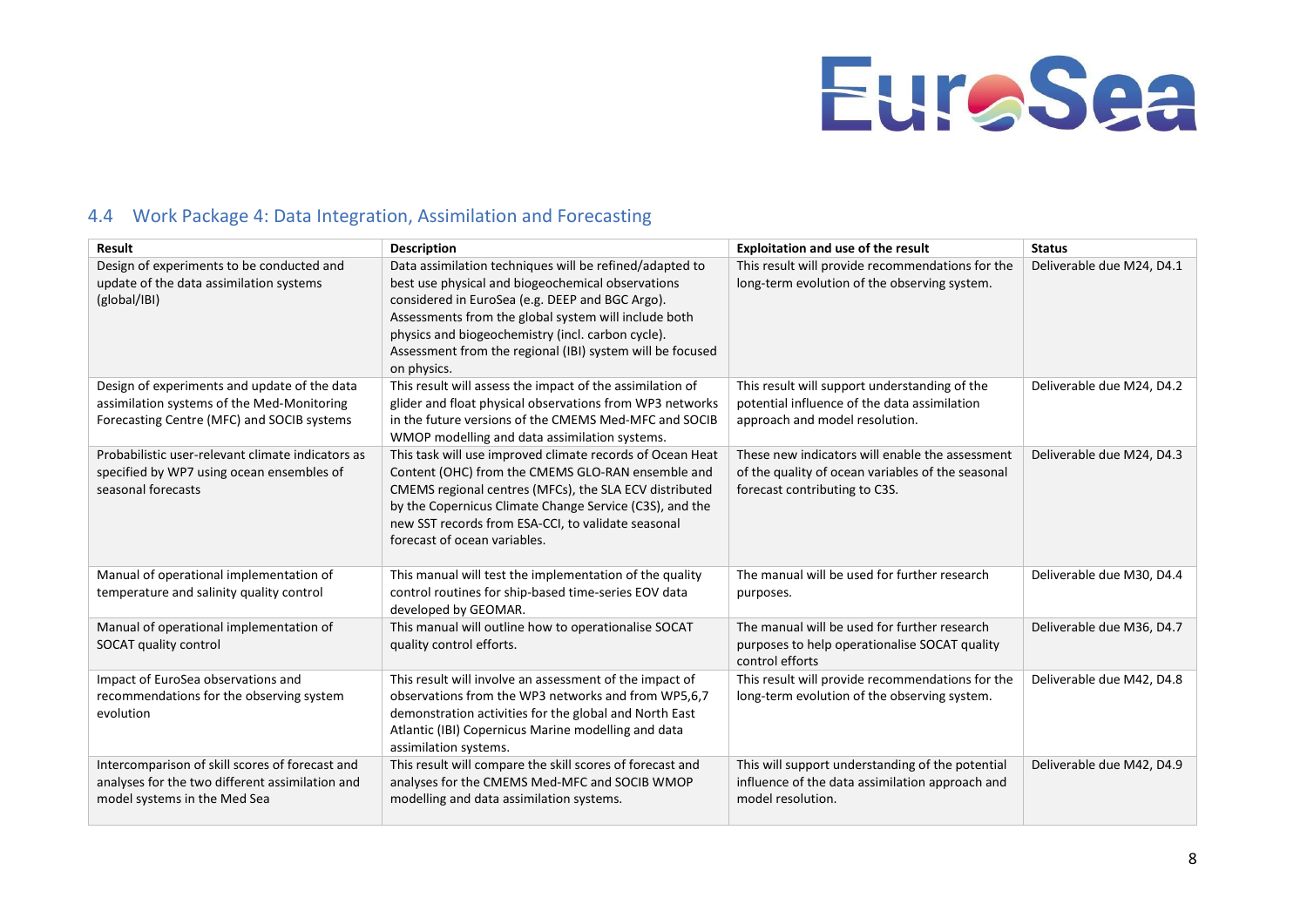

| Result                                           | <b>Description</b>                                         | <b>Exploitation and use of the result</b>    | <b>Status</b>        |
|--------------------------------------------------|------------------------------------------------------------|----------------------------------------------|----------------------|
| Impact of BGC Argo assimilation on the analysis  | This result will evaluate the impacts of multivariate BGC- | This result will provide suggestions for the | Deliverable due M42, |
| and forecast quality of Med-BIO and evaluation   | Argo float observations on the biogeochemical CMEMS        | evolution of the BGC-Argo observing system.  | D4.10                |
| of physical glider assimilation on               | products.                                                  |                                              |                      |
| biogeochemistry                                  |                                                            |                                              |                      |
| Definition and implementation of Extreme         | This result will develop an operational implementation of  | The Extreme Forecast Indices will be used in | Deliverable due M42, |
| Forecast Indices and evaluation of effectiveness | an ensemble forecasting system for the CMEMS Med-          | further research.                            | D4.11                |
| in WP5 and WP6                                   | MFC, producing products for the two demos in WP5 and       |                                              |                      |
|                                                  | WP6. The ensemble forecast will be based on the            |                                              |                      |
|                                                  | methods already developed but not set operational and      |                                              |                      |
|                                                  | used by the demos developed in EuroSea.                    |                                              |                      |
| Manual of operational implementation of          | This manual will outline how to operationalise GLODAP      | The manual will be used for further research | Deliverable due M48, |
| GLODAP quality control.                          | quality control efforts.                                   | purposes.                                    | D4.12                |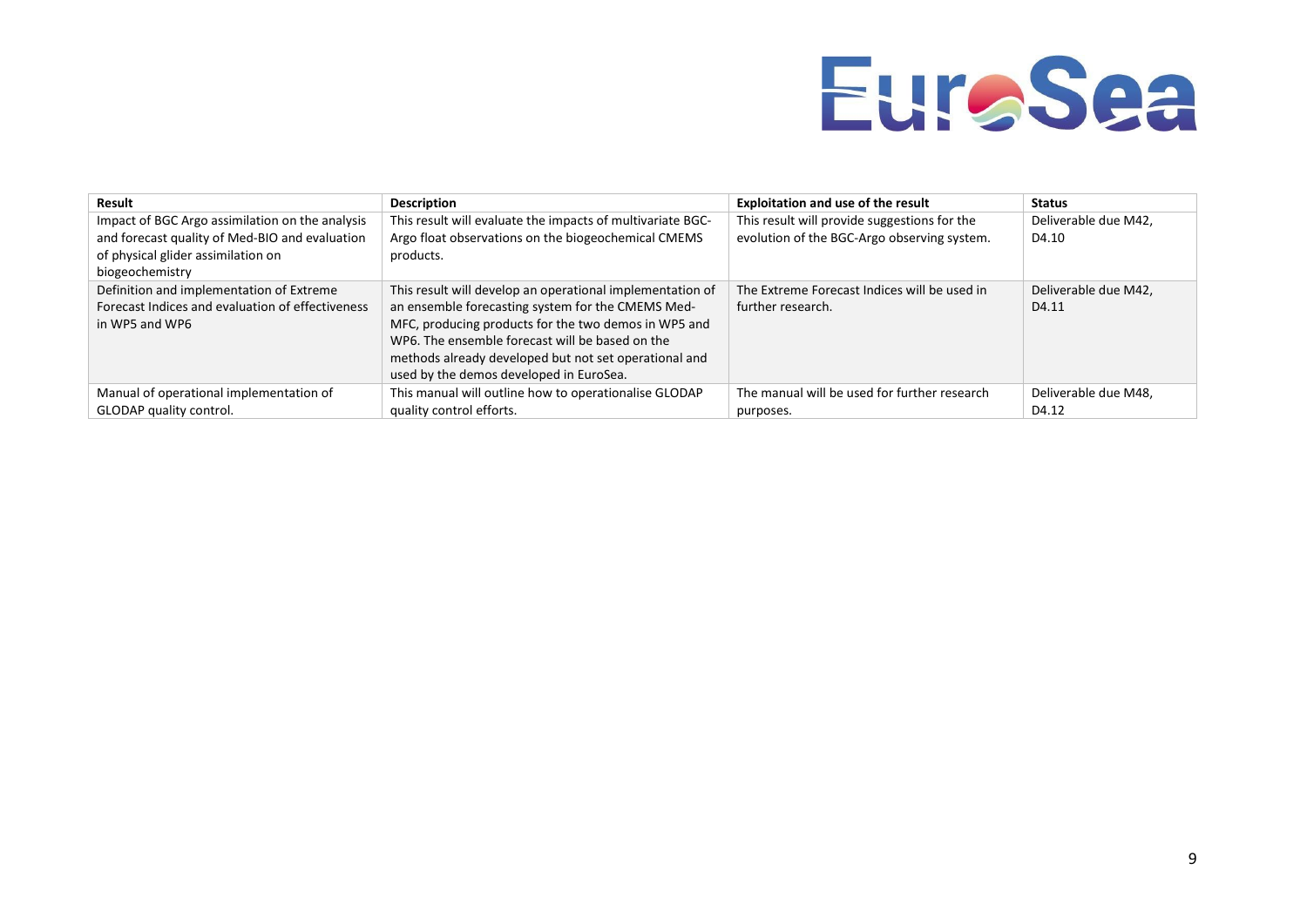

## 4.5 Work Package 5: Coastal Resilience and Operational Services Demonstrator

<span id="page-11-0"></span>

| <b>Result</b>                                                                       | <b>Description</b>                                                                                           | Exploitation and use of the result                                                   | <b>Status</b>             |
|-------------------------------------------------------------------------------------|--------------------------------------------------------------------------------------------------------------|--------------------------------------------------------------------------------------|---------------------------|
| Prototype sea level planning and scenario                                           | Development of a prototype data-driven modelling and                                                         | Exploitation will include further development of                                     | Deliverable submitted,    |
| visualisation tool.                                                                 | visualisation tool tested with selected stakeholders. The                                                    | the prototype and commercialisation. Users                                           | D5.1                      |
|                                                                                     | prototype will be used to create a roadmap for visualising                                                   | include port operators and local coastal                                             |                           |
|                                                                                     | data leading to better coastal resilience decisions in the                                                   | communities; Marine Spatial Planners; Insurance                                      |                           |
|                                                                                     | management of future sea level rise.                                                                         | industry.                                                                            |                           |
| Mediterranean sea-level reconstruction                                              | This result will involve combining tide-gauge data with                                                      | This data will be used to feed the prototype                                         | Deliverable due M24, D5.2 |
| spanning 1950-2017.                                                                 | fields of coastally re-tracked satellite altimetry to yield                                                  | data-driven modelling and visualisation tool                                         |                           |
|                                                                                     | reconstructed sea-level fields with the same spatial                                                         | outlined above.                                                                      |                           |
|                                                                                     | coverage as the altimetry data and spanning the same                                                         |                                                                                      |                           |
|                                                                                     | period as the tide-gauge record (1950-2017).                                                                 |                                                                                      |                           |
| CMEMS downscaled circulation operational                                            | This result will involve the development of high-                                                            | This result will be used to provide higher                                           | Deliverable due M24, D5.3 |
| forecast system for the three demonstration                                         | resolution operational forecast systems for circulation at                                                   | resolution circulation operational forecasts.                                        |                           |
| sites, including documentation on architecture                                      | the three demonstration sites.                                                                               |                                                                                      |                           |
| and validation of the system.                                                       |                                                                                                              |                                                                                      |                           |
| CMEMS downscaled wave operational forecast<br>system for the three sites, including | This result will involve the development of high-<br>resolution operational forecast systems for wave at the | This result will be used to provide higher<br>resolution wave operational forecasts. | Deliverable due M24, D5.4 |
| documentation on architecture and validation of                                     | three demonstration sites.                                                                                   |                                                                                      |                           |
| the system.                                                                         |                                                                                                              |                                                                                      |                           |
| Final version of the Oceanographic Services for                                     | The OSPAC software system will consist of an integrated                                                      | Commercialisation - The OSPAC software will                                          | Deliverable due M24, D5.5 |
| Ports and Cities (OSPAC) software running                                           | set of tools and measuring instruments that will provide                                                     | gradually progress to TRL 9 in the years after the                                   |                           |
| operationally for the demonstration                                                 | an operational service to the city and the adjacent port in                                                  | end of the project by means of installing it at                                      |                           |
|                                                                                     | order to minimise risks and improve environmental                                                            | additional port authorities in Spain.                                                |                           |
|                                                                                     | management.                                                                                                  |                                                                                      |                           |
| Documentation associated to the capacity                                            | The capacity building for the African demonstration site                                                     | The capacity building activity will help to ensure                                   | Deliverable due M24, D5.6 |
| building.                                                                           | will be based on supporting two visits of two local                                                          | the continued use of the system at the African                                       |                           |
|                                                                                     | technicians to acquire appropriate skills for the                                                            | demonstration site after the project ends.                                           |                           |
|                                                                                     | installation and maintenance of the station and the                                                          |                                                                                      |                           |
|                                                                                     | operation of the software.                                                                                   |                                                                                      |                           |
|                                                                                     |                                                                                                              |                                                                                      |                           |
|                                                                                     |                                                                                                              |                                                                                      |                           |
|                                                                                     |                                                                                                              |                                                                                      |                           |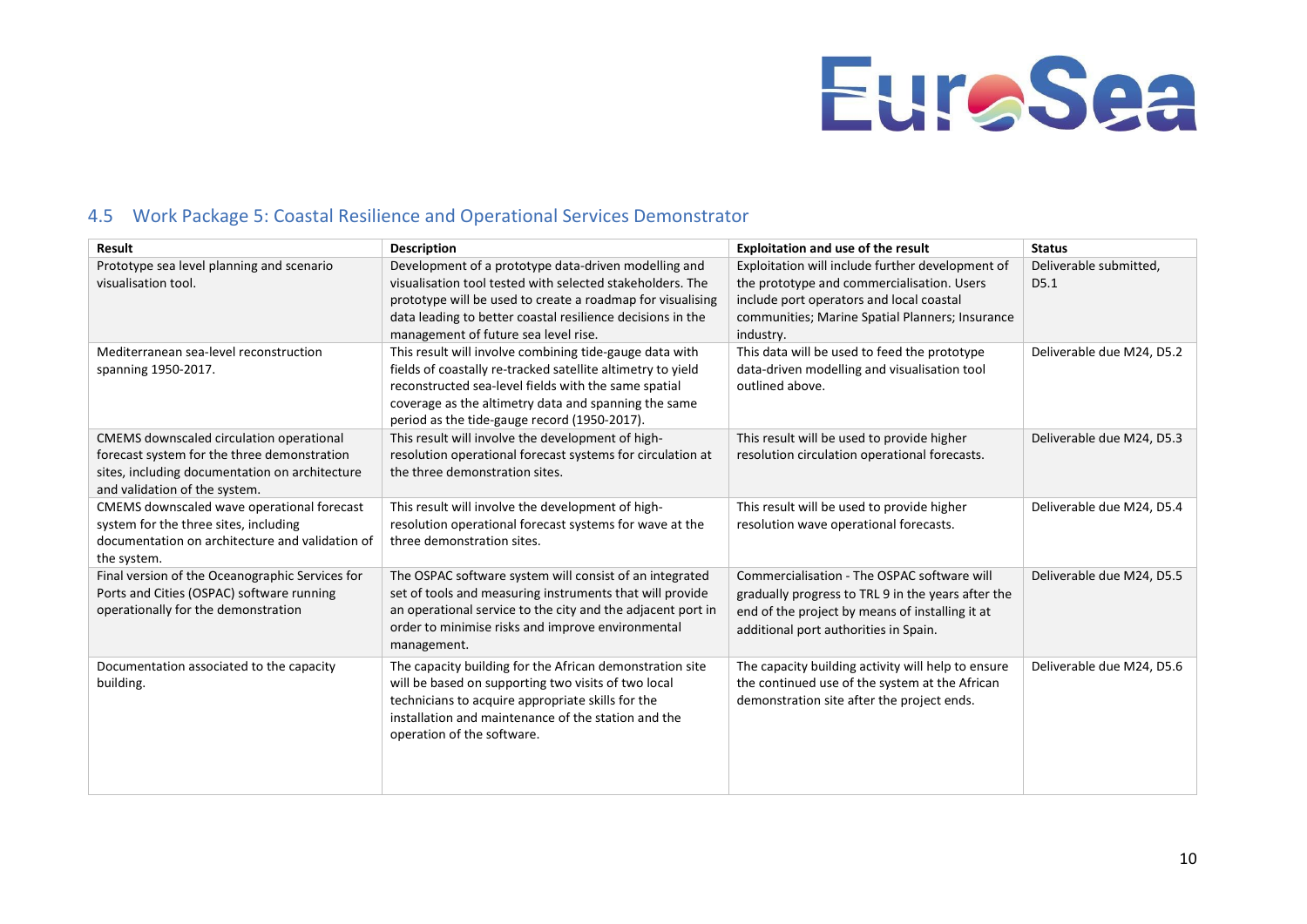

| Result                                          | <b>Description</b>                                            | <b>Exploitation and use of the result</b>       | <b>Status</b>             |
|-------------------------------------------------|---------------------------------------------------------------|-------------------------------------------------|---------------------------|
| Low cost and maintenance free tide gauges       | The product will be a high quality (scientific standard) tide | Commercialisation - Discussions by NOC with     | Deliverable due M34, D5.7 |
|                                                 | gauge system, with low operating costs.                       | key sensor manufacturers will be used to assess |                           |
|                                                 |                                                               | the appetite for issuing license agreements or  |                           |
|                                                 |                                                               | other means of commercialisation.               |                           |
| Mediterranean sea-level trend and acceleration  | This result will be a system that provides continuous         | This system will feed the prototype sea level   | Deliverable due M34, D5.8 |
| estimates with reduced uncertainty and toolbox  | updates of more accurate sea level trends and                 | planning and visualisation tool.                |                           |
| for automated recalculation                     | variabilities in the Mediterranean Sea.                       |                                                 |                           |
|                                                 |                                                               |                                                 |                           |
| Operational monitoring systems available at the | This result will involve the deployment, implementation       | The result will be used by the port and city    | Deliverable due M36, D5.9 |
| three sites                                     | and configuration of the system instrumentation at the        | authorities at the three demonstration site     |                           |
|                                                 | three demonstration sites.                                    | locations.                                      |                           |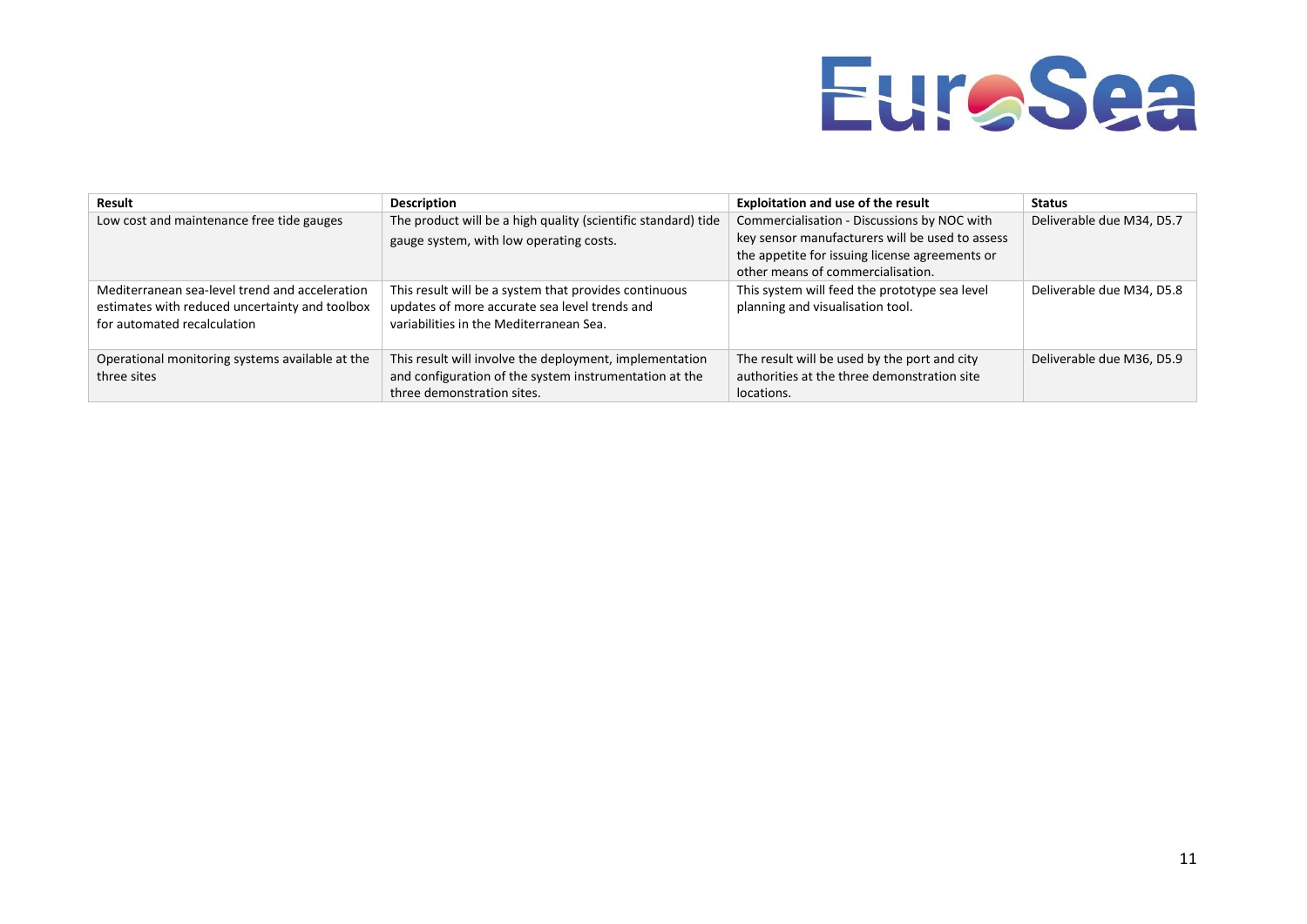

#### <span id="page-13-0"></span>**Result Description Exploitation Exploitation and use of the result Status** Report on the connections between "Extreme Marine Events" and Biological EOVs This report will ingest, maintain, exploit, and develop ocean *in-situ* data and downscaled operational forecast numerical models to produce real-time and 3-day modelled forecasts of extreme marine events at aquaculture sites in the NE Atlantic (Irish waters) and W Mediterranean (Alborán Sea). In consultation with codevelopers, the data products will be merged with existing marine biological datasets (WFD, MSFD, and MPA) and associated target organism vulnerabilities identified. This report will be used for further research purposes. Deliverable due M33, D6.1 Annual and quarterly assessments and description of the production system This result will integrate efforts from the Baltic Operational Oceanographic System (BOOS) and the Baltic Marine Environment Protection Commission (HELCOM) monitoring networks, resulting in a more fit for purpose operational oceanography system and enhanced environmental assessments in the Baltic Sea. The enhanced integration of the BOOS-HELCOM system will provide users with more timely and rapid environmental assessments. All products delivered by the system will be published on BOOS and HELCOM websites. Deliverable due M36, D6.2 Method or Standard Operating Procedure on how to create "Extreme Marine Events" hazard maps & forecasts report Using EuroSea capabilities to identify local and regional impacts of oxygen, heat and pH related "Extreme Marine Events", this result will outline the method on how to develop bespoke mapping and forecasting products for industry, government and scientific customers. This method/SOP developed will be documented and shared with co-developers and wider stakeholders. Deliverable due M40, D6.3 Linking oceanographic products to fisheries advice This result will enable the use of data products from the EuroSea value chain to support fishery management decisions leading to a better understanding of environmental pressures on exploited fish populations. This result will help to inform the development and increase uptake of oceanographic products for fishery management. Deliverable due M40, D6.4 Sustainability and Business Plan report This result will outline a business plan for the system to measure extreme marine events at aquaculture sites including a detailed market analysis as a key component. The business plan will set out a roadmap towards commercialisation of the system. Deliverable due M48, D6.5

### 4.6 Work Package 6: Ocean Health Demonstrator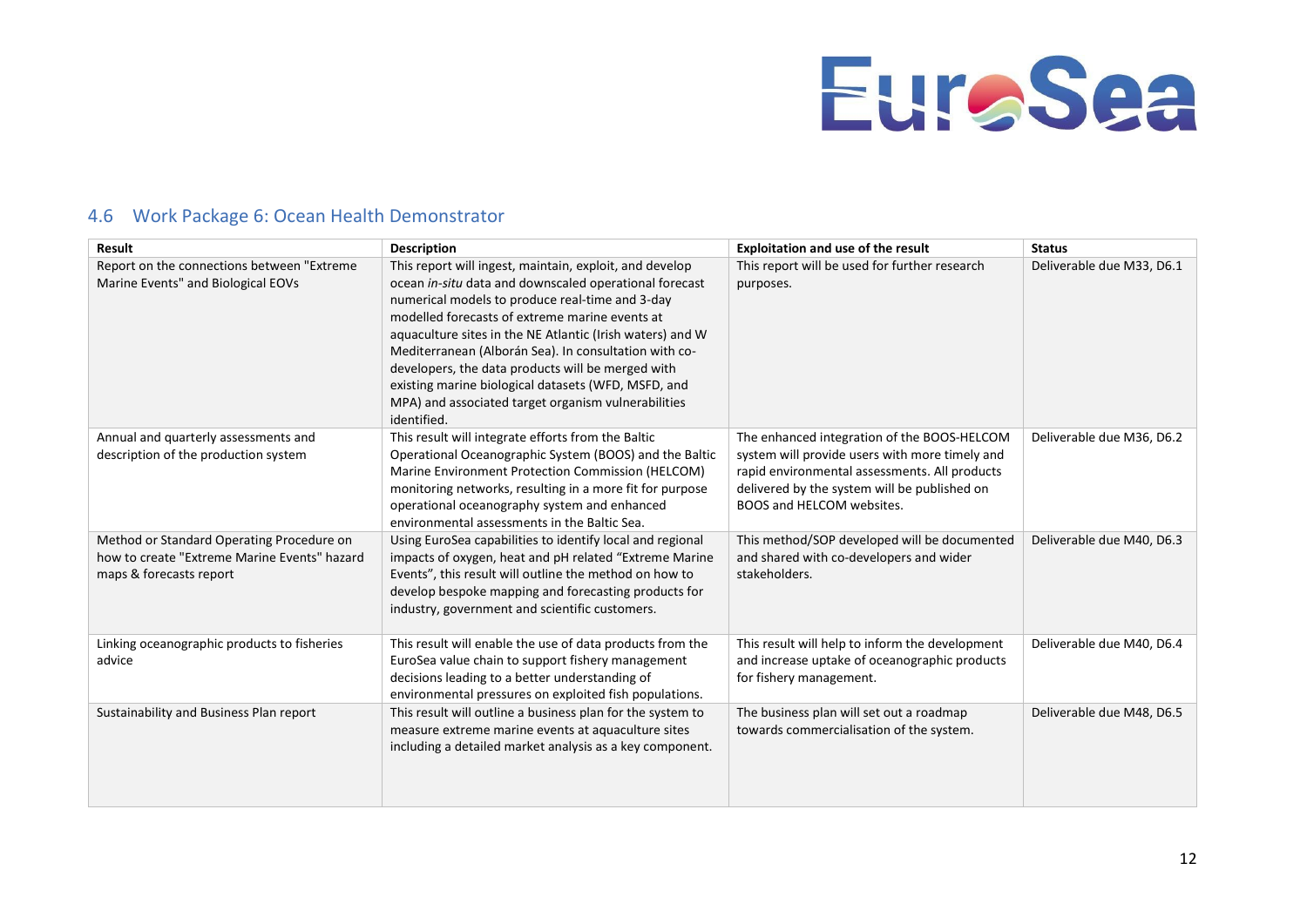

| Result                                           | <b>Description</b>                                           | <b>Exploitation and use of the result</b>          | <b>Status</b>             |
|--------------------------------------------------|--------------------------------------------------------------|----------------------------------------------------|---------------------------|
| Assessment of the benefits of the BOOS-          | This result will integrate efforts from BOOS and HELCOM      | The enhanced integration of the BOOS-HELCOM        | Deliverable due M48, D6.6 |
| HELCOM integrated system and                     | monitoring networks, resulting in a more fit for purpose     | system will provide users with more timely and     |                           |
| recommendations for transferring this to other   | operational oceanography system and enhanced                 | rapid environmental assessments. All products      |                           |
| sea areas.                                       | environmental assessments in the Baltic Sea.                 | delivered by the system will be published on       |                           |
|                                                  |                                                              | BOOS and HELCOM websites.                          |                           |
| Real-time data to central server with display to | This result will ensure that the real time data collected by | This result will ensure that the data collected by | Deliverable due M48, D6.7 |
| stakeholders.                                    | the buoys deployed at the aquaculture sites in Ireland       | the buoys deployed at the aquaculture sites in     |                           |
|                                                  | and Spain is accessible by stakeholders.                     | Ireland and Spain is accessible by stakeholders.   |                           |
| Solution for marine sensors to measure and       | This system is an application for marine sensors to          | Commercialisation - The system to measure and      | In development            |
| forecast oxygen, heat and pH related Extreme     | measure and forecast extreme marine events at                | forecast parameters such as oxygen, heat           |                           |
| Marine Events onsite for aquaculture             | aquaculture sites in the NE Atlantic (Ireland) and W         | related Extreme Marine Events onsite for           |                           |
|                                                  | Mediterranean (Spain) through a setup including optimal      | aquaculture will be delivered by Xylem to new      |                           |
|                                                  | sensor, location and measurement cycles for ocean            | customers and a well defined fixed-price service   |                           |
|                                                  | observing. Practical training will be provided to set-up,    | will be established.                               |                           |
|                                                  | operate, maintain and interpret the data products            |                                                    |                           |
|                                                  | produced.                                                    |                                                    |                           |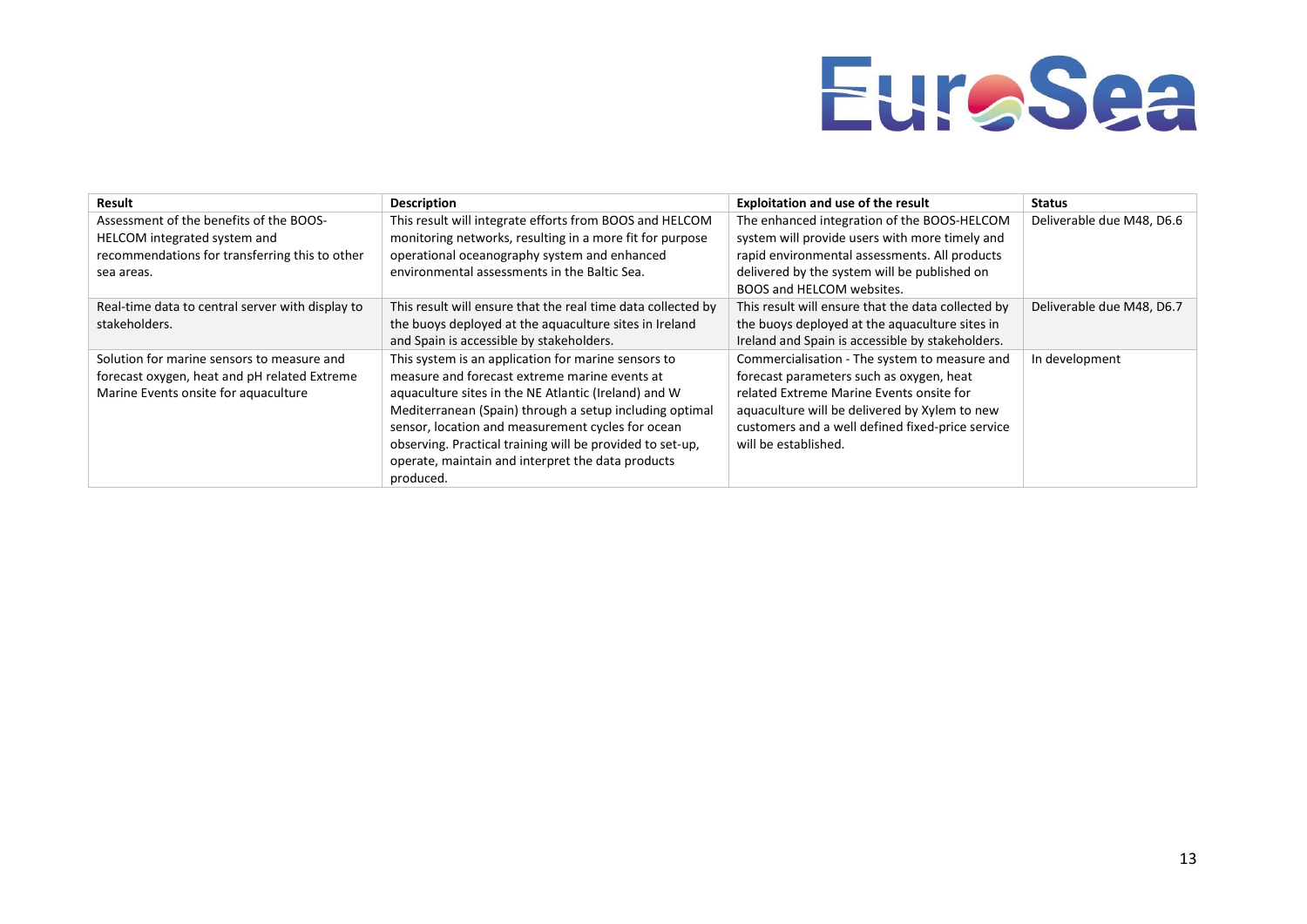

### 4.7 Work Package 7: Ocean climate indicators demonstrator

<span id="page-15-0"></span>

| <b>Result</b>                                                                                                                                                                                     | <b>Description</b>                                                                                                                                                                                                                                                                                                                                                                                                                                         | <b>Exploitation and use of the result</b>                                                                                                                                        | <b>Status</b>             |
|---------------------------------------------------------------------------------------------------------------------------------------------------------------------------------------------------|------------------------------------------------------------------------------------------------------------------------------------------------------------------------------------------------------------------------------------------------------------------------------------------------------------------------------------------------------------------------------------------------------------------------------------------------------------|----------------------------------------------------------------------------------------------------------------------------------------------------------------------------------|---------------------------|
| Report on demo mission and dissemination<br>pathways of obtained data based on different<br>observational platforms.                                                                              | This report will describe the demo mission and the data<br>dissemination pathways to end-users developed in<br>cooperation with WP4.                                                                                                                                                                                                                                                                                                                       | This report will be used for further research<br>purposes.                                                                                                                       | Deliverable due M28, D7.1 |
| The data validation tool will apply GLODAP data<br>at depth along with ASV surface data to enhance<br>BGC-Argo pH data quality.                                                                   | This result will develop a methodology to increase carbon<br>data quality of the emerging BGC-Argo network using<br>Tropical Atlantic Observing System as a demonstration<br>environment. The current BGC-Argo data validation<br>procedure, based on GLODAP data, will be extended by<br>systematic crossovers with at the surface during the pilot<br>study, thereby reducing uncertainties in CO2 flux<br>estimates and ocean acidification indicators. | The data validation tool will be used for further<br>research purposes.                                                                                                          | Deliverable due M32, D7.2 |
| Identification of key drivers for the observed<br>changes in carbon uptake at the convection<br>sites.                                                                                            | This result will identify and estimate the temporal<br>evolution of gas exchange processes (convection center)<br>and carbon transport (boundary currents) and their<br>link/contribution to the regional carbon variability.                                                                                                                                                                                                                              | This result will be used for further research<br>purposes.                                                                                                                       | Deliverable due M36, D7.3 |
| Verification and calibration of user-driven<br>calibrated seasonal forecast ocean indicators<br>using ECVs/OCVs.                                                                                  | User-driven calibrated ocean climate and forecasting<br>indicators, with reliable uncertainty for the Atlantic<br>Ocean and Mediterranean Sea, will be developed in<br>consultation with stakeholders using records of Essential<br>Ocean Variables from ocean observing systems. The aim<br>is to demonstrate the end-to-end connection from<br>climate and seasonal forecast products to a wide variety<br>of stakeholders.                              | Use of the indicators in further research and to<br>inform policy and decision makers.                                                                                           | Deliverable due M36, D7.4 |
| Report on estimation of economic benefit of<br>regional ocean carbon uptake based on the<br>three approaches (cost-benefit, cost-<br>effectiveness, market-based carbon prices in the<br>EU-ETS). | This task will evaluate the economic value of the ocean<br>carbon sink in deep convection regions via operational<br>carbon assessments using a combined observing,<br>integration, and dissemination approach.                                                                                                                                                                                                                                            | The results of the EuroSea carbon audit will be<br>communicated in user/producer meetings and<br>at a policy briefing to discuss and identify new<br>users/market opportunities. | Deliverable due M40, D7.5 |
| Quantification of improvements in carbon flux<br>data for the tropical Atlantic based on the multi-<br>platform and neural network approach.                                                      | This result will use a combination of remote sensing, the<br>multi-platform approach and neural network techniques<br>to upscale carbon fluxes for the whole tropical domain.                                                                                                                                                                                                                                                                              | This result will be used for further research<br>purposes.                                                                                                                       | Deliverable due M40, D7.6 |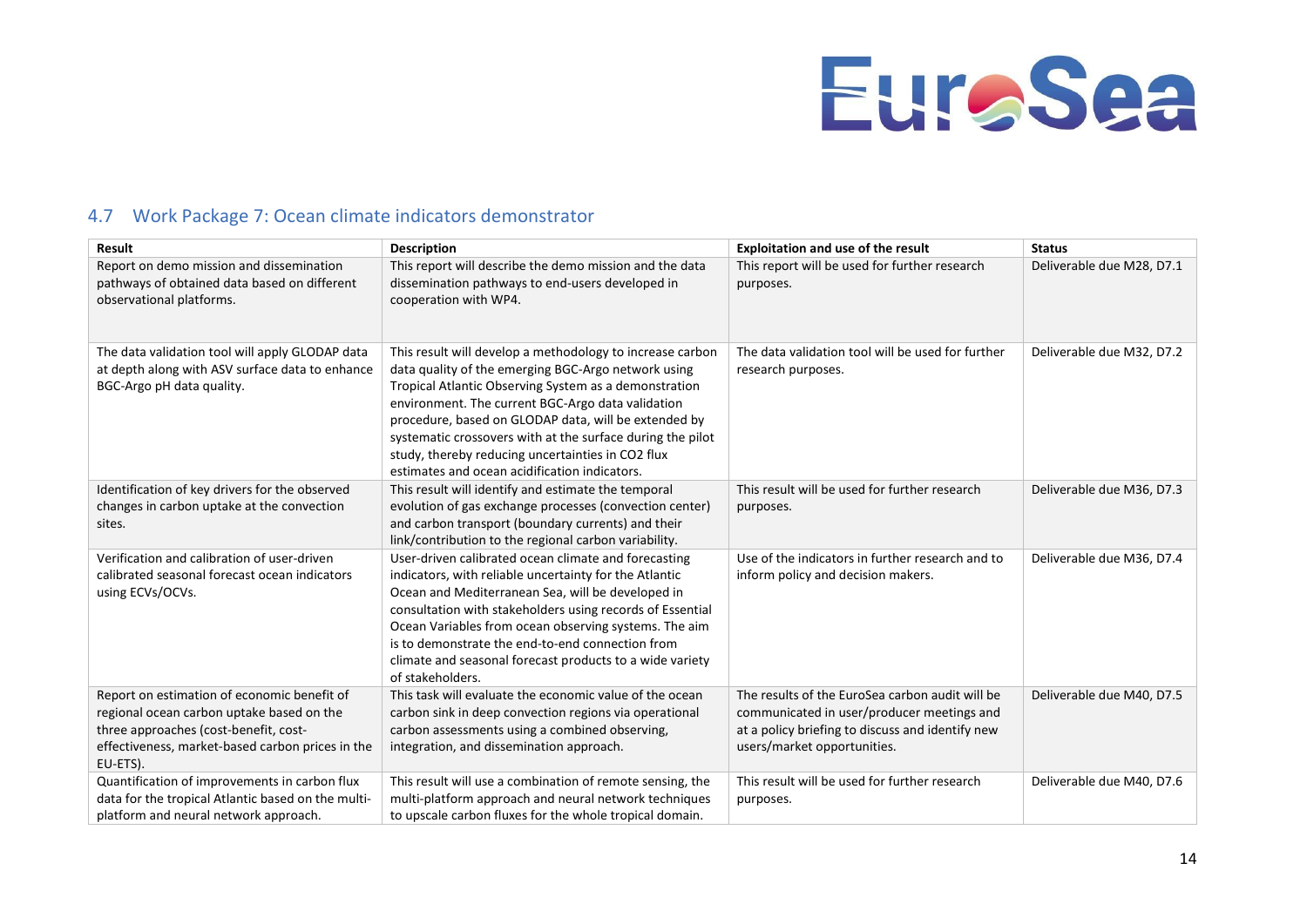

### 4.8 Work Package 8: Communication: Engagement, Dissemination, Exploitation, and Legacy

<span id="page-16-0"></span>

| <b>Result</b>                                                                                                                                                                                 | <b>Description</b>                                                                                                                                                                                                                                           | <b>Exploitation and use of the result</b>                                                                                    | <b>Status</b>             |
|-----------------------------------------------------------------------------------------------------------------------------------------------------------------------------------------------|--------------------------------------------------------------------------------------------------------------------------------------------------------------------------------------------------------------------------------------------------------------|------------------------------------------------------------------------------------------------------------------------------|---------------------------|
| Lessons learnt on science-policy interfaces in<br>European ocean observing                                                                                                                    | This report will outline the design of science-policy<br>interfaces needed to sustainably engage with the<br>project's stakeholders and demos' targeted users. This<br>will involve organising workshops on the topic of science-<br>policy interfaces.      | The report will be used as a guidance document<br>on science-policy interfaces.                                              | Deliverable due M24, D8.3 |
| Lessons learnt from the EuroSea public<br>engagement activities on the importance of<br>ocean observing for environmental policies and<br>Blue Economy along the Ocean Literacy<br>principles | This result will develop a public engagement resource<br>portfolio on the importance of ocean observing for<br>environmental policies and Blue Economy, along the<br>Ocean Literacy principles.                                                              | This result will be used as a guidance document<br>on how to engage with the public on the<br>importance of ocean observing. | Deliverable due M32, D8.5 |
| Report on economic value of ocean<br>observations highlighting the potential<br>economic impact of the demonstrations and<br>analyses the value of the ocean observing<br>system              | This will involve conducting a case study of one of the<br>demonstration products or services developed in EuroSea<br>to estimate the economic value and impact of it for end<br>users.                                                                      | This report will be used to demonstrate the<br>economic impact of one of the EuroSea<br>demonstration products or services.  | Deliverable due M36, D8.6 |
| Lessons learnt on public-private interfaces in<br>European ocean observing                                                                                                                    | This report will outline the design of public-private<br>interfaces needed to sustainably engage with the<br>project's stakeholders and demos' targeted users. This<br>will involve organising workshops on the topic of public-<br>private interfaces.      | The report will be used as a guidance document<br>on public-private interfaces.                                              | Deliverable due M40, D8.7 |
| Business plan that will highlight the value added<br>of an integrated ocean observing system                                                                                                  | This result will provide a business plan for the commercial<br>key exploitable products and services co-developed in<br>WP5,6,7, including a detailed market analysis as a key<br>component.                                                                 | The business plan will set out a roadmap<br>towards commercialisation of the Key<br>Exploitable Results.                     | Deliverable due M40, D8.8 |
| Recommendations on the implementation of<br>Responsible Research and Innovation (RRI) in<br>ocean observing system design and innovation                                                      | This result will assist the development of demo activities<br>on system design and governance using the RRI guidelines<br>and stakeholder engagement mechanisms established<br>through the previous EU initiatives, including the EU<br>H2020 action Marina. | This result will be used to inform the design of<br>the ocean observing system in relation to RRI.                           | Deliverable due M45, D8.9 |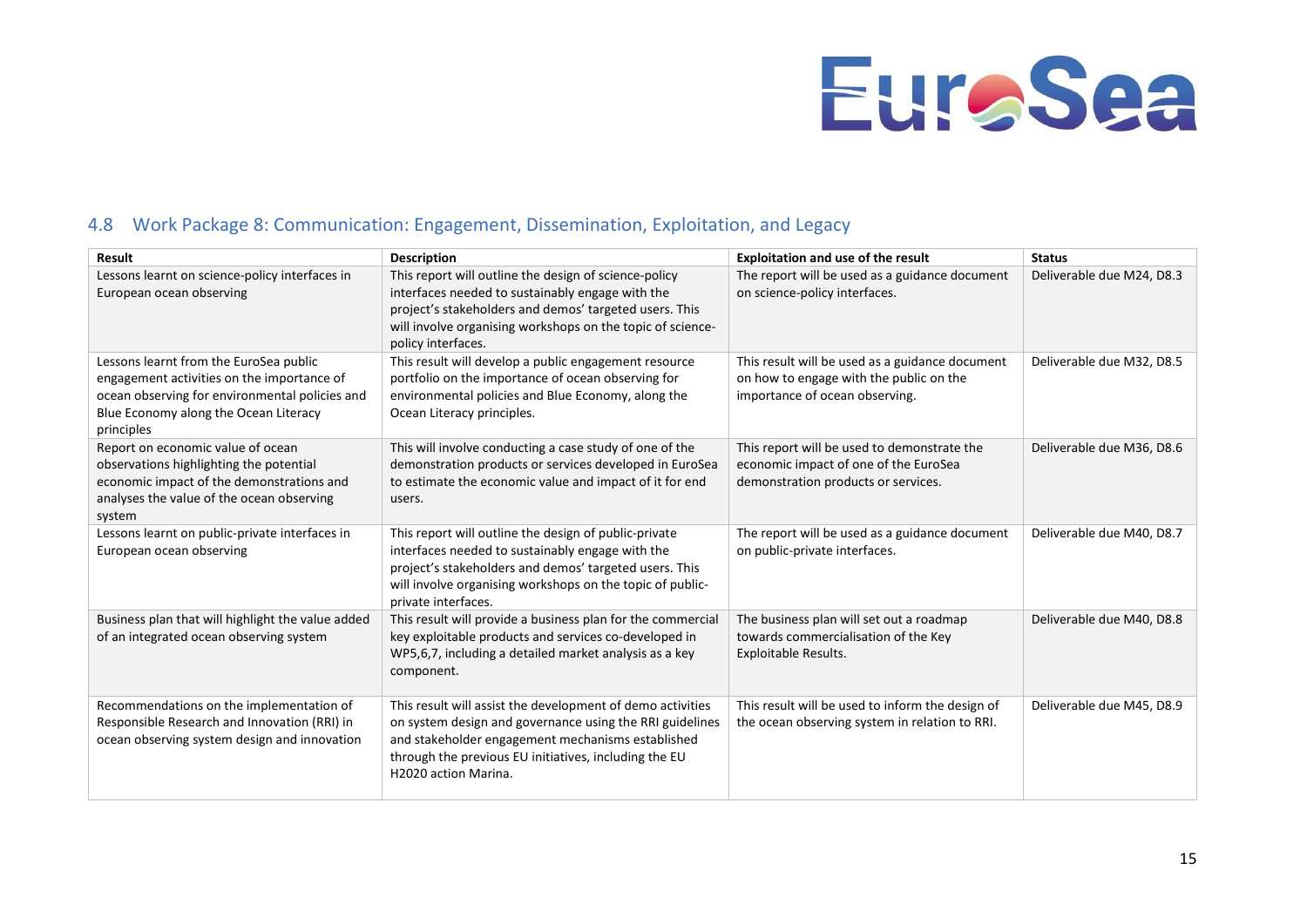

| Result                                    | <b>Description</b>                                             | <b>Exploitation and use of the result</b>         | <b>Status</b>        |
|-------------------------------------------|----------------------------------------------------------------|---------------------------------------------------|----------------------|
| Recommendations on engaging with the next | Recommendations on influencing the next generation of          | The recommendations will be used as guidance      | Deliverable due M49, |
| generation                                | professionals in the ocean observing value chain will be       | to engage with the next generation of             | D8.11                |
|                                           | made based on targeted engagement activities and taking        | professionals in the ocean observing value chain. |                      |
|                                           | into account the recommendations of the European               |                                                   |                      |
|                                           | Marine Board Future Science Brief 2 on marine graduate         |                                                   |                      |
|                                           | training.                                                      |                                                   |                      |
| EuroSea legacy report                     | This report will help distil and sustain the project's legacy, | The report will be used to ensure the project's   | Deliverable due M49, |
|                                           | deliver advice on RRI guiding principles, best practice in     | outcomes and legacy inform relevant political     | D8.12                |
|                                           | knowledge and technology transfer.                             | agendas.                                          |                      |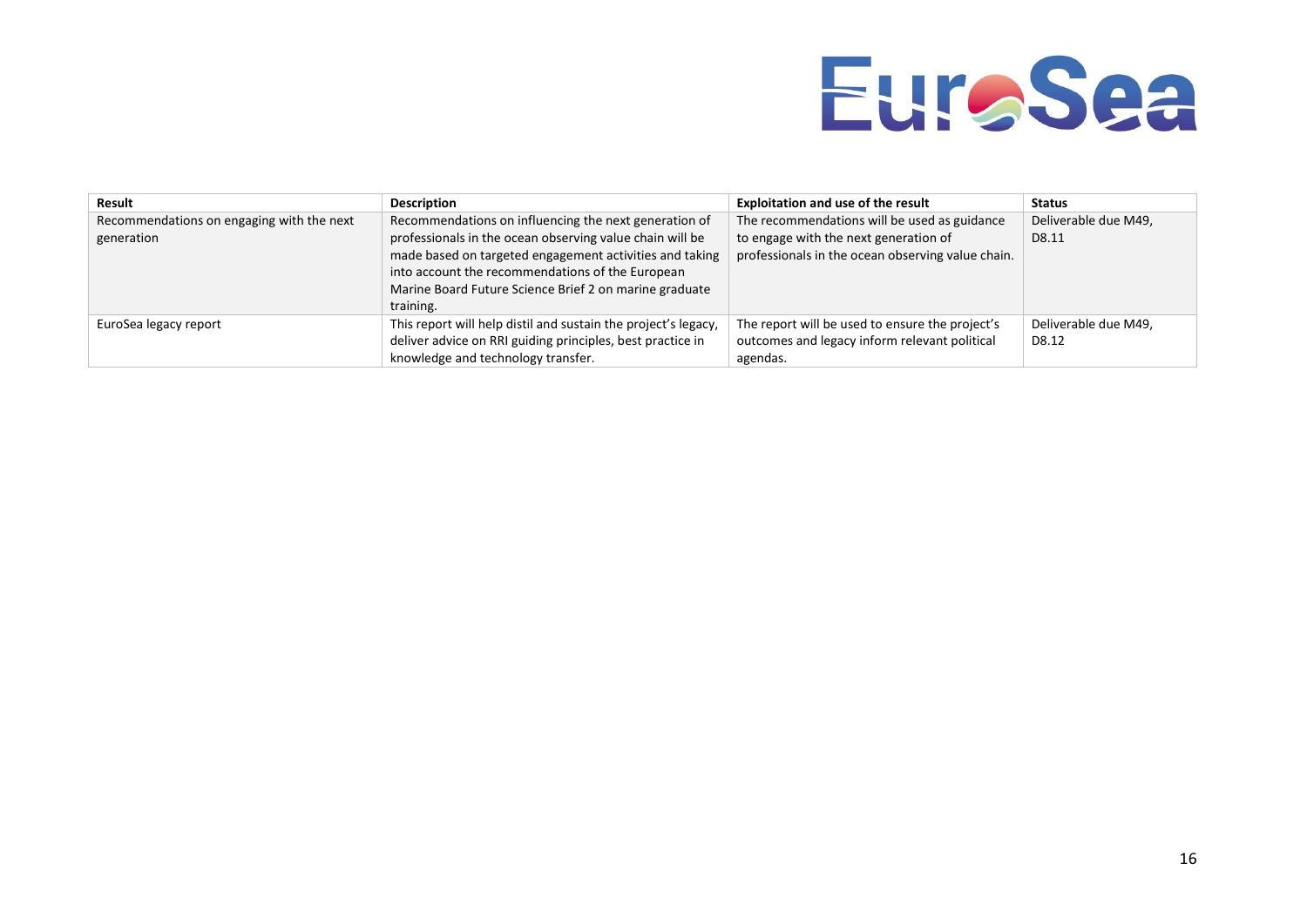

## <span id="page-18-0"></span>5 Key Exploitable Results for Commercialisation

External expertise was provided to EuroSea through the EU funded Horizon Results Booster (HRB) services in relation to Module C – assisting projects to improve their existing exploitation strategy. The aim of this service is to strengthen the capacity of projects in using their research results and enhancing the capacity of partners to improve their exploitation strategy. These services were provided by LC Innoconsult International and the focus was on the commercial exploitation of results.

After an initial meeting between the EuroSea coordination team, exploitation partners and the service provider, it was decided to focus on three Key Exploitable Results (KERs) from the demonstration work packages for the HRB services. These are:

- Oceanographic Services for Ports And Cities (OSPAC software) real time alert to provide forecast of sea conditions (WP5)
- Solution for marine sensors to measure and forecast oxygen, heat and pH related Extreme Marine Events onsite for aquaculture – monitoring system for extreme marine events at aquaculture sites (WP6)
- Low maintenance tide gauges (WP5)

The KER on user-driven calibrated seasonal forecast ocean indicators - indicators for reliable decision making (WP7) was also considered. However, after a meeting on this it was decided that the commercialisation potential of this KER was low and it was not ready for exploitation. Following on from this meeting, it was then decided to choose the low maintenance tide gauges as the third KER to be examined under the HRB services.

For each of these KERs additional information was provided and the template tables provided by LC Innoconsult were completed. These tables contained the following information:

- Characterisation of the KERs this covered the problem facing the customer, alternative solution, unique selling point (USP), description of the KER, market analysis including the target market, early adopters, competitors, go to market – use model, timing, background IPR and foreground IPR.
- Risk assessment and priority mapping this involved identifying the risks including partnership risk factors, technological risk factors, market risk factors, IP/legal risk factors, financial/management risk factors, environmental/regulation/safety risk factors. This also involved outlining mitigation actions to avoid the risks identified.
- Exploitation roadmap this covered actions and roles of the relevant partners, milestones, financials and costs, revenues, other sources of funding, impact in 3 years time for company and customer.
- Use options this section outlined how the KER will be exploited further and the use option to be chosen. This included direct use options such as commercialisation (deployment of a novel product/service offered to the target markets), contract research (new contracts signed by the research group with external clients), a new research project (application for publically funded research programmes), implementation of a new university course. Indirect use options included assignment of the IPR, licensing of the IPR, development of a new legislation/standard and/or a spinoff company.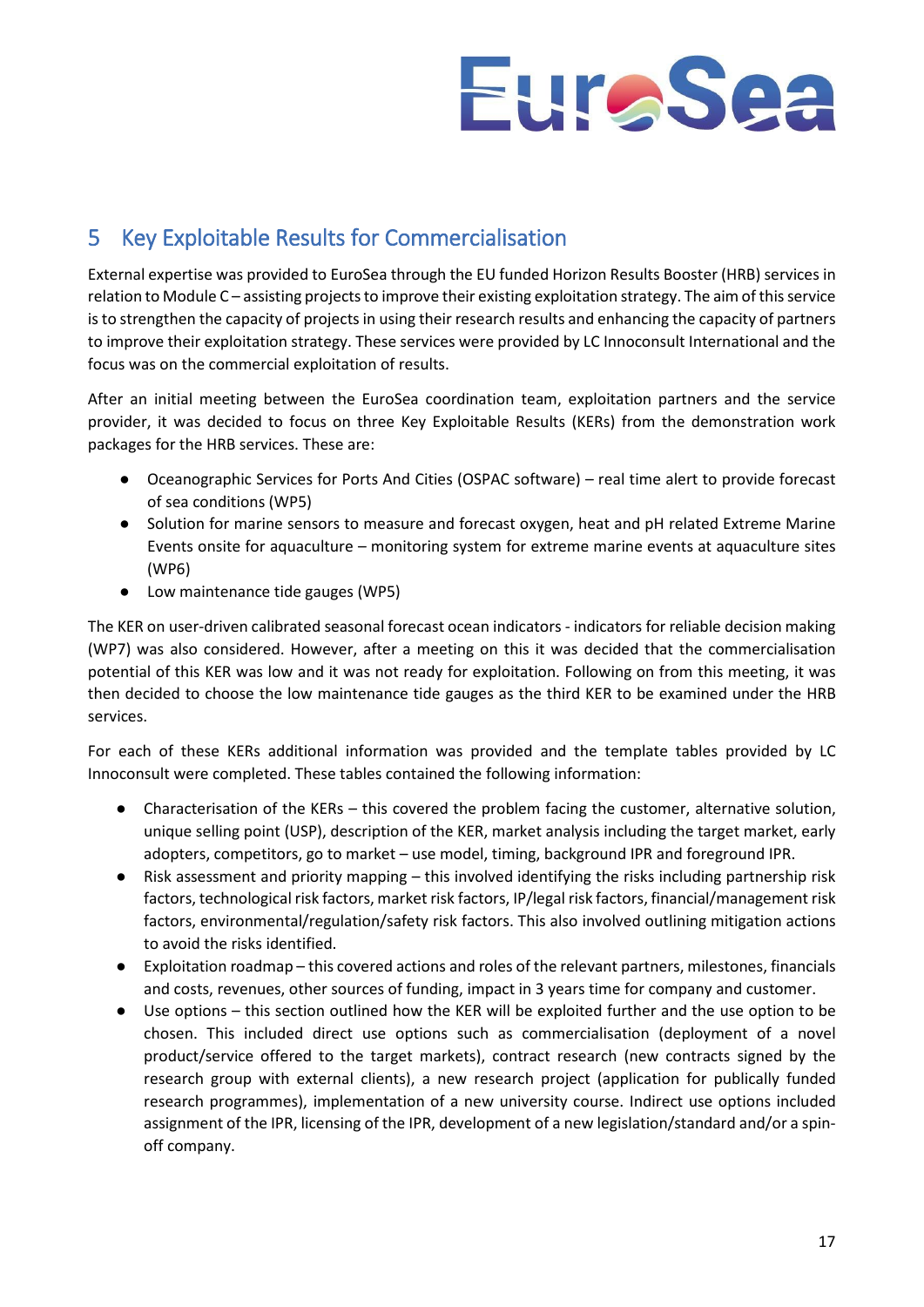

The next step involved the organisation of exploitation strategy seminar workshops for each of the three KERs. The workshops for the OSPAC software and the solution to measure extreme marine events for aquaculture were held on February 18<sup>th</sup> and 19<sup>th</sup> 2021 respectively. The workshop for the tide gauges was held on 11<sup>th</sup> June 2021. The seminar workshops covered the following information:

- Introduction to exploitation (definition of exploitation, KERs, exploitation vs dissemination, exploitation plan/strategy)
- Introduction to each KER and a further development and refining of the characterisation table and the risk map and sketching of the exploitation roadmap.

During the webinars feedback was provided by the experts to the relevant partners and several areas of importance were discussed. For each of the KERs additional information was requested by the experts. The output from the webinars was a report on the KERs identified and which was used to inform this exploitation strategy.

In addition to the three KERs outlined above, the tables were also completed for the prototype sea level planning and scenario visualisation tool (WP5), as this is a further key EuroSea result that has significant potential for commercialisation. The output from the exploitation strategy seminar and the tables that were completed are elaborated on in the following sections.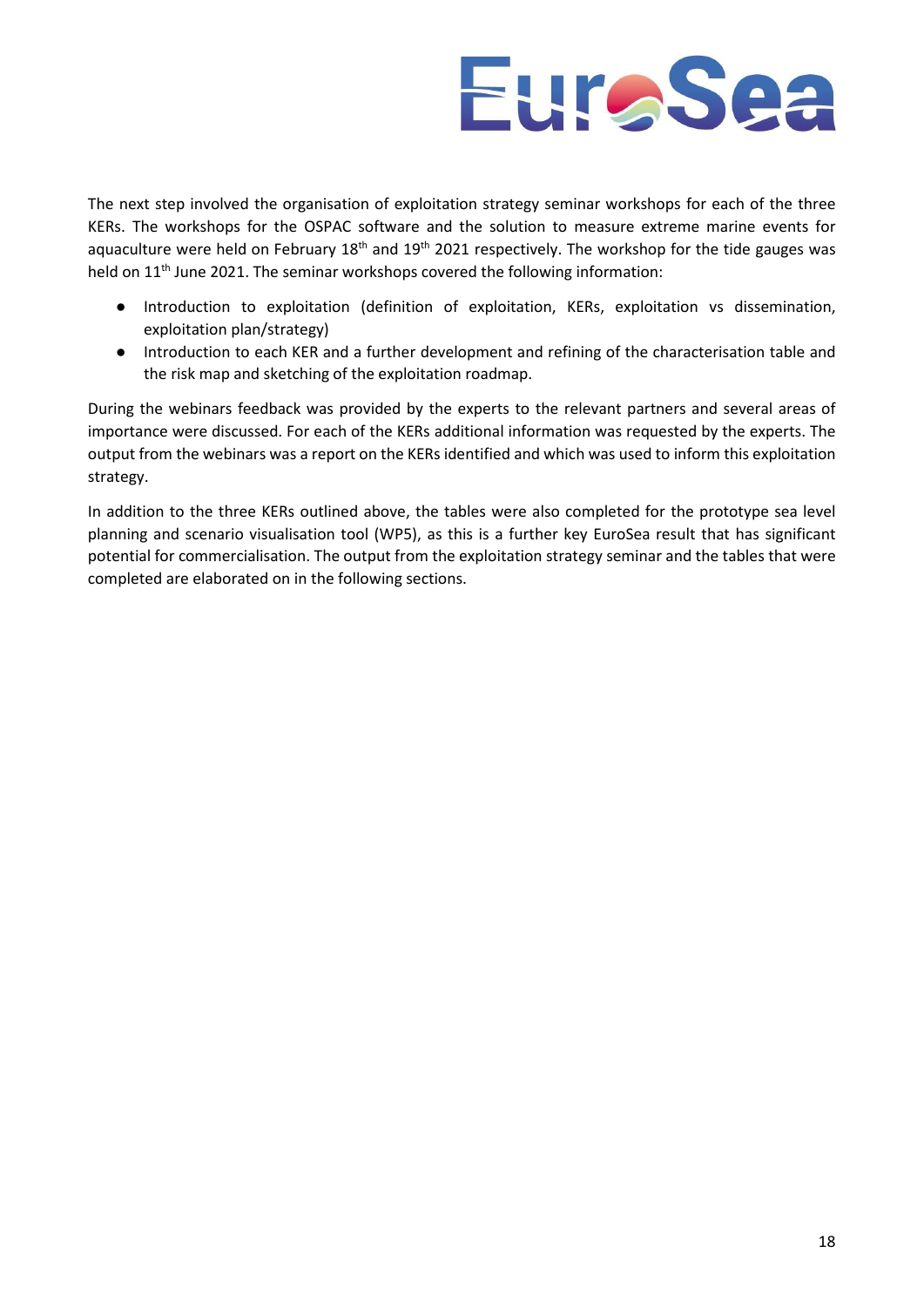

## 5.1 Oceanographic Services for Ports and Cities (OSPAC) software on port and city real-time alert to provide forecast of sea conditions (KER leading beneficiary: EPPE, Nologin)

### 5.1.1 OSPAC Software Characterisation table

<span id="page-20-1"></span><span id="page-20-0"></span>

|                                         | KER name: Oceanographic Services for Ports and Cities (OSPAC) software on port and city real-time alert to provide forecast of sea conditions                                                                                                                                             |  |  |  |
|-----------------------------------------|-------------------------------------------------------------------------------------------------------------------------------------------------------------------------------------------------------------------------------------------------------------------------------------------|--|--|--|
| Problem                                 | Port authorities, city authorities and coastal communities share common coastal areas and face a number of similar potential environmental                                                                                                                                                |  |  |  |
|                                         | risks and management problems. These problems are in relation to:                                                                                                                                                                                                                         |  |  |  |
|                                         | water quality and sea pollution - coastal water quality depends on the activities of neighbouring cities, ports and beaches, as well as                                                                                                                                                   |  |  |  |
|                                         | in coastal circulation;                                                                                                                                                                                                                                                                   |  |  |  |
|                                         | navigation safety in cities and ports – an increase in commercial and recreational ship activity in ports and coastal areas can lead to<br>$\bullet$                                                                                                                                      |  |  |  |
|                                         | safety issues;                                                                                                                                                                                                                                                                            |  |  |  |
|                                         | beach safety - e.g. rip current forecasts and sea state monitoring and forecasting;<br>$\bullet$                                                                                                                                                                                          |  |  |  |
|                                         | storm surges and hazards, flooding and erosion which can cause extensive damage, destroy infrastructure and property and can result                                                                                                                                                       |  |  |  |
|                                         | in loss of life.                                                                                                                                                                                                                                                                          |  |  |  |
|                                         | Port and city authorities currently do not work together to address these challenges. The integrated OSPAC software product will provide cities                                                                                                                                           |  |  |  |
|                                         | and ports with decision-making tools to solve similar problems they face and in the process foster better relationships between port and city                                                                                                                                             |  |  |  |
|                                         | authorities.                                                                                                                                                                                                                                                                              |  |  |  |
| <b>Alternative solution</b>             | Forecast models of sea conditions currently exist but they do not meet the specific environmental management requirements of port and city                                                                                                                                                |  |  |  |
|                                         | authorities. They also do not provide real-time alerts that enable improved management, planning and decision-making around the                                                                                                                                                           |  |  |  |
|                                         | environmental issues outlined above.                                                                                                                                                                                                                                                      |  |  |  |
| Unique Selling Point USP - Unique Value | Oceanographic Services for Ports and Cities (OSPAC) software will provide improved real-time alerts for water quality, navigation safety, safety                                                                                                                                          |  |  |  |
| <b>Proposition UVP</b>                  | on beaches, improved efficiency of port operation, etc. The specific customer and end user needs are currently being defined through the co-<br>development process in WP5. Most forecast models do not currently provide real-time alerts, which are needed to address the environmental |  |  |  |
|                                         | management challenges outlined above for the specific requirements of port and city management and planning. OSPAC software will provide                                                                                                                                                  |  |  |  |
|                                         | an integration layer that will help to support decision making at ports and cities and help to improve relationships and close the gap in                                                                                                                                                 |  |  |  |
|                                         | decision-making between city and port authorities.                                                                                                                                                                                                                                        |  |  |  |
| <b>Description</b>                      | The OSPAC software system will consist of an integrated set of tools and measuring instruments that will provide an operational service to the                                                                                                                                            |  |  |  |
|                                         | city and the adjacent port in order to minimise risks and improve environmental management. There are two main layers to the system. The                                                                                                                                                  |  |  |  |
|                                         | first layer includes forecast models of local sea conditions. The second layer is the software that is being developed to provide real-time alerts                                                                                                                                        |  |  |  |
|                                         | based on the models. The system will provide an integration layer that will work with existing forecast models for wave, sea level, sea surface                                                                                                                                           |  |  |  |
|                                         | temperature and circulation conditions. The software will use the models to deliver real-time alerts by SMS and email to provide forecasts of                                                                                                                                             |  |  |  |
|                                         | sea conditions, rip currents, flushing times, floating debris and flood and erosion risk. The use of local models, depending on their availability,                                                                                                                                       |  |  |  |
|                                         | will enable the system to be rolled out to other ports.                                                                                                                                                                                                                                   |  |  |  |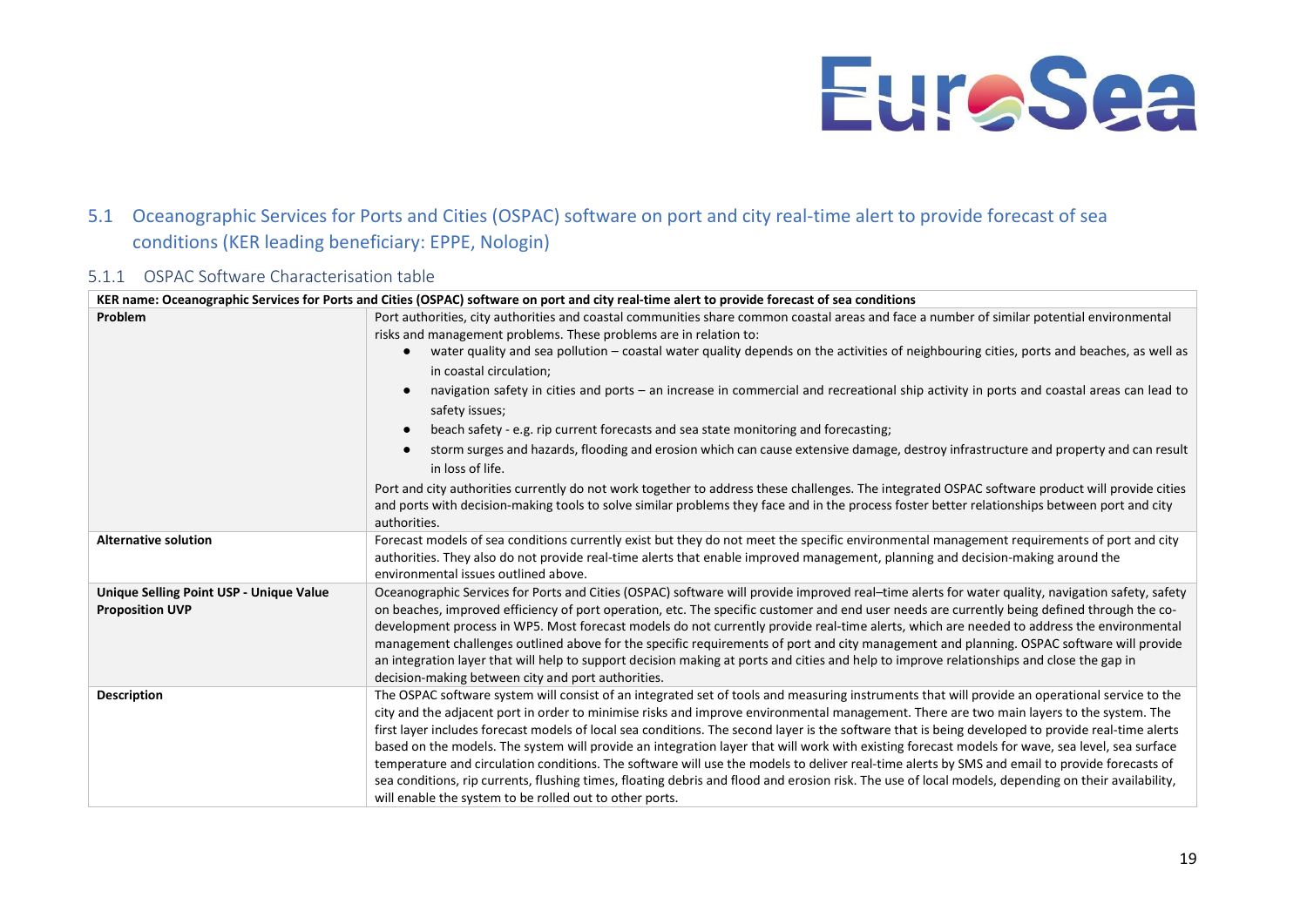|                               | KER name: Oceanographic Services for Ports and Cities (OSPAC) software on port and city real-time alert to provide forecast of sea conditions                                                                                                                                                                                                                                                                                                                                                                                                                                                                                                                                                                     |
|-------------------------------|-------------------------------------------------------------------------------------------------------------------------------------------------------------------------------------------------------------------------------------------------------------------------------------------------------------------------------------------------------------------------------------------------------------------------------------------------------------------------------------------------------------------------------------------------------------------------------------------------------------------------------------------------------------------------------------------------------------------|
| "Market" – Target market      | Target market is port authorities, city halls and local government, companies working at the ports, marine litter control, oil spill response. The                                                                                                                                                                                                                                                                                                                                                                                                                                                                                                                                                                |
|                               | current target market is the ports where the software will be demonstrated.                                                                                                                                                                                                                                                                                                                                                                                                                                                                                                                                                                                                                                       |
| "Market" - Early Adopters     | OSPAC will be tested by port authorities at the pilot sites in Barcelona, Taranto and Alexandria. It is intended that use of the software will be                                                                                                                                                                                                                                                                                                                                                                                                                                                                                                                                                                 |
|                               | extended to other ports in Spain and these are likely to be the early adapters.                                                                                                                                                                                                                                                                                                                                                                                                                                                                                                                                                                                                                                   |
| "Market" - Competitors        | Deltares is an independent institute for applied research in the field of water and subsurface. They provide a range of software products in<br>relation to flood risk and sea level rise. Their expertise covers the full scope of flood risk management from risk calculations to practical<br>support for making policy decisions. Their strengths are that they are well established and trusted organisation in relation to the software<br>products and services they provide.                                                                                                                                                                                                                              |
|                               | Danish Metrological Institute is the official meteorological institution in Denmark and they are funded by the Department of Energy, Utilities<br>and Climate. They provide a range of forecasting and early warning services that help to better inform planning and decision-making in<br>economic and environment sectors. Their strengths are that they are an experienced and trusted source of oceanographic data and<br>forecasting.                                                                                                                                                                                                                                                                       |
| Go to Market - Use model      | As mentioned above, OSPAC will be tested by port authorities at the pilot sites in Barcelona, Taranto and Alexandria. These port authorities are<br>currently involved as co-developers of the software and the system will be demonstrated at these ports with their full cooperation. The system<br>will be provided to the ports through engagement from Puertos del Estado, which is a partner in the development of the software and is the<br>government agency responsible for the co-ordination of the Spanish port system.<br>It is intended that use of the software will be extended to other ports in Spain. The software will depend on the availability of forecast models<br>for respective ports. |
| Go to Market - Timing         | It is intended that the product will reach TRL 7 by the end of the project. It is intended that it will reach TRL 9 in the three years after EuroSea<br>has ended.                                                                                                                                                                                                                                                                                                                                                                                                                                                                                                                                                |
| Go to Market - IPR Background | Background IP is the downscaled operational forecast models for wave, sea level, sea surface temperature and circulation based on boundary<br>conditions provided by the CMEMS system. Ownership of the different models corresponds to the model developers: LIM-UPC, CMCC and PdE                                                                                                                                                                                                                                                                                                                                                                                                                               |
| Go to Market - IPR Foreground | Foreground IP is the software product that will be developed using existing forecast models and real-time data. Ownership of this software<br>corresponds to the software developer, Nologin.                                                                                                                                                                                                                                                                                                                                                                                                                                                                                                                     |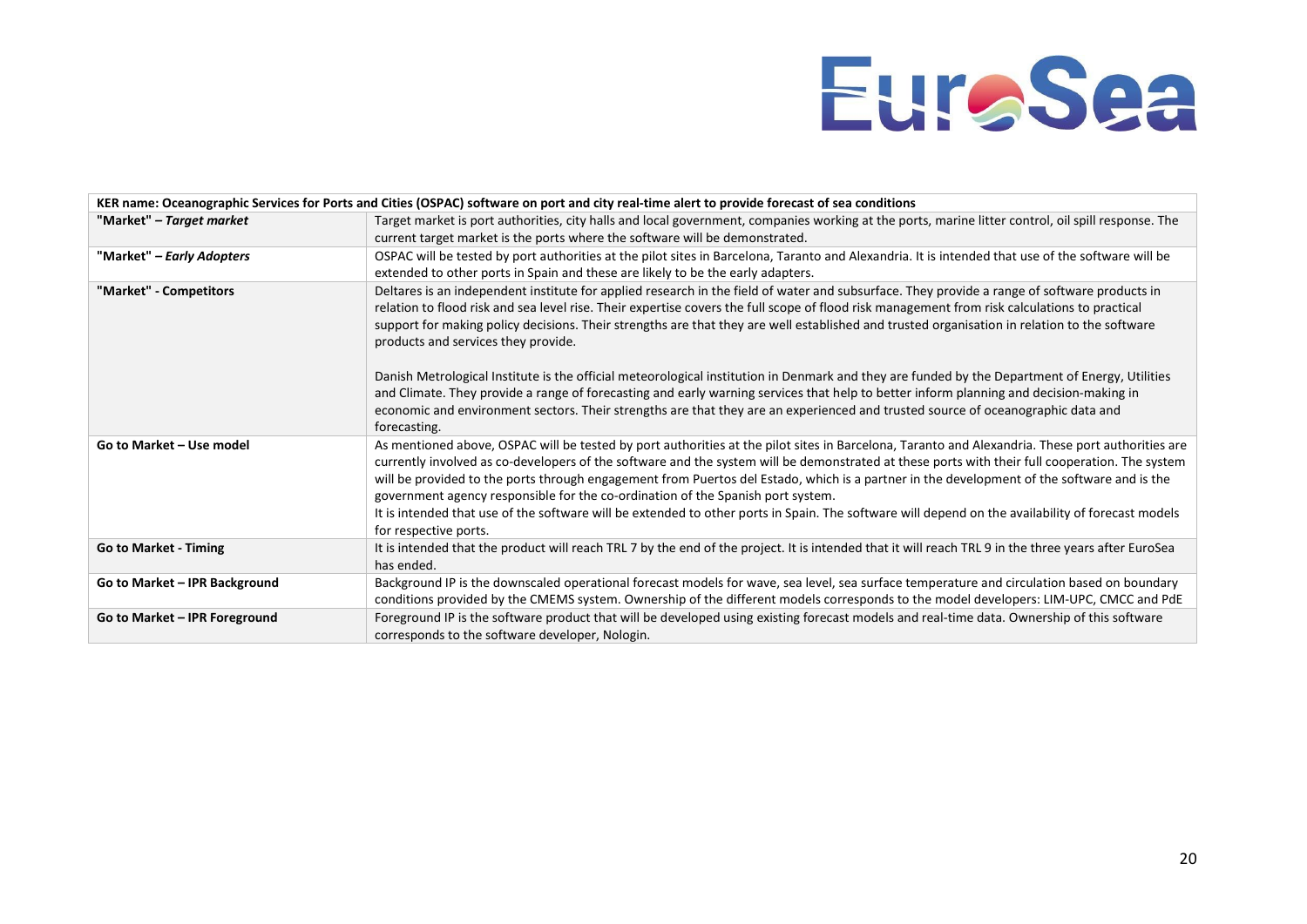#### 5.1.2 Exploitation Roadmap

<span id="page-22-0"></span>

| <b>Exploitation Roadmap - OSPAC software</b> |                                                                                                                                                |
|----------------------------------------------|------------------------------------------------------------------------------------------------------------------------------------------------|
| <b>Actions</b>                               | The OSPAC software will gradually progress to TRL 9 in the years after the end of the project by means of installing it at additional Port     |
|                                              | authorities in Spain. Its use will be extended to the whole Spanish Port system by means of a new project, where the ports and adjacent cities |
|                                              | will fund the installation of selected components of OSPAC.                                                                                    |
| <b>Roles</b>                                 | Nologin and Puertos del Estado will continue to collaborate to advance the software. Puertos del Estado will be responsible for the operation  |
|                                              | of the OPSAC software at the Spanish ports.                                                                                                    |
| <b>Milestones</b>                            | Suggested indicative milestones include:                                                                                                       |
|                                              | OSPAC software progressing to TRL 8 where the product has been fully tested and demonstrated (first year post project)<br>$\bullet$            |
|                                              | OSPAC software progressing to TRL 9 where the product is fully operational (second year post project)<br>$\bullet$                             |
|                                              | Extension of OSPAC software to additional ports of the Spanish port system (third year post project)                                           |
| <b>Financials</b>                            | Cost estimation to implement planned activities (1 year, 3 years).                                                                             |
| Costs                                        | Provide information on the costs/investments needed to bridge the end of the project to the next steps planned and increase TRL or go to       |
|                                              | market (you may invest in a patent, in the realisation of a prototype, etc.).                                                                  |
|                                              | The cost estimation will depend on the availability of existing forecasting models. Cost estimation for further development of the software is |
|                                              | under discussion and more accurate costs to be provided towards the end of the project.                                                        |
| <b>Revenues</b>                              | Grant funding to extend the use of OSPAC to more Spanish ports.                                                                                |
|                                              | Ports will fund the installation of selected components of OSPAC.                                                                              |
| Other sources of coverage                    | Further funding opportunities and grant funding will be explored.                                                                              |
| Impact in 3-year time                        | The rollout of the OSPAC software to the Spanish port system will provide real -time alerts leading to improved efficiency of operations at    |
|                                              | ports and cities, cost reductions and improved navigation safety.                                                                              |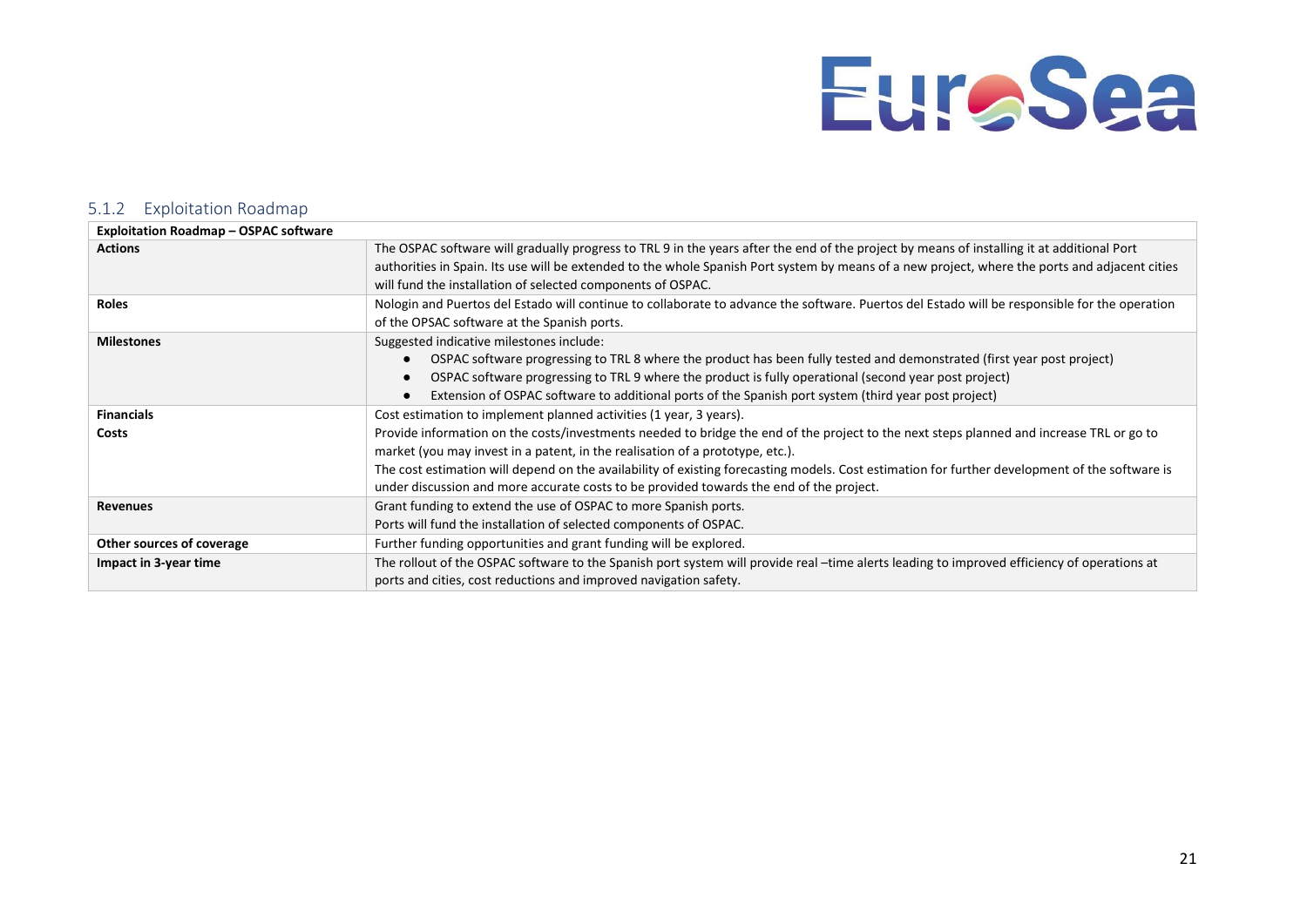

### 5.1.3 Risks Assessment and Priority Map

<span id="page-23-0"></span>

|   | <b>KER Risk Assessment Map - OSPAC software</b>                                                        |                                                                                                                                                |                                                             |                      |                                                                                                                                                                      |                                                                                       |            |
|---|--------------------------------------------------------------------------------------------------------|------------------------------------------------------------------------------------------------------------------------------------------------|-------------------------------------------------------------|----------------------|----------------------------------------------------------------------------------------------------------------------------------------------------------------------|---------------------------------------------------------------------------------------|------------|
|   | <b>Description of Risks</b>                                                                            | Degree of<br>criticality of the<br>risk related to the<br>final achievement<br>of this Key<br><b>Exploitable Result.</b><br>$(1$ low- 10 high) | Probability<br>of risk<br>happening<br>(1 low - 10<br>high) | <b>Risk</b><br>Grade | <b>Potential intervention</b>                                                                                                                                        | <b>Estimated</b><br><b>Feasibility/Success of</b><br>Intervention<br>(1 low- 10 high) | Conclusion |
|   | <b>Partnership Risk Factors</b>                                                                        |                                                                                                                                                |                                                             |                      |                                                                                                                                                                      |                                                                                       |            |
| 1 | Partners must agree on the<br>exploitation intentions for the<br>software beyond the project           | 7                                                                                                                                              | $\overline{2}$                                              | 14                   | Frequent meetings to discuss things                                                                                                                                  | 8                                                                                     | Control    |
|   | Similar product of patent exists                                                                       | 7                                                                                                                                              | 4                                                           | 28                   | A market analysis and patent search will be<br>conducted                                                                                                             | 8                                                                                     | Control    |
| 3 | Involvement of ports in the<br>demonstration of the software                                           | 8                                                                                                                                              | 3                                                           | 24                   | The ports are actively interested and<br>involved in the development of the<br>software                                                                              | 8                                                                                     | Control    |
|   | <b>Technological Risk Factors</b>                                                                      |                                                                                                                                                |                                                             |                      |                                                                                                                                                                      |                                                                                       |            |
| 4 | There may be some technological<br>issues with the software reaching<br>TRL7 by the end of the project | 8                                                                                                                                              | $\overline{2}$                                              | 24                   | This is not foreseen to be a major issue -<br>regular meetings are taking place to ensure<br>this does not happen                                                    | 9                                                                                     | Control    |
|   | <b>Market Risk Factors</b>                                                                             |                                                                                                                                                |                                                             |                      |                                                                                                                                                                      |                                                                                       |            |
|   | The KERs do not meet the market<br>needs                                                               | 8                                                                                                                                              | 3                                                           | 24                   | The KERs are being co-developed with end<br>users and in consultation with stakeholders<br>to ensure that they meet their needs                                      | 8                                                                                     | Control    |
| 6 | There may be some companies<br>developing competing software<br>products                               | 8                                                                                                                                              | 5                                                           | 40                   | Market analysis will be conducted,<br>including an analysis of competitors                                                                                           | 8                                                                                     | Control    |
|   | Pricing may be too high for<br>potential customers to buy in                                           | $\overline{z}$                                                                                                                                 | 5                                                           | 35                   | Business plan for the software will be<br>developed. This will include customer and<br>market analysis to determine an<br>appropriate market price for the software. | $\overline{7}$                                                                        | Control    |
|   | <b>IPR/Legal Risk Factors</b>                                                                          |                                                                                                                                                |                                                             |                      |                                                                                                                                                                      |                                                                                       |            |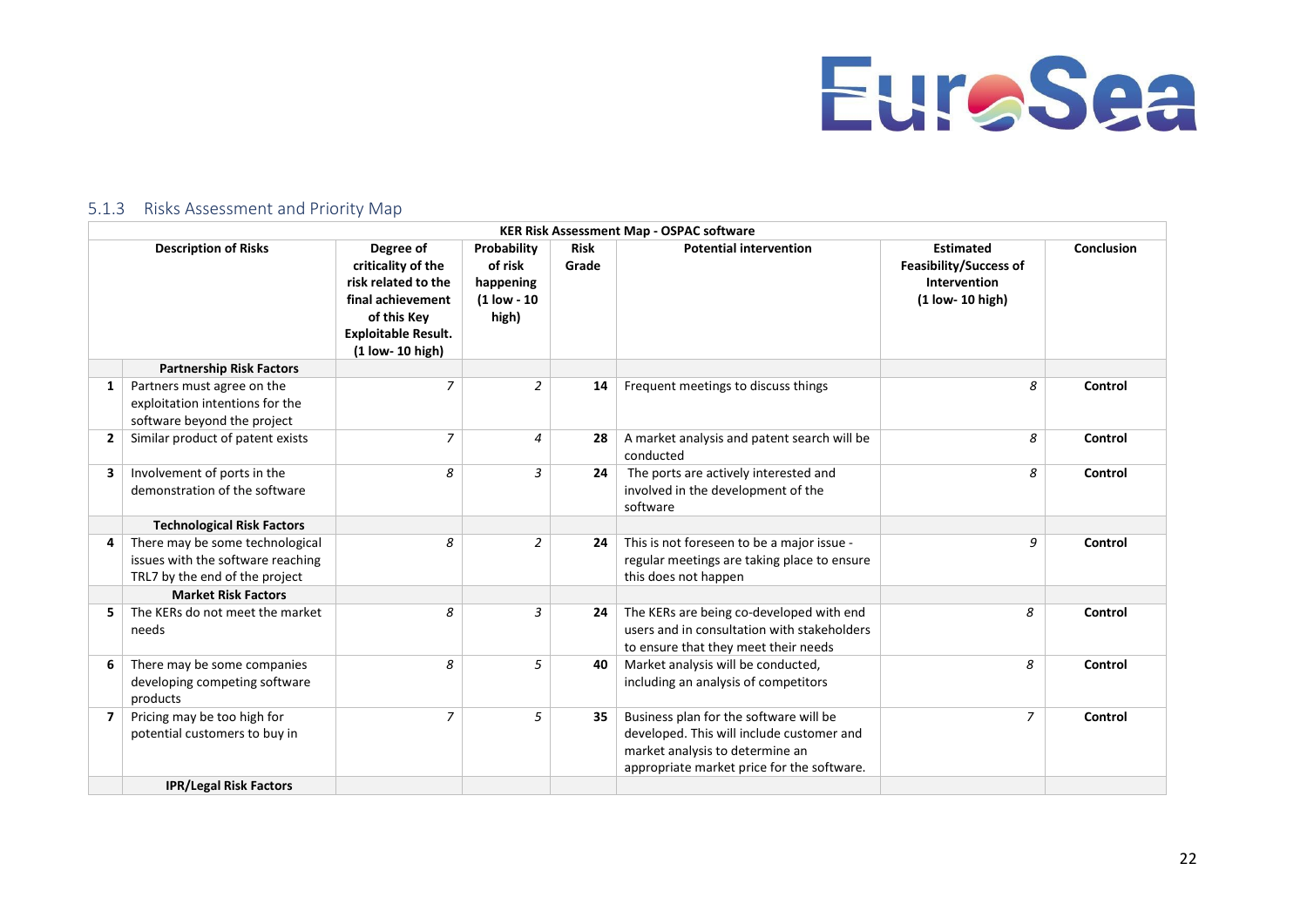

|    | <b>KER Risk Assessment Map - OSPAC software</b>                                                     |                                                                                                                                                |                                                             |               |                                                                                                                                                                                                                                                                                                                                             |                                                                                       |            |
|----|-----------------------------------------------------------------------------------------------------|------------------------------------------------------------------------------------------------------------------------------------------------|-------------------------------------------------------------|---------------|---------------------------------------------------------------------------------------------------------------------------------------------------------------------------------------------------------------------------------------------------------------------------------------------------------------------------------------------|---------------------------------------------------------------------------------------|------------|
|    | <b>Description of Risks</b>                                                                         | Degree of<br>criticality of the<br>risk related to the<br>final achievement<br>of this Key<br><b>Exploitable Result.</b><br>$(1$ low- 10 high) | Probability<br>of risk<br>happening<br>(1 low - 10<br>high) | Risk<br>Grade | <b>Potential intervention</b>                                                                                                                                                                                                                                                                                                               | <b>Estimated</b><br><b>Feasibility/Success of</b><br>Intervention<br>(1 low- 10 high) | Conclusion |
| 8  | Issues around ownerhsip of IP                                                                       | 6                                                                                                                                              | 6                                                           | 36            | External IP expertise will be sought to<br>advise EuroSea partners                                                                                                                                                                                                                                                                          | 7                                                                                     | Control    |
| 9  | Issues around disclosure of IP                                                                      | $\overline{7}$                                                                                                                                 | 5                                                           | 35            | External IP expertise will be sought to<br>advise EuroSea partners                                                                                                                                                                                                                                                                          | $\overline{z}$                                                                        | Control    |
|    | <b>Financial/Management Risk</b><br><b>Factors</b>                                                  |                                                                                                                                                |                                                             |               |                                                                                                                                                                                                                                                                                                                                             |                                                                                       |            |
| 10 | Funding is not secured to advance<br>the software to higher TRLs<br>Environmental/Regulation/Safety | 8                                                                                                                                              | 6                                                           | 48            | Business plan will involve identifying<br>funding sources for the further<br>development of the software and input<br>from potential buyers. Business plan will<br>look at the next phase of development for<br>OSPAC where the software will be<br>introduced to ports in Spain and determine<br>costs of this and assess funding sources. | 8                                                                                     | Control    |
|    | risks:                                                                                              |                                                                                                                                                |                                                             |               |                                                                                                                                                                                                                                                                                                                                             |                                                                                       |            |
| 11 | N/A                                                                                                 |                                                                                                                                                |                                                             | 0             |                                                                                                                                                                                                                                                                                                                                             |                                                                                       | N/A        |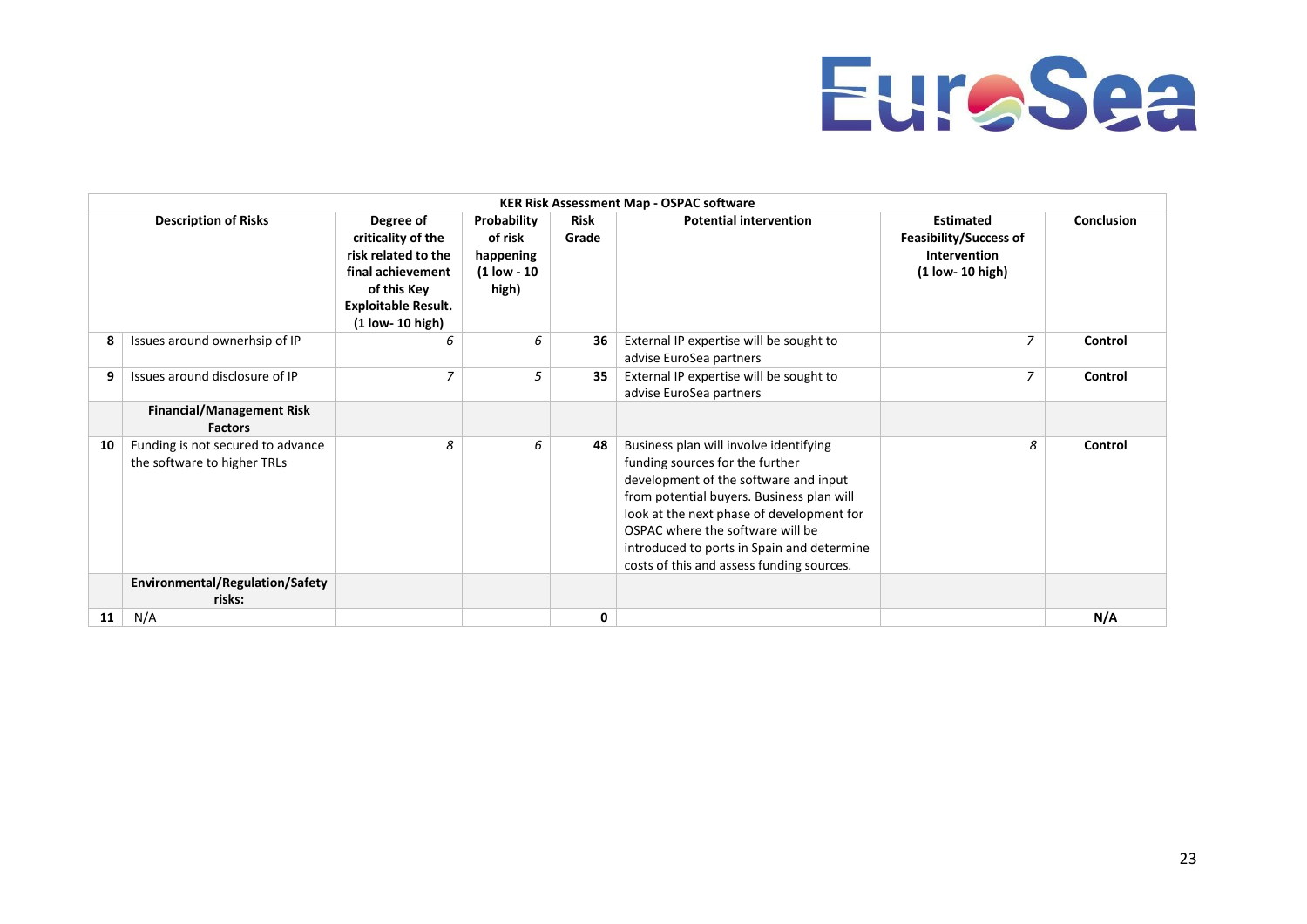

#### 5.1.4 Use options

| KER's Exploitation route (how the KER will be further exploited)                                                                    |                                                          |                           |                                                                             |  |  |
|-------------------------------------------------------------------------------------------------------------------------------------|----------------------------------------------------------|---------------------------|-----------------------------------------------------------------------------|--|--|
| Oceanographic Services for Ports and Cities (OSPAC) software on port and city real-time alert to provide forecast of sea conditions |                                                          |                           |                                                                             |  |  |
|                                                                                                                                     | Selected route                                           | <b>Implementing actor</b> | <b>Yes</b>                                                                  |  |  |
|                                                                                                                                     | Commercialisation: deployment of a novel product/service |                           | Nologin                                                                     |  |  |
|                                                                                                                                     | (offered to the target markets)                          | A group of partners       | Nologin and the OSPAC partenrs<br>providing addiitonal background<br>models |  |  |
|                                                                                                                                     | Contract research (new contracts signed by the research  | A partner                 |                                                                             |  |  |
| <b>DIRECT USE</b>                                                                                                                   | group with external clients)                             | A group of partners       |                                                                             |  |  |
|                                                                                                                                     | A new research project (application to public funded     | A partner                 |                                                                             |  |  |
|                                                                                                                                     | research programmes)                                     | A group of partners       | X                                                                           |  |  |
|                                                                                                                                     | Implementation of a new university $-$ course            | A partner                 |                                                                             |  |  |
|                                                                                                                                     | (Note that a training course is a service)               | A group of partners       |                                                                             |  |  |
|                                                                                                                                     |                                                          | A new partnership         |                                                                             |  |  |
|                                                                                                                                     | Assignment of the IPR                                    | A partner                 |                                                                             |  |  |
|                                                                                                                                     |                                                          | A group of partners       |                                                                             |  |  |
|                                                                                                                                     | Licensing of the IPR                                     | A partner                 |                                                                             |  |  |
|                                                                                                                                     |                                                          | A group of partners       |                                                                             |  |  |
| <b>INDIRECT USE</b>                                                                                                                 | Development of a new legislation/standard                | A partner                 |                                                                             |  |  |
|                                                                                                                                     |                                                          | A group of partners       |                                                                             |  |  |
|                                                                                                                                     | Spin- off                                                | A partner                 |                                                                             |  |  |
|                                                                                                                                     |                                                          | A group of partners       |                                                                             |  |  |
|                                                                                                                                     |                                                          | By assignment             |                                                                             |  |  |
|                                                                                                                                     |                                                          | By licensing              |                                                                             |  |  |
|                                                                                                                                     | Other (please describe)                                  |                           |                                                                             |  |  |

<span id="page-25-0"></span>Nologin and other partners would like to commercialize the software together. Furthermore, they need more funding, and they are currently identifying funding sources. The most straightforward would be a new research project to reach TRL9.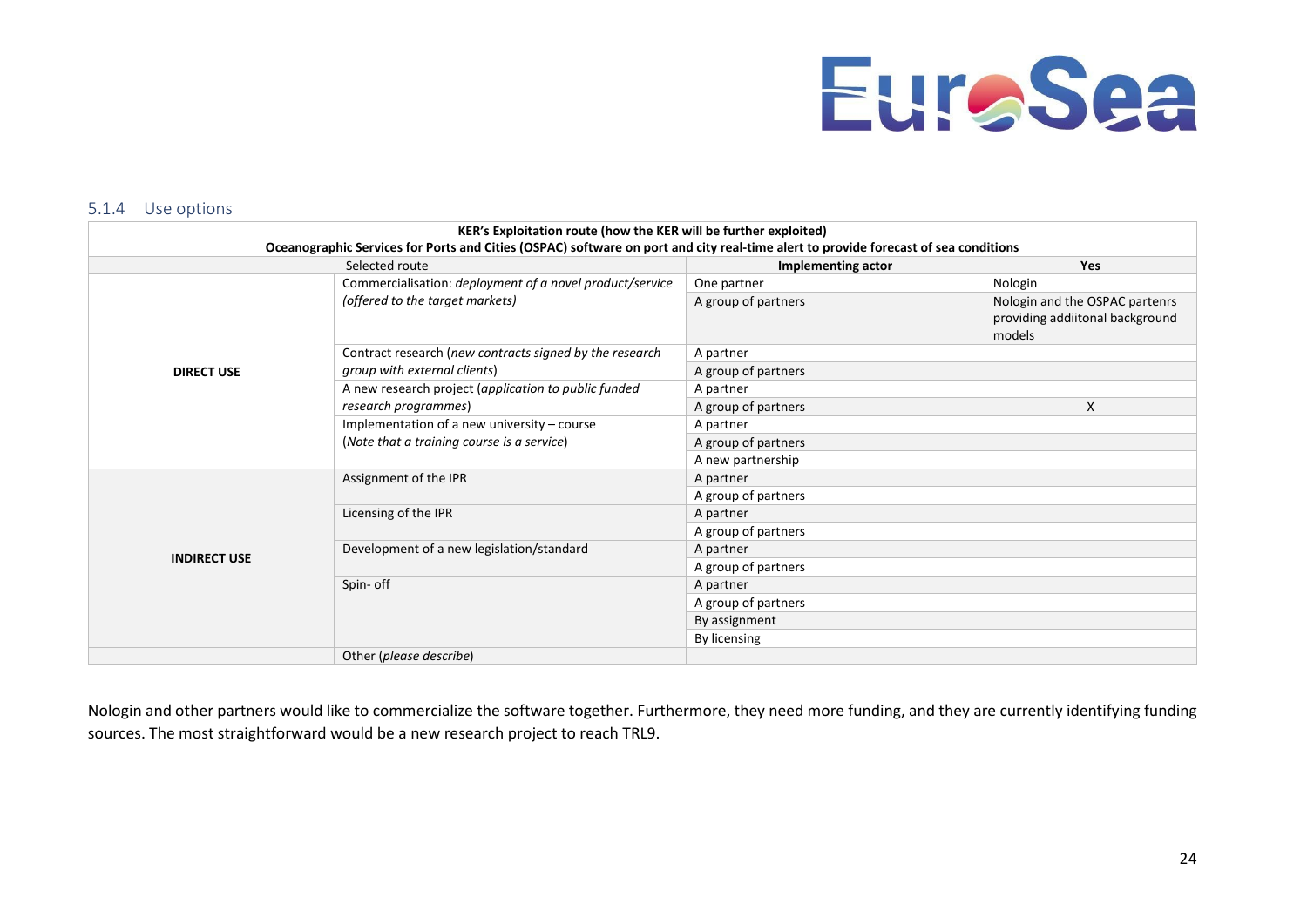## 5.2 Solution for marine sensors to measure and forecast oxygen, heat and pH related Extreme Marine Events onsite for aquaculture – monitoring system for extreme marine events at aquaculture sites (KER leading beneficiary: Xylem-Aanderaa)

### 5.2.1 Characterisation Table

<span id="page-26-1"></span><span id="page-26-0"></span>

|                                                                   | KER name: Solution for marine sensors to measure and forecast oxygen, heat and pH related Extreme Marine Events onsite for aquaculture                                                                                                                                                                                                                                                                                                                                                                                                                                                                                                                                                                                                                                                                                                                                                                                                                                                                                                                                                                                                                                                                                                                                                                                                                                                                                                                                                                                                                                                                                                                                                                                                                        |
|-------------------------------------------------------------------|---------------------------------------------------------------------------------------------------------------------------------------------------------------------------------------------------------------------------------------------------------------------------------------------------------------------------------------------------------------------------------------------------------------------------------------------------------------------------------------------------------------------------------------------------------------------------------------------------------------------------------------------------------------------------------------------------------------------------------------------------------------------------------------------------------------------------------------------------------------------------------------------------------------------------------------------------------------------------------------------------------------------------------------------------------------------------------------------------------------------------------------------------------------------------------------------------------------------------------------------------------------------------------------------------------------------------------------------------------------------------------------------------------------------------------------------------------------------------------------------------------------------------------------------------------------------------------------------------------------------------------------------------------------------------------------------------------------------------------------------------------------|
| Problem                                                           | Oxygen, heat and pH related extreme marine events can result in significant impacts to stock and equipment for the aquaculture industry.<br>These include health impacts on fish, loss of fish and loss of infrastructure which could result in significant economic losses for aquaculture<br>companies. Real time data is required as part of a solution to manage this problem along with forecast models that can provide a real time<br>warning to aquaculture companies. Timely forecasts of extreme marine events and predictions of the probability of marine heat waves,<br>deoxygenation events, or extreme wave events occurring can help the aquaculture industry make sound management decisions. The<br>protection of juvenile fish, early harvest of adult fish, and the timely protection or removal of equipment and installations - are all supported<br>by forecasts of the ocean temperature, pH, turbidity, and water current speed and direction. Such forecasts can potentially help save<br>thousands of euros for aquaculture companies.                                                                                                                                                                                                                                                                                                                                                                                                                                                                                                                                                                                                                                                                                             |
| <b>Alternative solution</b>                                       | Existing buoys and sensor systems can provide real time ocean observation data but do not provide the predictive capabilities required to<br>make sound management decisions outlined above.<br>There are services offering forecasting and prediction of coastal and ocean data prediction from meteorological institutes such as<br>Barentswatch (waves, weather), DMI 5 day Ocean Forecast (met, waves, temp, currents, salinity), Irish Met office (temp, waves, met), Spanish<br>met office (sea temp, wind waves and swell), but the resolution is low and essential parameters are missing. An integrated solution of both<br>observed local data and forecasted data is not available.                                                                                                                                                                                                                                                                                                                                                                                                                                                                                                                                                                                                                                                                                                                                                                                                                                                                                                                                                                                                                                                                |
| Unique Selling Point USP - Unique Value<br><b>Proposition UVP</b> | The innovative solution is an increased operational ability connecting in-situ sensors (for oxygen, temperature, turbidity, currents, waves,<br>salinity, pH, ORP and algae) via telemetry to land where data is processed in a user-friendly interface to give an environmental alert. The<br>service, with the added value data alert products, increases the marketing potential of the commercial sensors. The service includes practical<br>training to set-up, operate, maintain and interpret the data products. The system is being developed in collaboration with end users from the<br>aquaculture industry (Mowi and CTAQUA) to determine requirements, maintenance capabilities and equipment available. The use of real time<br>data to inform models to provide forecasting and predictions of extreme marine events will be a key USP. Developing high accuracy predictive<br>models that work for end users and are easy to understand is key to the USP. Training for end users to be able to use the system is also part of<br>the USP.<br>At the core of the Xylem buoy systems, are the Xylem sensors producing an integrated set of data. Meta data on sensor status, data quality,<br>measurement specifics and raw data is transmitted along with the reading from the sensor. This data is delivered through to the user in a<br>specially designed user interface.<br>In contrast to other buoys where integrators utilize different vendor's products, the Xylem buoys are backed with in-depth knowledge of the<br>solutions installed, and ability to ensure the correct utilization of the data. The sensors utilized have a long track record for both scientific<br>purposes and operational use by the aquaculture industry. |
| <b>Description</b>                                                | This system is an application for marine sensors to measure and forecast extreme marine events at aquaculture sites in the NE Atlantic<br>(Ireland) and W Mediterranean (Spain) through a setup including optimal sensor, location and measurement cycles for ocean observing. The                                                                                                                                                                                                                                                                                                                                                                                                                                                                                                                                                                                                                                                                                                                                                                                                                                                                                                                                                                                                                                                                                                                                                                                                                                                                                                                                                                                                                                                                            |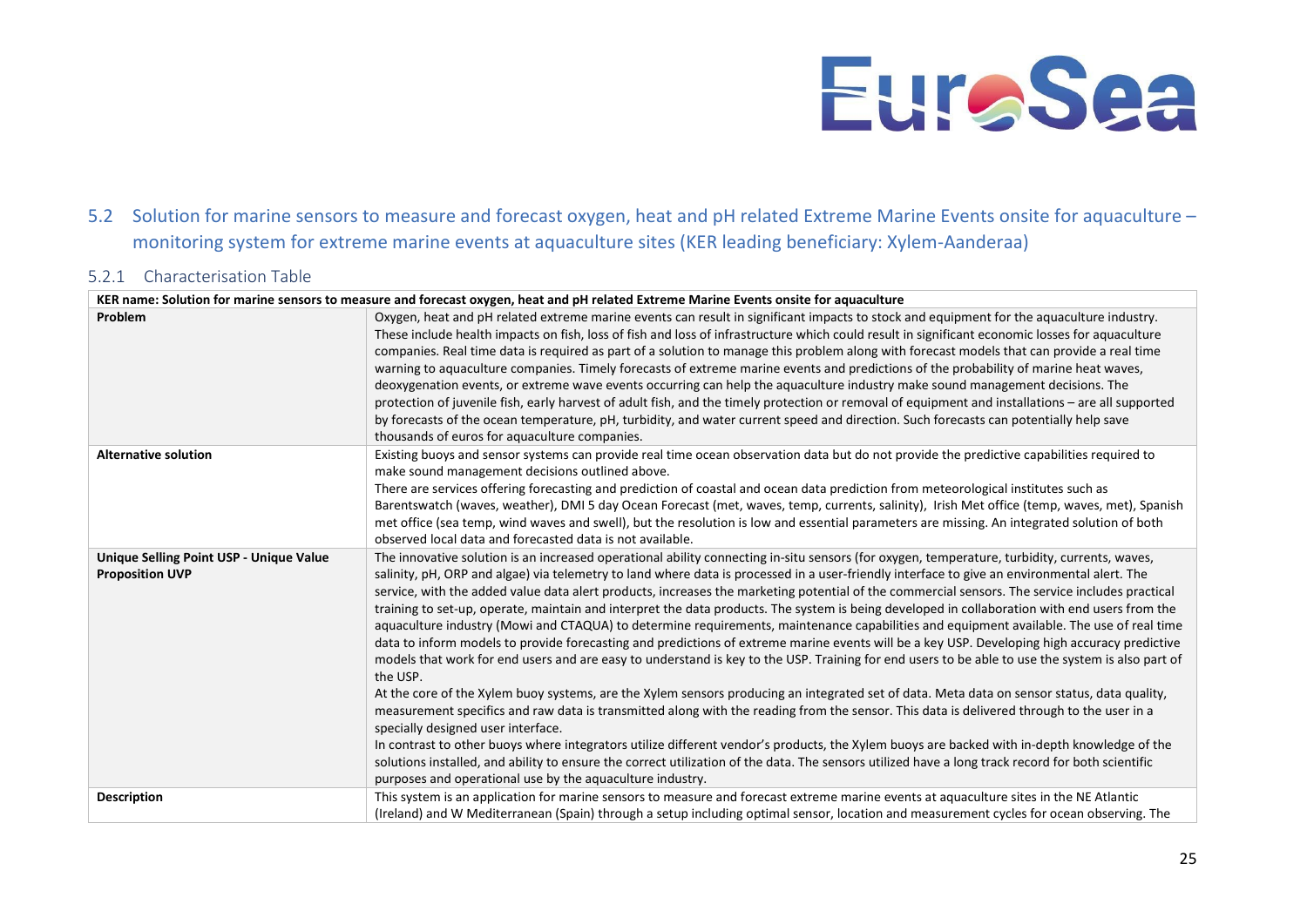

| KER name: Solution for marine sensors to measure and forecast oxygen, heat and pH related Extreme Marine Events onsite for aquaculture |                                                                                                                                                                                                                                                                                                                                                                                   |  |  |
|----------------------------------------------------------------------------------------------------------------------------------------|-----------------------------------------------------------------------------------------------------------------------------------------------------------------------------------------------------------------------------------------------------------------------------------------------------------------------------------------------------------------------------------|--|--|
|                                                                                                                                        | solution allows for real time management and will help to optimise aquaculture operations. Practical training will be provided to set-up,<br>operate, maintain and interpret the data products produced.                                                                                                                                                                          |  |  |
| "Market" – Target market                                                                                                               | The current target customers are the aquaculture companies listed above (Mowi and AVRAMAR). Once the system reaches then the target<br>market will be expanded to include other aquaculture companies. These companies will be identified through existing connections with Mowi<br>and AVRAMAR, which is a technology centre with strong links to Spanish aquaculture companies. |  |  |
| "Market" – Early Adopters                                                                                                              | The system is being developed in collaboration with end users from the aquaculture industry (Mowi and AVRAMAR) to help determine<br>adequate sites for testing.                                                                                                                                                                                                                   |  |  |
| "Market" - Competitors                                                                                                                 | Specialising in Buoys: Axys, Datawell, EIVA, local integrators.<br>Specialising in Sensors: Turner, Chelsea, AMT, Rbr, Nortek, RDI, SeaView                                                                                                                                                                                                                                       |  |  |
| Go to Market - Use model                                                                                                               | Xylem-Aanderaa will further develop the system and it will be rolled out at further aquaculture sites operated by Mowi and AVRAMAR. The<br>system will be delivered by Xylem to new customers and a well-defined fixed-price service will be established.                                                                                                                         |  |  |
| <b>Go to Market - Timing</b>                                                                                                           | The system is expected to reach TRL7 by the end of the project. It is currently intended that the system will be ready for market within one<br>year of the project end.                                                                                                                                                                                                          |  |  |
| Go to Market - IPR Background                                                                                                          | The background IP include the sensors provided by Xylem-Aanderaa, telemetry solutions, buoys, moorings and platforms.                                                                                                                                                                                                                                                             |  |  |
| Go to Market - IPR Foreground                                                                                                          | The foreground IP will include the combination of sensors providing real time data to improve forecasting models to give an environmental<br>alert.                                                                                                                                                                                                                               |  |  |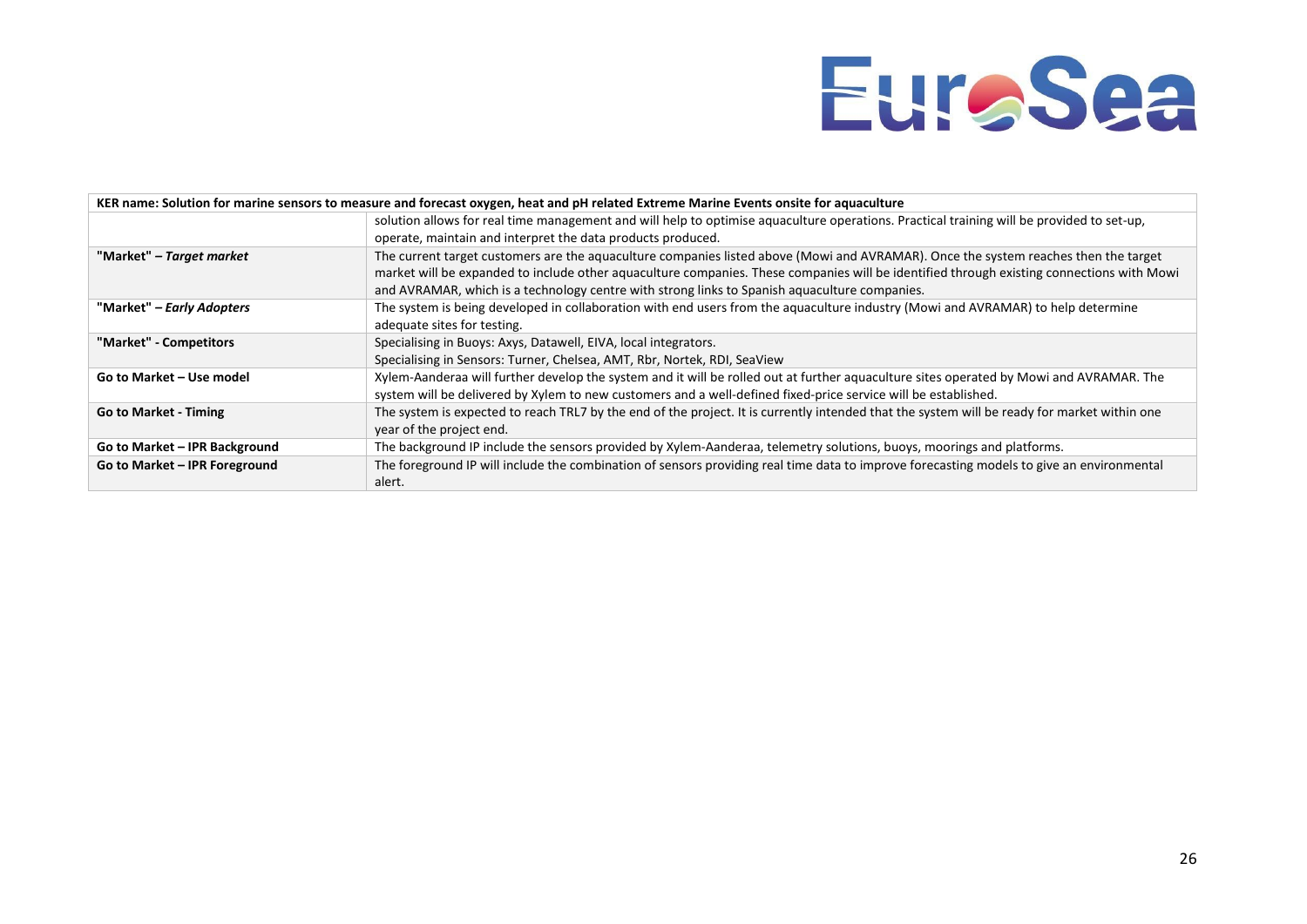### 5.2.2 Exploitation Roadmap

<span id="page-28-0"></span>

| <b>Exploitation Roadmap</b>  |                                                                                                                                                                                                                                                                                                                                                                                                                                                                                                                                                                                             |
|------------------------------|---------------------------------------------------------------------------------------------------------------------------------------------------------------------------------------------------------------------------------------------------------------------------------------------------------------------------------------------------------------------------------------------------------------------------------------------------------------------------------------------------------------------------------------------------------------------------------------------|
| <b>Actions</b>               | The system to measure and forecast parameters such as oxygen, heat related Extreme Marine Events onsite for aquaculture will be delivered at two demonstration<br>sites in Ireland and Spain within the duration of the project. The system will then be rolled out at further aquaculture sites. The system will be delivered by Xylem to<br>new customers and a well defined fixed-price service will be established.                                                                                                                                                                     |
| <b>Roles</b>                 | Xylem will continue to work with end users in the aquaculture sector and build on market experience to include in-situ sensors with new capabilities, depending on<br>customer needs.                                                                                                                                                                                                                                                                                                                                                                                                       |
| <b>Milestones</b>            | Milestone 1: the system will be installed and operational at the two sites identified in Ireland and Spain (end of the project).<br>Milestone 2: the system will be further developed to include extra sensors to measure additional variables (one year after the project end).<br>Milestone 3: installation of the system at other sites (two years after project end)                                                                                                                                                                                                                    |
| <b>Financials</b><br>Costs   | The cost and extent of the provision of the system and additional services will depend on customer specified needs. Costs will be estimated once the demonstration<br>systems have been set up.                                                                                                                                                                                                                                                                                                                                                                                             |
| <b>Revenues</b>              | Projected revenues and eventual profits once the KER will be used (1 and 3 years after use). The system consisting of buoy and prediction software will have an initial<br>cost of estimated €100,000. In addition, there will be about €5,000 of repeatable revenue on a yearly basis for services and data delivery. The profit is about €50,000<br>per system, not taking into account development cost. Repeatable revenue is high margin if we do not take into account development cost, estimate about €3,500<br>per year.                                                           |
| Other sources of<br>coverage | Grant funding and other R&D funding sources will be explored. Xylem-Aanderaa plan to expand the prediction part to cover needs in other markets such as ports and<br>harbour. In addition, Xylem-Aanderaa continuously invest in product development that can be added to the system for future capability expansion.                                                                                                                                                                                                                                                                       |
| Impact in 3-year time        | The services will help to optimise aquaculture operations for new customers and could potentially reduce financial losses from stock damage caused by Extreme<br>Marine Events. For Xylem-Aanderaa, the additional products and services developed as part of the Eurosea project will make us more competitive as a supplier of<br>ocean and coastal observations systems. Our vision is that in addition to being able to deliver real time data, we are also able to do short term local predictions<br>beyond what our competitors do. That could be a real win in many of our markets. |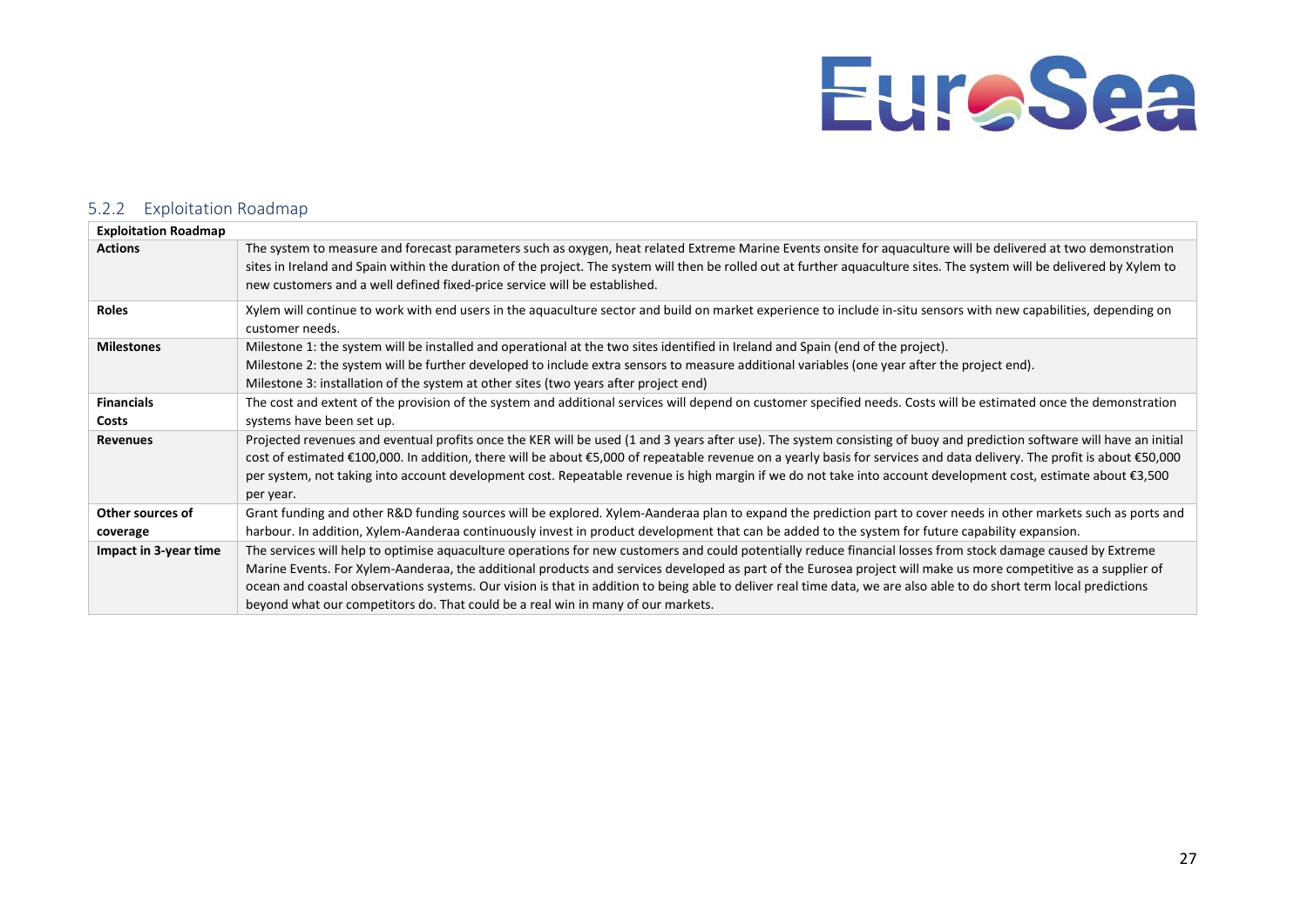

### 5.2.3 Risks Assessment and Priority Map

<span id="page-29-0"></span>

|              | KER Risk Assessment Map - System to monitor extreme marine events at aquaculture sites       |                                                                                                                                              |                                                               |               |                                                                                                                                                                                                                                                                                |                                                                                         |            |
|--------------|----------------------------------------------------------------------------------------------|----------------------------------------------------------------------------------------------------------------------------------------------|---------------------------------------------------------------|---------------|--------------------------------------------------------------------------------------------------------------------------------------------------------------------------------------------------------------------------------------------------------------------------------|-----------------------------------------------------------------------------------------|------------|
|              | <b>Description of Risks</b>                                                                  | Degree of<br>criticality of the<br>risk related to the<br>final achievement<br>of this Key<br><b>Exploitable Result.</b><br>(1 low- 10 high) | Probability<br>of risk<br>happening<br>$(1$ low - 10<br>high) | Risk<br>Grade | <b>Potential intervention</b>                                                                                                                                                                                                                                                  | <b>Estimated</b><br><b>Feasibility/Success of</b><br>Intervention<br>$(1$ low- 10 high) | Conclusion |
|              | <b>Partnership Risk Factors</b>                                                              |                                                                                                                                              |                                                               |               |                                                                                                                                                                                                                                                                                |                                                                                         |            |
| 1            | Collaboration between partner<br>institutes, system developer and<br>end user is required    | 8                                                                                                                                            | 2                                                             | 16            | Regular meetings, continuous negotiation.                                                                                                                                                                                                                                      | 8                                                                                       | Control    |
| $\mathbf{2}$ | If key experts leave partner<br>companies, it will be difficult to<br>replace them           | 8                                                                                                                                            | 2                                                             | 16            | Knowledge and information about the<br>system will be shared internally to insure<br>that this information will be known within<br>partner companies                                                                                                                           | 7                                                                                       | Control    |
|              | <b>Technological Risk Factors</b>                                                            |                                                                                                                                              |                                                               |               |                                                                                                                                                                                                                                                                                |                                                                                         |            |
| 3            | The monitoring system and the<br>predictive models fail to reach<br>TRL7                     | 8                                                                                                                                            | 3                                                             | 24            | There will be regular meetings with key<br>partners and co-developers to ensure the<br>system reaches the required TRL                                                                                                                                                         | 8                                                                                       | Control    |
|              | Potential issues with some<br>sensors (e.g: Ph) not working as<br>expected                   | 8                                                                                                                                            | 2                                                             | 16            | To ensure sensors remain operational<br>regular maintenance will be carried out<br>and necessary action taken (e.g. anti-<br>fouling measures, UV lights). Staff at the<br>aquaculture sites will be trained in how to<br>carry out routine maintenance of the buoy<br>system. | $\overline{z}$                                                                          |            |
| 5            | The requirement for long term<br>maintenance of the buoy system<br>at the aquaculture sites. | $\overline{7}$                                                                                                                               | 6                                                             | 42            | Staff at the aquaculture sites will be<br>trained in how to carry out routine<br>maintenance of the buoy system.                                                                                                                                                               | $\overline{z}$                                                                          |            |
|              | <b>Market Risk Factors</b>                                                                   |                                                                                                                                              |                                                               |               |                                                                                                                                                                                                                                                                                |                                                                                         |            |
|              | The system does not meet the<br>customer needs                                               | 8                                                                                                                                            | $\overline{2}$                                                | 16            | The system is being co-developed with end<br>users to ensure that they meet their needs                                                                                                                                                                                        | $\overline{z}$                                                                          | Control    |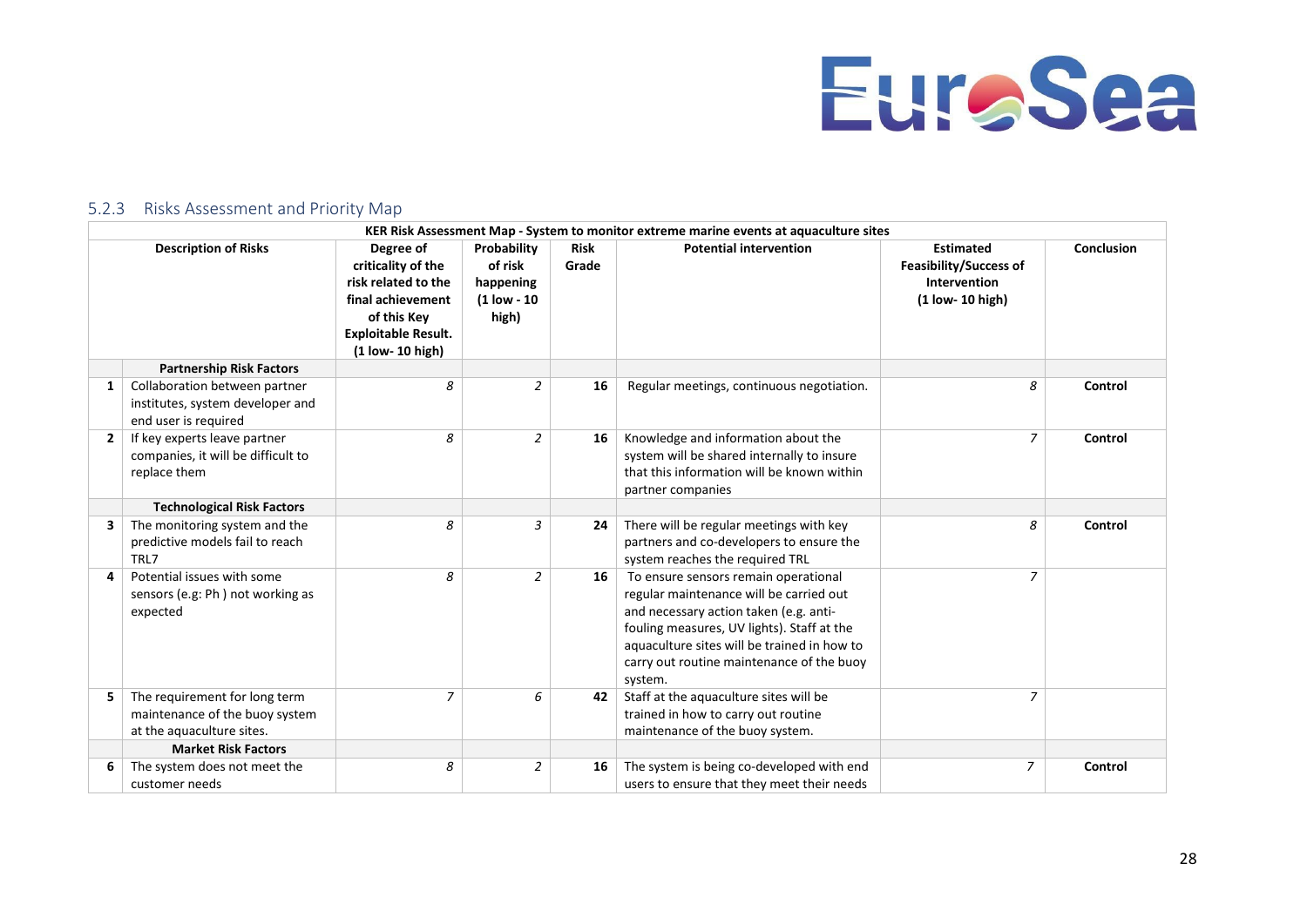

|    | KER Risk Assessment Map - System to monitor extreme marine events at aquaculture sites              |                                                                                                                                              |                                                               |                      |                                                                                                                                   |                                                                                       |                   |
|----|-----------------------------------------------------------------------------------------------------|----------------------------------------------------------------------------------------------------------------------------------------------|---------------------------------------------------------------|----------------------|-----------------------------------------------------------------------------------------------------------------------------------|---------------------------------------------------------------------------------------|-------------------|
|    | <b>Description of Risks</b>                                                                         | Degree of<br>criticality of the<br>risk related to the<br>final achievement<br>of this Key<br><b>Exploitable Result.</b><br>(1 low- 10 high) | Probability<br>of risk<br>happening<br>$(1$ low - 10<br>high) | <b>Risk</b><br>Grade | <b>Potential intervention</b>                                                                                                     | <b>Estimated</b><br><b>Feasibility/Success of</b><br>Intervention<br>(1 low- 10 high) | <b>Conclusion</b> |
| 7  | Similar products and competitors<br>exist                                                           | 6                                                                                                                                            | 5                                                             | 30                   | The system is being co-developed with<br>end users to ensure that they meet their<br>needs                                        | 7                                                                                     | Control           |
| 8  | The system is too difficult for<br>aquaculture companies to operate                                 | $\overline{7}$                                                                                                                               | $\overline{a}$                                                | 28                   | Training will be provided by the<br>aquaculture companies on how to use the<br>system                                             | $\overline{z}$                                                                        | Control           |
|    | <b>IPR/Legal Risk Factors</b>                                                                       |                                                                                                                                              |                                                               |                      |                                                                                                                                   |                                                                                       |                   |
| 9  | Potential issues around ownership<br>of IP developed in the project                                 | 6                                                                                                                                            | 6                                                             | 36                   | External expertise will be provided to deal<br>with IP management and related question<br>from partners                           | 8                                                                                     | Control           |
| 10 | Issues around disclosure of IP                                                                      | 6                                                                                                                                            | 6                                                             | 36                   | External expertise will be provided to deal<br>with IP management and related question<br>from partners                           | 8                                                                                     | Control           |
|    | <b>Financial/Management Risk</b><br><b>Factors</b>                                                  |                                                                                                                                              |                                                               |                      |                                                                                                                                   |                                                                                       |                   |
| 11 | Additional funding is required to<br>ensure system and services<br>developed advance to higher TRLs | $\overline{z}$                                                                                                                               | $\overline{a}$                                                | 28                   | Funding sources will be identified for<br>further development of the system beyond<br>the project end.                            | $\overline{7}$                                                                        | Control           |
| 12 | High maintenance cost for the<br>buoy                                                               | $\overline{7}$                                                                                                                               | 4                                                             | 28                   | The maintenance schedule for the buoy<br>will be aligned with the regular<br>maintenance activities of the aquaculture<br>company | $\overline{7}$                                                                        |                   |
|    | Environmental/Regulation/Safety<br>risks:                                                           |                                                                                                                                              |                                                               |                      |                                                                                                                                   |                                                                                       |                   |
| 13 | Potential safety issues around<br>deployment of sensors, vessels<br>use, etc                        | 8                                                                                                                                            | $\overline{4}$                                                | 32                   | Ensure appropriate health and safety<br>procedures are followed                                                                   | 8                                                                                     | Control           |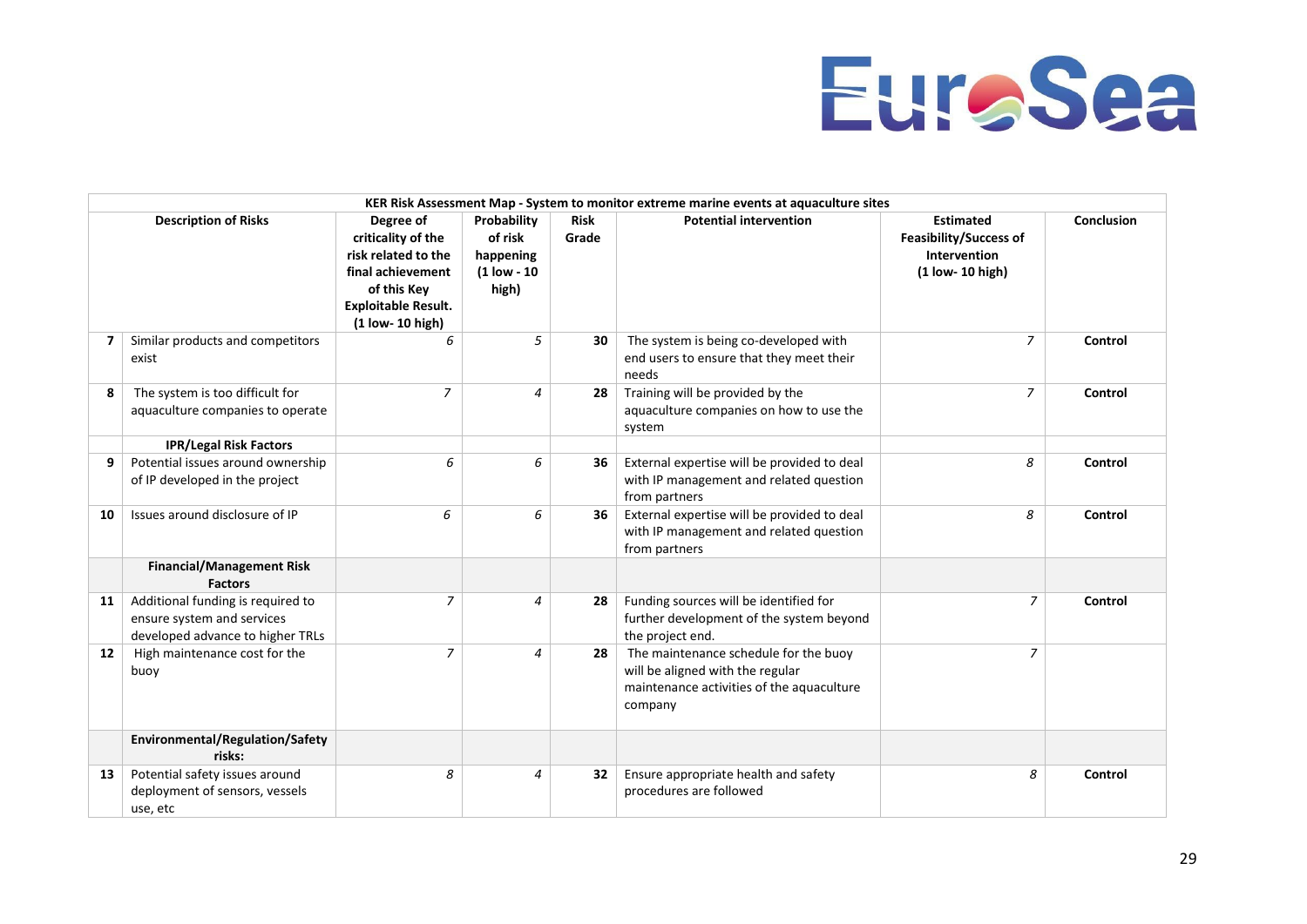

|    | KER Risk Assessment Map - System to monitor extreme marine events at aquaculture sites |                                                                                                                                              |                                                             |                      |                                                                                                                         |                                                                                  |            |
|----|----------------------------------------------------------------------------------------|----------------------------------------------------------------------------------------------------------------------------------------------|-------------------------------------------------------------|----------------------|-------------------------------------------------------------------------------------------------------------------------|----------------------------------------------------------------------------------|------------|
|    | <b>Description of Risks</b>                                                            | Degree of<br>criticality of the<br>risk related to the<br>final achievement<br>of this Kev<br><b>Exploitable Result.</b><br>(1 low- 10 high) | Probability<br>of risk<br>happening<br>(1 low - 10<br>high) | <b>Risk</b><br>Grade | <b>Potential intervention</b>                                                                                           | Estimated<br><b>Feasibility/Success of</b><br>Intervention<br>$(1$ low- 10 high) | Conclusion |
| 14 | Potential impact of the<br>environment on sensors                                      | 8                                                                                                                                            |                                                             | 24                   | Sensors are designed to withstand stresses<br>from fish (bites, etc) and to be operational<br>in the marine environment |                                                                                  | Control    |
| 15 | Potential impact of the sensors<br>on the environment                                  | 8                                                                                                                                            |                                                             | 24                   | Sensors are designed to not harm fish and<br>the wider environment                                                      |                                                                                  | Control    |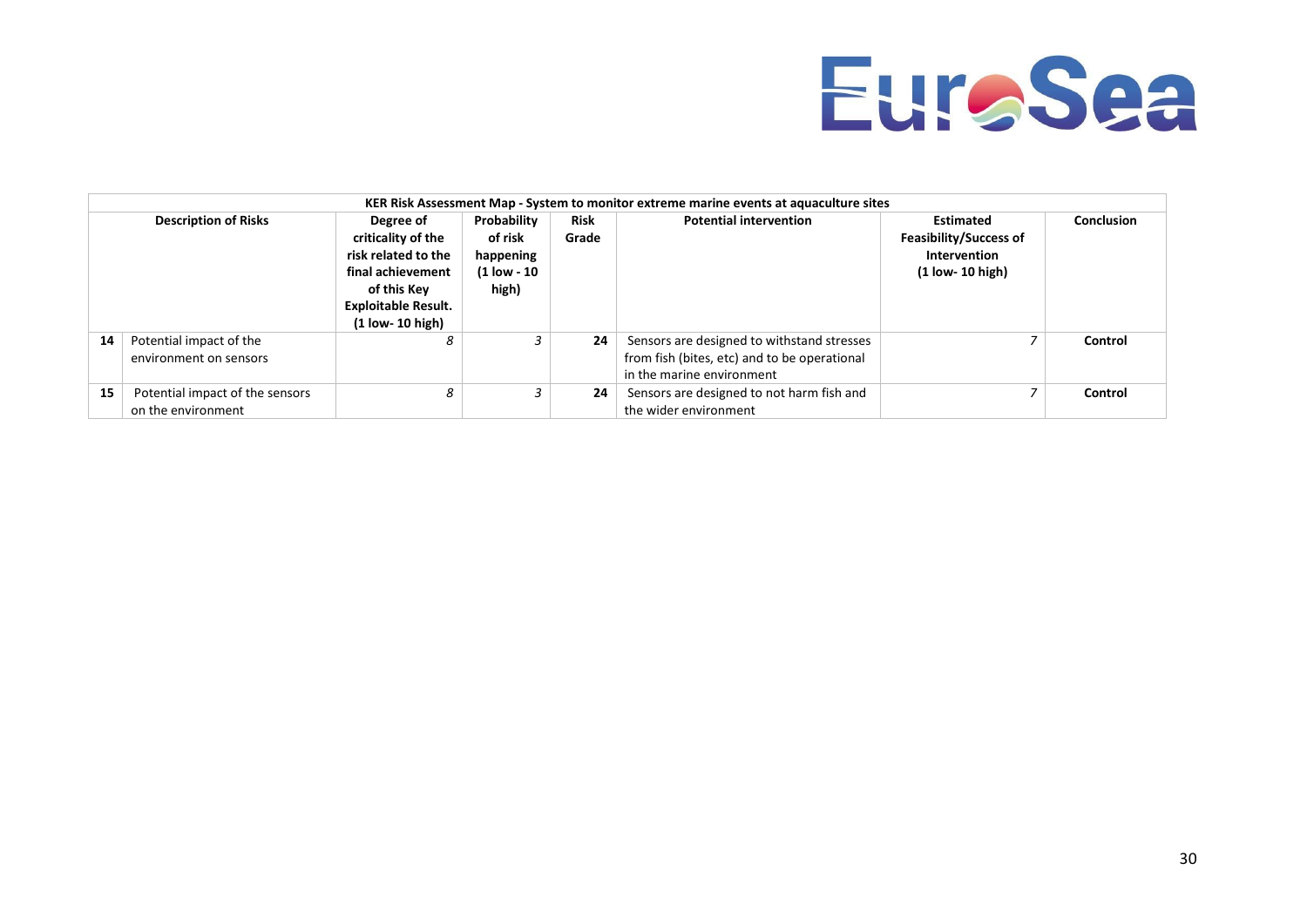

#### 5.2.4 Use options

<span id="page-32-0"></span>

|                     | KER's Exploitation route (how the KER will be further exploited)                                                                               |                           |                |
|---------------------|------------------------------------------------------------------------------------------------------------------------------------------------|---------------------------|----------------|
|                     | Solution for marine sensors to measure and forecast oxygen, heat and pH related Extreme Marine Events onsite for aquaculture<br>Selected route | <b>Implementing actor</b> | <b>Yes</b>     |
|                     | Commercialisation: deployment of a novel                                                                                                       | One partner               | Xylem-Aanderaa |
|                     | product/service (offered to the target markets)                                                                                                | A group of partners       |                |
|                     | Contract research (new contracts signed by the                                                                                                 | A partner                 |                |
|                     | research group with external clients)                                                                                                          | A group of partners       |                |
| <b>DIRECT USE</b>   | A new research project (application to public                                                                                                  | A partner                 |                |
|                     | funded research programmes)                                                                                                                    | A group of partners       |                |
|                     | Implementation of a new university - course                                                                                                    | A partner                 |                |
|                     | (Note that a training course is a service)                                                                                                     | A group of partners       |                |
|                     |                                                                                                                                                | A new partnership         |                |
|                     | Assignment of the IPR                                                                                                                          | A partner                 |                |
|                     |                                                                                                                                                | A group of partners       |                |
|                     | Licensing of the IPR                                                                                                                           | A partner                 |                |
|                     |                                                                                                                                                | A group of partners       |                |
|                     | Development of a new legislation/standard                                                                                                      | A partner                 |                |
| <b>INDIRECT USE</b> |                                                                                                                                                | A group of partners       |                |
|                     | Spin- off                                                                                                                                      | A partner                 |                |
|                     |                                                                                                                                                | A group of partners       |                |
|                     |                                                                                                                                                | By assignment             |                |
|                     |                                                                                                                                                | By licensing              |                |
|                     | Other (please describe)                                                                                                                        |                           |                |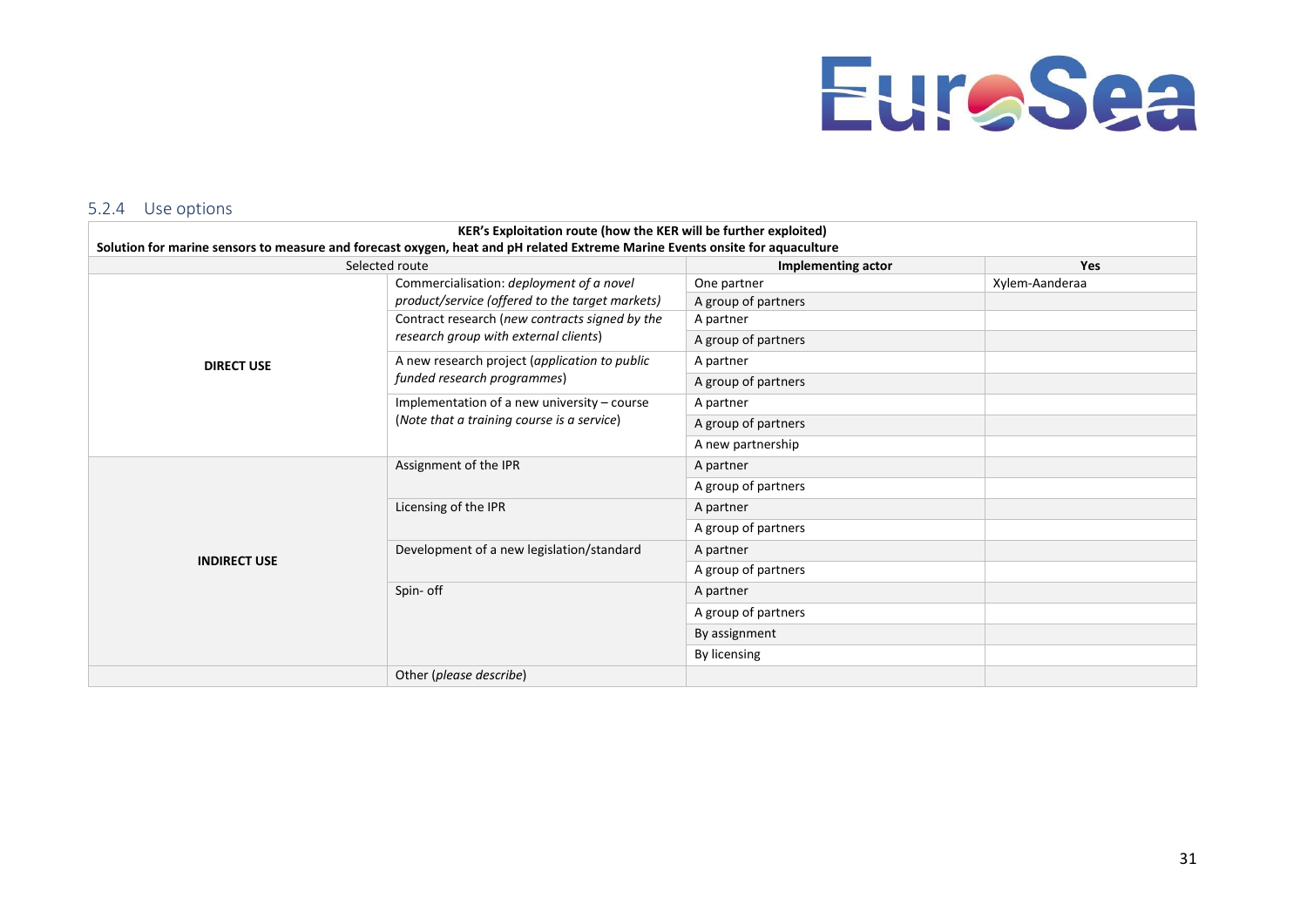## 5.3 Low maintenance tide gauges (KER leading beneficiary: National Oceanography Centre)

### 5.3.1 Characterisation Table

<span id="page-33-1"></span><span id="page-33-0"></span>

| KER name – Low maintenance tide gauge                             |                                                                                                                                                                                                                                                                                                                                                                                                                                                                                                                                                                                                                                                                                                                                 |
|-------------------------------------------------------------------|---------------------------------------------------------------------------------------------------------------------------------------------------------------------------------------------------------------------------------------------------------------------------------------------------------------------------------------------------------------------------------------------------------------------------------------------------------------------------------------------------------------------------------------------------------------------------------------------------------------------------------------------------------------------------------------------------------------------------------|
| <b>Problem</b>                                                    | Globally, there is strong evidence of Climate Change-induced increases in sea level, tidal range and extreme events, elevating the risk to<br>coastal populations. Developing economies are often most vulnerable to these hazards and require long-term sea level observations to<br>understand and mitigate these threats. However, traditional monitoring solutions (tide gauges) are costly to install and maintain and in the<br>absence of sustained funding, have tended to fall rapidly into disrepair.                                                                                                                                                                                                                 |
| <b>Alternative solution</b>                                       | Tide gauges for monitoring Climate Change-related variability must comply with the internationally recognised standard of the Global Sea Level<br>Observing System (GLOSS). These comprise a sea level monitoring component and a Vertical Land Motion (VLM) component. Some sea level<br>instruments that are mounted underwater (e.g. pressure sensors) need regular maintenance, whilst others (such as pneumatic bubbler gauges<br>or acoustic sensors) require complex calibrations. Annual labour-intensive levelling exercises are required to connect the data to the VLM<br>instruments. In addition, tide gauge instrumentation has traditionally employed utility services for telecommunications systems and power. |
| Unique Selling Point USP - Unique Value<br><b>Proposition UVP</b> | The new tide gauge will harness Global Navigation Satellite System Interferometric Reflectometry (GNSS-IR), which allows the simultaneous<br>measurement of sea level and VLM, eliminating the need for regular manual levelling exercises.<br>The tide gauge will use above water radar technology for sensor longevity and ease of maintenance. Data will be delivered in near real time<br>using inexpensive geostationary satellite and GSM telemetry solutions. Instruments will be solar powered. Customisation will be available to<br>allow for monitoring of additional parameters (e.g. significant wave height, lightning strikes) as dictated by stakeholders.                                                      |
| <b>Description</b>                                                | The product will be a high quality (scientific standard) tide gauge system, with low operating costs. The systems will comprise a core suite of<br>low-maintenance sea level, air pressure and VLM sensors, which will be mounted on purpose-built marine grade steelwork, for added<br>resilience. The system will harness low-cost or free telecommunications and power solutions and will allow customisation for monitoring<br>additional environmental parameters to suit customer needs, including significant wave height and lightning detection.                                                                                                                                                                       |
| "Market" – Target market                                          | Since this is a scientific quality system suitable for monitoring Climate Change-related trends, the target market is likely to include scientific<br>and research institutions and national and local agencies responsible for environmental forecasting, management and disaster response and<br>mitigation, particularly in developing economies. Port authorities are less likely to be interested in the core VLM functionality, but should not<br>be excluded from consideration. Geographically, the focus is likely to be on the Caribbean, South American, South West Indian Ocean and<br>European markets. North America and the Pacific Ocean areas are dominated by US and Australian providers.                    |
| "Market" - Early Adopters                                         | Early adopters are likely to include the countries where the prototype tide gauges will be demonstrated (Spain, Italy and Egypt), but the<br>overseas developing economies of the Caribbean and South West Indian Ocean may also adopt this solution.                                                                                                                                                                                                                                                                                                                                                                                                                                                                           |
| "Market" - Competitors                                            | UK competitors include Gardline Marine and OceanWise Ltd, but these firms primarily cater to ports and harbour authorities who monitor for<br>local navigation purposes. They do not have NOC expertise at installing systems to GLOSS standards and for scientific applications.                                                                                                                                                                                                                                                                                                                                                                                                                                               |
| Go to Market - Use model                                          | The prototype will be demonstrated during the project with the intention to reach a Technology Readiness Level 7. The use model will be<br>determined before the end of the project, but may include the issuing of license agreements to sensor manufacturers to use the steelworks<br>designs, instrument configurations and data processing algorithms.                                                                                                                                                                                                                                                                                                                                                                      |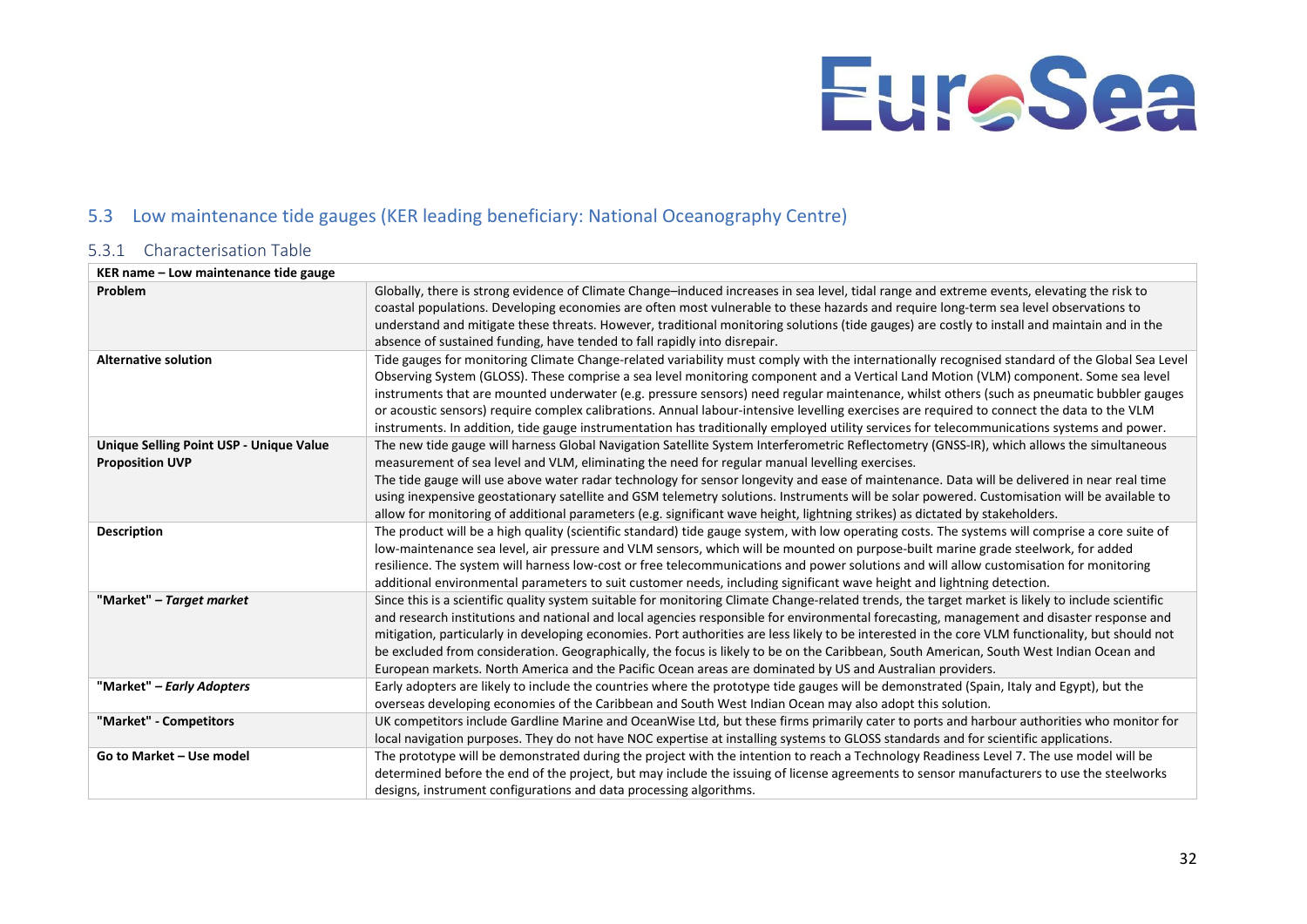| KER name – Low maintenance tide gauge |                                                                                                                                             |
|---------------------------------------|---------------------------------------------------------------------------------------------------------------------------------------------|
| <b>Go to Market - Timing</b>          | The time to market will be determined when the tide gauge has been tested and demonstrated at the ports listed above and has reached an     |
|                                       | appropriate TRL number, but the earliest likely time to market will be 2 years from initial installation (~October 2023).                   |
| Go to Market - IPR Background         | The NOC is the partner responsible for designing and installing the tide gauge. NOC's experience in the design, deployment, maintenance and |
|                                       | use of sea level monitoring systems has been acquired over ~50 years. This is not specifically referenced in the Consortium Agreement.      |
| Go to Market - IPR Foreground         | Under discussion with an external IP expert.                                                                                                |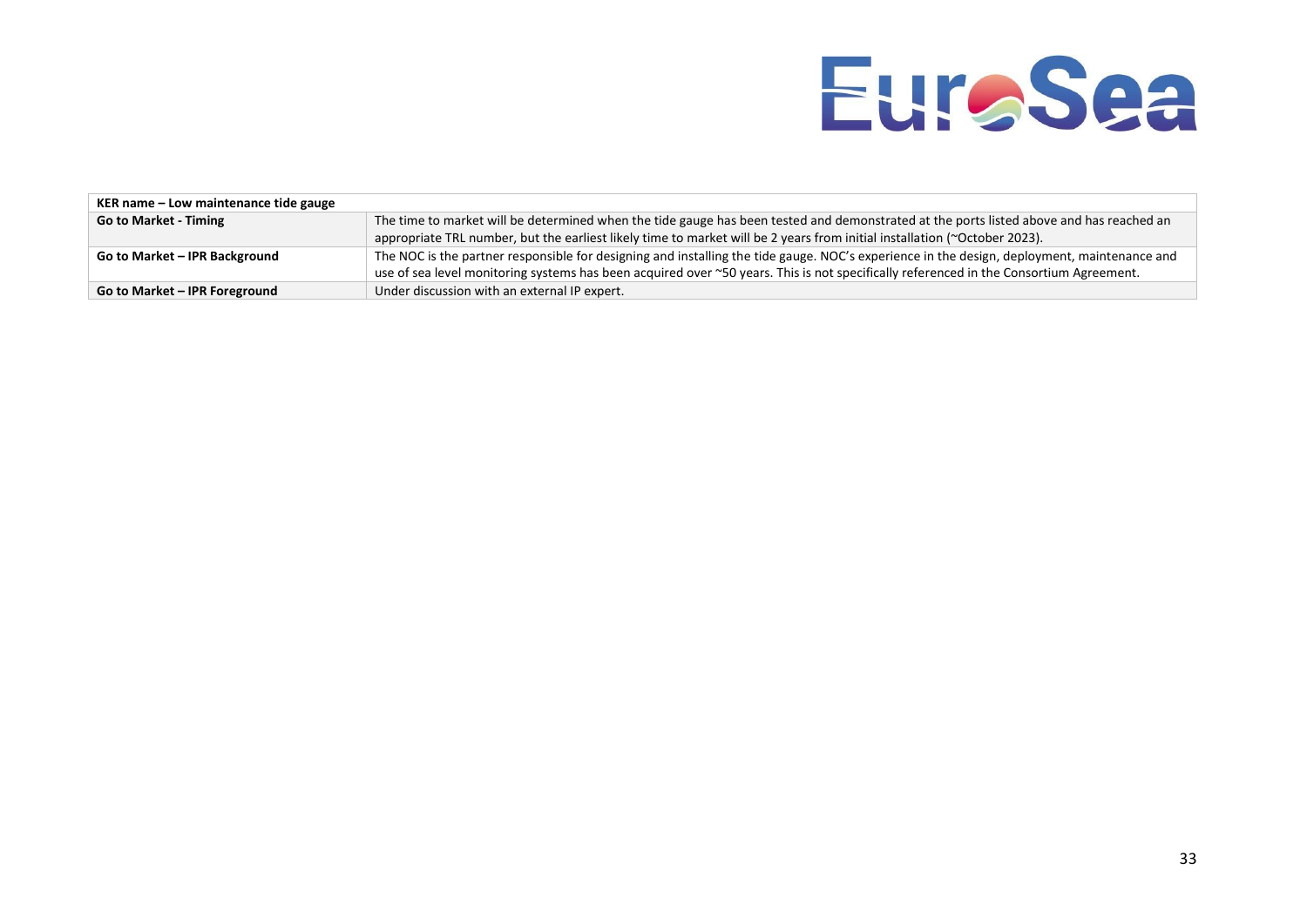#### 5.3.2 Exploitation Roadmap

<span id="page-35-0"></span>

| Exploitation Roadmap - low maintenance tide gauges |                                                                                                                                                                                         |
|----------------------------------------------------|-----------------------------------------------------------------------------------------------------------------------------------------------------------------------------------------|
| <b>Actions</b>                                     | Data from each of the 3 prototype gauges will be evaluated by NOC in the context of other local tide gauge data to ensure it achieves the necessary quality level.                      |
|                                                    | Discussions between NOC and Puertos del Estado will take place with key stakeholders to understand what additional monitoring needs might be useful to                                  |
|                                                    | accommodate in the final design. Feasibility of these additions will be explored by NOC.                                                                                                |
|                                                    | Discussions by NOC with key sensor manufacturers will be used to assess the appetite for issuing license agreements or other means of commercialisation.                                |
| <b>Roles</b>                                       | NOC will lead quality assessment and technology enhancement. PdE will assist with stakeholder discussions.                                                                              |
| <b>Milestones</b>                                  | Suggested indicative milestones include:                                                                                                                                                |
|                                                    | Tide gauge progressing to TRL 8 (first year post project)<br>$\bullet$                                                                                                                  |
|                                                    | Tide gauges progressing to TRL 9 where the product is fully operational (second year post project)                                                                                      |
|                                                    | Extending the use of tide gauges to other ports internationally (third year post project)                                                                                               |
| <b>Financials</b>                                  | Detailed calculations of the cost to further develop the tide gauges will be provided nearer to the project end.                                                                        |
| Costs                                              | Progress to TRL8 (first year post project):                                                                                                                                             |
|                                                    | Data validation ~Eur 20K labour                                                                                                                                                         |
|                                                    | Stakeholder discussions ~Eur5K labour                                                                                                                                                   |
|                                                    | Technology enhancement testing~Eur 20K capital ~Eur 25k labour                                                                                                                          |
|                                                    | Progress to TRL9 (second year post project):                                                                                                                                            |
|                                                    | Commercialisation discussion and agreements ~Eur20k                                                                                                                                     |
| <b>Revenues</b>                                    | Projected revenues from the tide gauges will be estimated closer to the end of the project. Grant funding from sources such as the European Innovation Council<br>will also be pursued. |
| Other sources of coverage                          | Innovate UK funding calls, national and international coastal hazard monitoring calls (by Research councils, Environment Agency and DEFRA) and NOC internal                             |
|                                                    | funding from its commercial subsidiary will all be considered.                                                                                                                          |
| Impact in 3-year time                              | The use of new low-cost tide gauges in the three trial locations will provide information to improve safety of port operations and navigation locally and may                           |
|                                                    | potentially provide early warning and mitigation of natural disasters such as storm surges and tsunamis. Similar benefits will be achieved if this technology is                        |
|                                                    | adopted elsewhere within the three years post-project. Quantification of potential financial benefits is not possible and would depend upon the characteristics of                      |
|                                                    | installation locations and the natural disasters.                                                                                                                                       |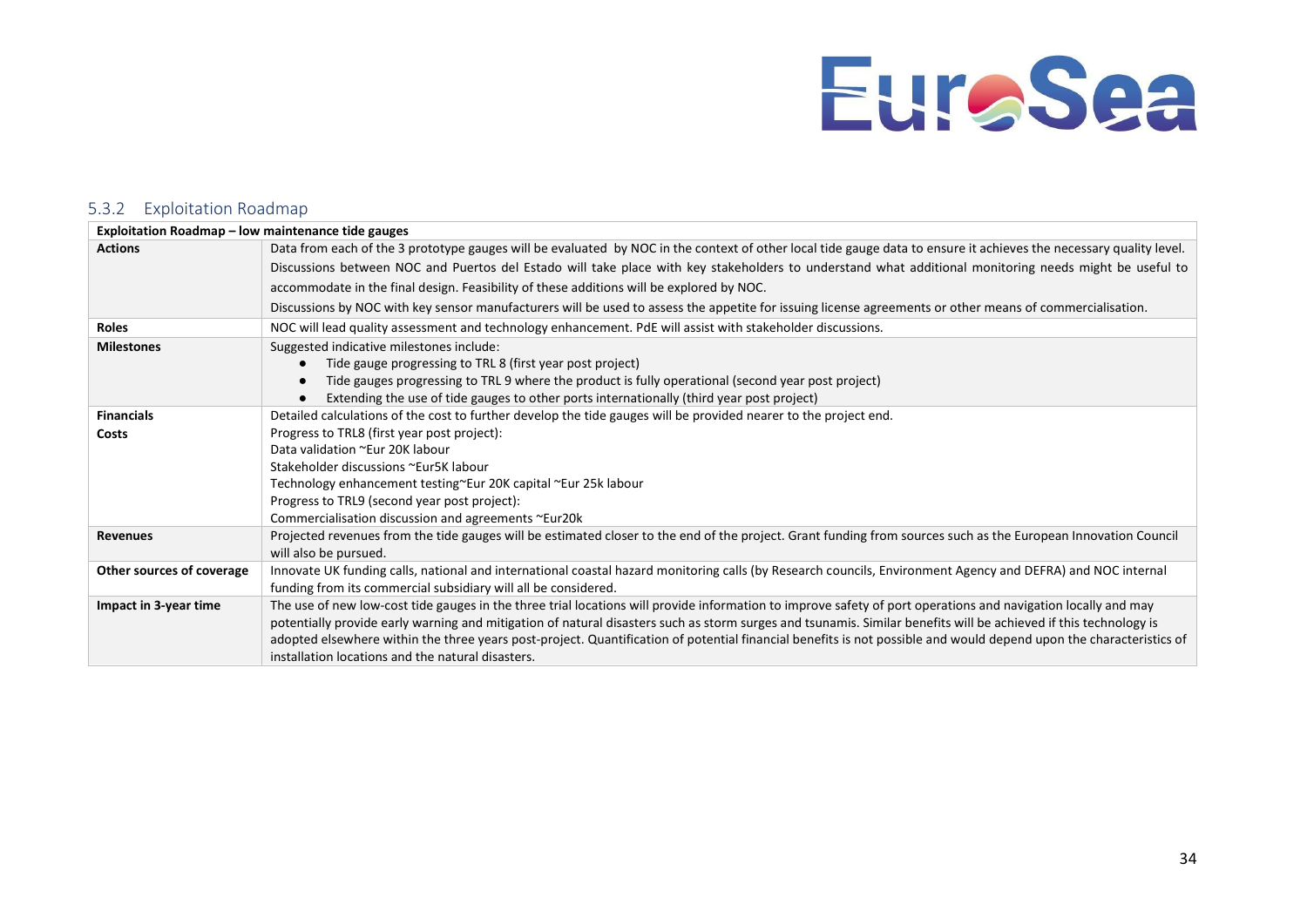

### 5.3.3 Risks Assessment and Priority Map

<span id="page-36-0"></span>

|                | <b>KER Risk Assessment Map: Low maintenance tide Gauges</b>                                          |                                                                                                                                                |                                                             |                      |                                                                                                                                           |                                                                                       |            |
|----------------|------------------------------------------------------------------------------------------------------|------------------------------------------------------------------------------------------------------------------------------------------------|-------------------------------------------------------------|----------------------|-------------------------------------------------------------------------------------------------------------------------------------------|---------------------------------------------------------------------------------------|------------|
|                | <b>Description of Risks</b>                                                                          | Degree of<br>criticality of the<br>risk related to the<br>final achievement<br>of this Key<br>Exploitable<br><b>Result. (1 low-10</b><br>high) | Probability<br>of risk<br>happening<br>(1 low - 10<br>high) | <b>Risk</b><br>Grade | <b>Potential intervention</b>                                                                                                             | <b>Estimated</b><br><b>Feasibility/Success of</b><br>Intervention<br>(1 low- 10 high) | Conclusion |
|                | <b>Partnership Risk Factors</b>                                                                      |                                                                                                                                                |                                                             |                      |                                                                                                                                           |                                                                                       |            |
| $\mathbf{1}$   | Partners should agree on the<br>exploitation intentions for the tide<br>gauges                       | $\overline{a}$                                                                                                                                 | 2                                                           | 4                    | Regular meetings between relevant<br>partners to ensure that there is agreement<br>on the exploitation intentions for the tide<br>gauges. | 9                                                                                     | Control    |
| $\overline{2}$ | Potential risks around the<br>involvement of stakeholders to test<br>and demonstrate the tide gauges | 3                                                                                                                                              | 2                                                           | 6                    | Regular meetings to ensure the<br>involvement of key stakeholders in the<br>development of the tide gauges                                | 8                                                                                     | Control    |
|                | <b>Technological Risk Factors</b>                                                                    |                                                                                                                                                |                                                             |                      |                                                                                                                                           |                                                                                       |            |
| 3              | Delays in the development of the<br>tide gauges to reach the targeted<br><b>TRL</b>                  | $\overline{7}$                                                                                                                                 | $\overline{2}$                                              | 14                   | Determine relevant milestones to track<br>progress on the development of the tide<br>gauges                                               | 9                                                                                     | Control    |
|                | <b>Market Risk Factors</b>                                                                           |                                                                                                                                                |                                                             |                      |                                                                                                                                           |                                                                                       |            |
| 4              | The tide gauge does not meet the<br>market needs and requirements of<br>customers                    | 7                                                                                                                                              | 3                                                           | 21                   | The tide gauges are being developed with<br>input from key users to ensure the tide<br>gauges meet their needs                            | 8                                                                                     | Control    |
| 5              | Existing tide gauge suppliers may be<br>developing something similar                                 | 5                                                                                                                                              | $\overline{4}$                                              | 20                   | Market analysis of similar tide gauges<br>being developed                                                                                 | 6                                                                                     | Control    |
| 6              | Customers are interested in the tide<br>gauges but are not willing to pay for<br>them                | 9                                                                                                                                              | 5                                                           | 45                   | Pricing will be discussed with stakeholders<br>at preliminary stages of the exploitation<br>plan.                                         | 9                                                                                     | Control    |
|                | <b>IPR/Legal Risk Factors</b>                                                                        |                                                                                                                                                |                                                             |                      |                                                                                                                                           |                                                                                       |            |
| 7              | Potential issues around ownership of<br>IP                                                           | 3                                                                                                                                              | 3                                                           | 9                    | External IP expertise will be sought to<br>advise EuroSea partners                                                                        | 9                                                                                     | Control    |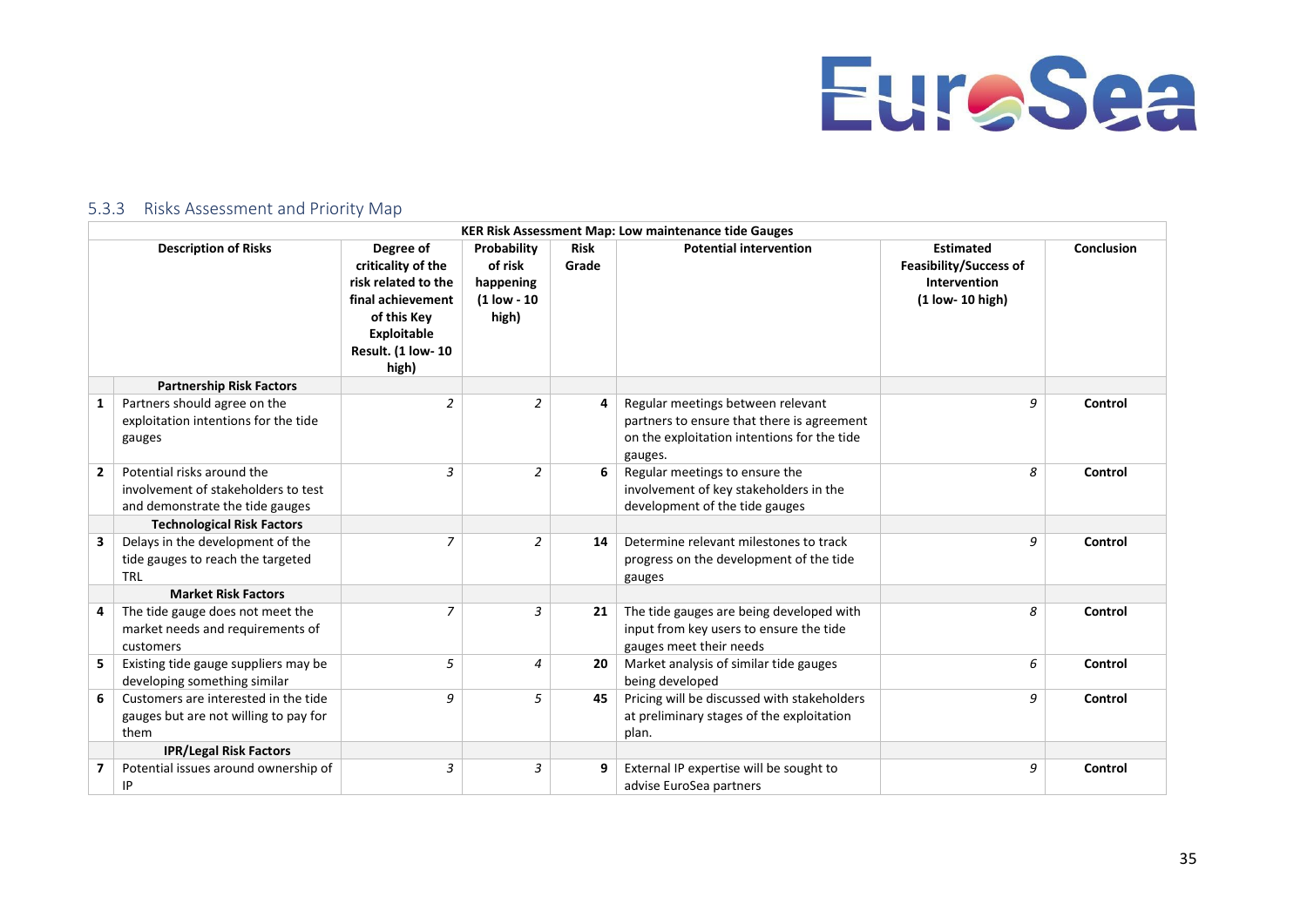

|   |                                                                                      |                                                                                                                                          |                                                             |                      | <b>KER Risk Assessment Map: Low maintenance tide Gauges</b>                                                               |                                                                                         |                   |
|---|--------------------------------------------------------------------------------------|------------------------------------------------------------------------------------------------------------------------------------------|-------------------------------------------------------------|----------------------|---------------------------------------------------------------------------------------------------------------------------|-----------------------------------------------------------------------------------------|-------------------|
|   | <b>Description of Risks</b>                                                          | Degree of<br>criticality of the<br>risk related to the<br>final achievement<br>of this Key<br>Exploitable<br>Result. (1 low- 10<br>high) | Probability<br>of risk<br>happening<br>(1 low - 10<br>high) | <b>Risk</b><br>Grade | <b>Potential intervention</b>                                                                                             | <b>Estimated</b><br><b>Feasibility/Success of</b><br>Intervention<br>$(1$ low- 10 high) | <b>Conclusion</b> |
| 8 | Potential issues around the<br>disclosure of IP                                      | 3                                                                                                                                        | $\overline{\mathbf{3}}$                                     | 9                    | External IP expertise will be sought to<br>advise EuroSea partners                                                        | 9                                                                                       | Control           |
|   | <b>Financial/Management Risk Factors</b>                                             |                                                                                                                                          |                                                             |                      |                                                                                                                           |                                                                                         |                   |
| 9 | Lack of resources to further develop<br>the tide gauges beyond the end of<br>EuroSea |                                                                                                                                          | 6                                                           | 42                   | Determine the funding required for further<br>development and identify and review<br>appropriate funding sources for this | 9                                                                                       | Control           |
|   | Environmental/Regulation/Safety<br>risks:                                            |                                                                                                                                          |                                                             |                      |                                                                                                                           |                                                                                         |                   |
|   | N/A                                                                                  |                                                                                                                                          |                                                             |                      |                                                                                                                           |                                                                                         | N/A               |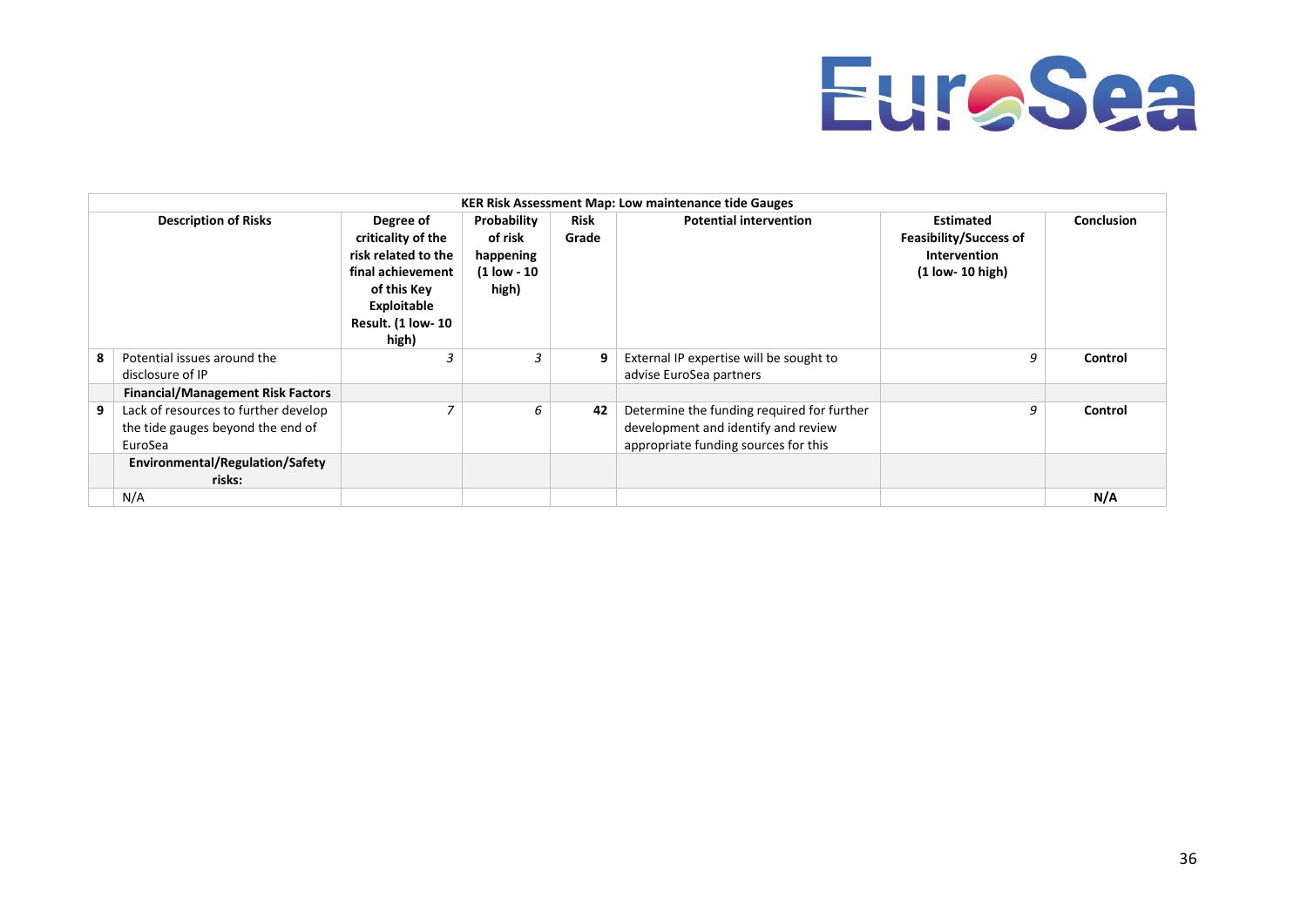

#### 5.3.4 Use options

| KER's Exploitation route (how the KER will be further exploited)<br>Low maintenance tide gauge |                                                 |                           |            |  |  |
|------------------------------------------------------------------------------------------------|-------------------------------------------------|---------------------------|------------|--|--|
|                                                                                                | Selected route                                  | <b>Implementing actor</b> | Yes        |  |  |
|                                                                                                | Commercialisation: deployment of a novel        | One partner               | <b>NOC</b> |  |  |
|                                                                                                | product/service (offered to the target markets) | A group of partners       |            |  |  |
|                                                                                                | Contract research (new contracts signed by the  | A partner                 |            |  |  |
| <b>DIRECT USE</b>                                                                              | research group with external clients)           | A group of partners       |            |  |  |
|                                                                                                | A new research project (application to public   | A partner                 |            |  |  |
|                                                                                                | funded research programmes)                     | A group of partners       |            |  |  |
|                                                                                                | Implementation of a new university - course     | A partner                 |            |  |  |
|                                                                                                | (Note that a training course is a service)      | A group of partners       |            |  |  |
|                                                                                                |                                                 | A new partnership         |            |  |  |
|                                                                                                | Assignment of the IPR                           | A partner                 |            |  |  |
|                                                                                                |                                                 | A group of partners       |            |  |  |
|                                                                                                | Licensing of the IPR                            | A partner                 |            |  |  |
|                                                                                                |                                                 | A group of partners       |            |  |  |
| <b>INDIRECT USE</b>                                                                            | Development of a new legislation/standard       | A partner                 |            |  |  |
|                                                                                                |                                                 | A group of partners       |            |  |  |
|                                                                                                | Spin- off                                       | A partner                 |            |  |  |
|                                                                                                |                                                 | A group of partners       |            |  |  |
|                                                                                                |                                                 | By assignment             |            |  |  |
|                                                                                                |                                                 | By licensing              |            |  |  |
|                                                                                                | Other (please describe)                         |                           |            |  |  |

<span id="page-38-0"></span>NOC will commercialise the result with the help of Puertos del Estado. After the project completion, they are also looking for potential grants for further funding.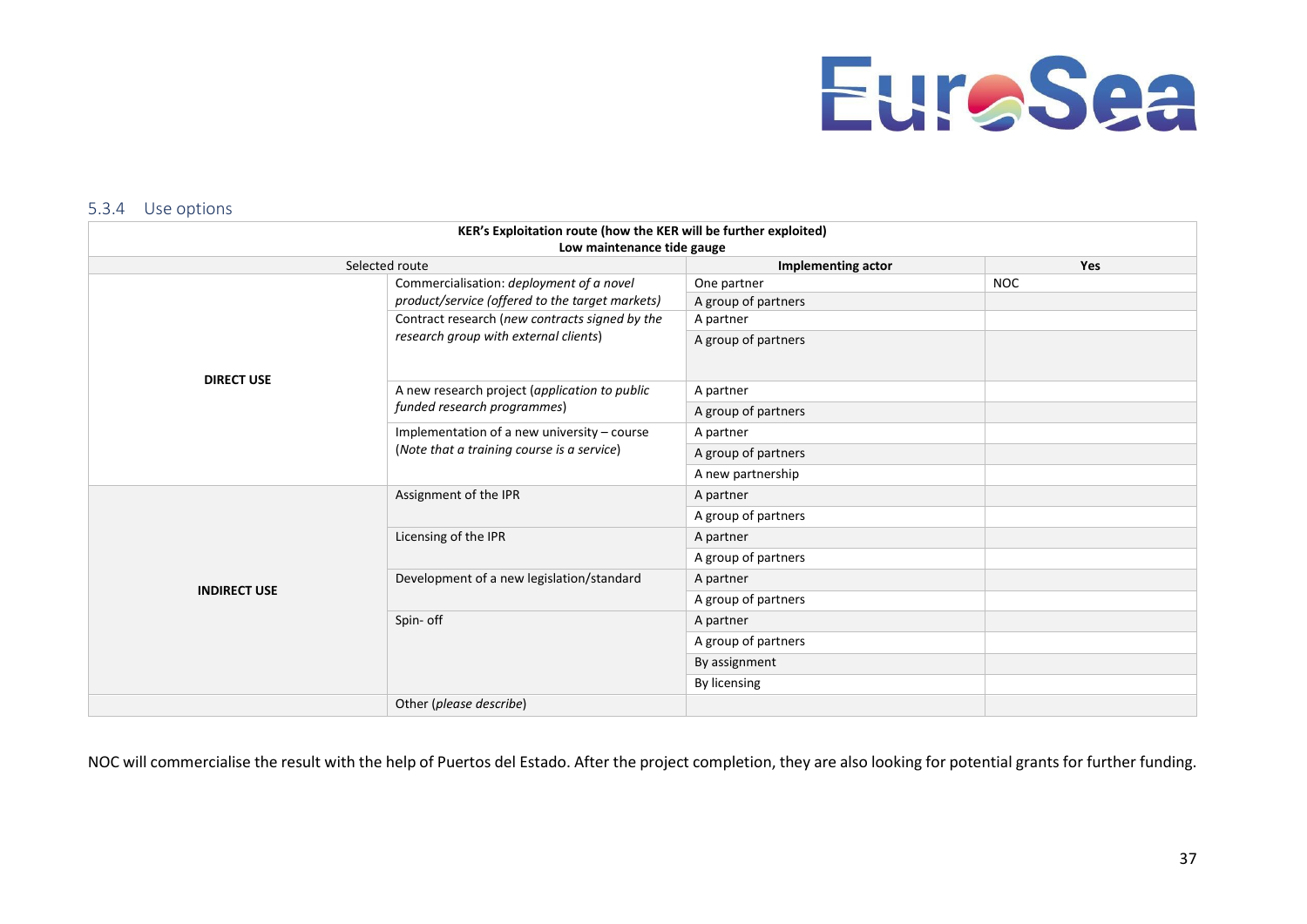## 5.4 Prototype sea level planning and scenario visualisation tool (KER leading beneficiary: ARUP, University of Cambridge)

### 5.4.1 Characterisation Table

<span id="page-39-1"></span><span id="page-39-0"></span>

| Prototype sea level planning and scenario visualisation tool      |                                                                                                                                                                                                                                                                                                                                                                                                                                                                                                                                                                                                                                                                                                                                                                                                                                                                                                                                                                                                                                                                                                                                                                                                                                                                                                                                                                                                                                  |
|-------------------------------------------------------------------|----------------------------------------------------------------------------------------------------------------------------------------------------------------------------------------------------------------------------------------------------------------------------------------------------------------------------------------------------------------------------------------------------------------------------------------------------------------------------------------------------------------------------------------------------------------------------------------------------------------------------------------------------------------------------------------------------------------------------------------------------------------------------------------------------------------------------------------------------------------------------------------------------------------------------------------------------------------------------------------------------------------------------------------------------------------------------------------------------------------------------------------------------------------------------------------------------------------------------------------------------------------------------------------------------------------------------------------------------------------------------------------------------------------------------------|
| Problem                                                           | Flood Risk Management (FRM) in the coastal zone requires consideration of a range of hazards from the sea and their impacts inland, typically<br>focusing on urbanised areas of population in need of protection. There is currently great uncertainty over how climate change induced sea<br>level rise (SLR) can impact decision making for flood risk management in the coastal zone. The core problem in making informed decisions with<br>SLR is that the large variation in potential future scenarios is currently not considered due to the complexity of the processes and calculations<br>required to translate each physical scenario into societal impacts and this is not taken into account for economic decisions. The challenge<br>therefore is to provide a full picture of the scientific predictions and associated uncertainty within the economic decision making framework.                                                                                                                                                                                                                                                                                                                                                                                                                                                                                                                                |
| <b>Alternative solution</b>                                       | The current approach to assessment of risk of coastal inundation typically considers a range of extreme events, each with return periods and<br>establishes an annualised risk. This annualised risk is projected into the future taking account of changing risk with sea level rise (SLR), and an<br>optimum level of protection is established by comparing reduced risk from interventions with the costs of those interventions. However, this<br>risk-based process is relatively complex, involving several analytical steps. This complexity means that the processing, time and cost of analysis<br>are prohibitively large. Organisations who have the responsibility for managing coastal flood risk have limited time and budgets, which means<br>that efficiencies have to be found in the risk assessment process. This generally has a direct impact on the number of Sea Level Rise<br>possibilities that are considered. This does not provide a robust understanding of the extent to which investment decisions are sensitive to the<br>choice of Sea Level Rise scenario. The initial decision to select the main Sea Level Rise projection therefore carries a risk that it will lead to a<br>sub-optimal conclusion. With the high degree of uncertainty present in current sea level rise projections, a more robust approach is required to<br>bring more of the SLR science through to decision makers. |
| Unique Selling Point USP - Unique Value<br><b>Proposition UVP</b> | This prototype provides a full picture of the scientific predictions and associated uncertainty within the economic decision making framework.<br>The prototype visualises the economic damage resulting from a large set of SLR flood risk scenarios, accounting for the flood mechanisms at<br>the coastal boundary. The prototype aims to develop a new streamlined approach to modelling the interactions between sea level hazards,<br>economic activity and risk, bringing more science through the risk assessment process, resulting in better informed decision making and<br>investment planning.                                                                                                                                                                                                                                                                                                                                                                                                                                                                                                                                                                                                                                                                                                                                                                                                                      |
| <b>Description</b>                                                | In order to develop the prototype, Hull, on the east coast of the UK, was selected as a case study location. The basic premise of the prototype<br>is to visualise the economic damage resulting from a large set of SLR flood risk scenarios. This requires a correspondingly large set of<br>simulations to generate the flood risk data and, potentially, a prohibitive amount of computational expense to estimate the associated<br>economic losses. With the aim of providing a full representation of the scientific uncertainty in the predicted damage, the aim was to reduce<br>the detail in the engineering calculations, which translate the environmental conditions into building level flood impacts, and also the<br>economic calculations that turn flood impacts into damage estimates. This was the alternative to reducing the number of SLR scenarios to be<br>visualised.<br>The modelling process can be summarised in 3 steps:<br>1) Specifying nearshore hydrodynamic conditions (still water level, storm surge profile, wave conditions).<br>2) Calculating the pathway of water onto the land through overflow and wave overtopping of high ground or defences.                                                                                                                                                                                                                                     |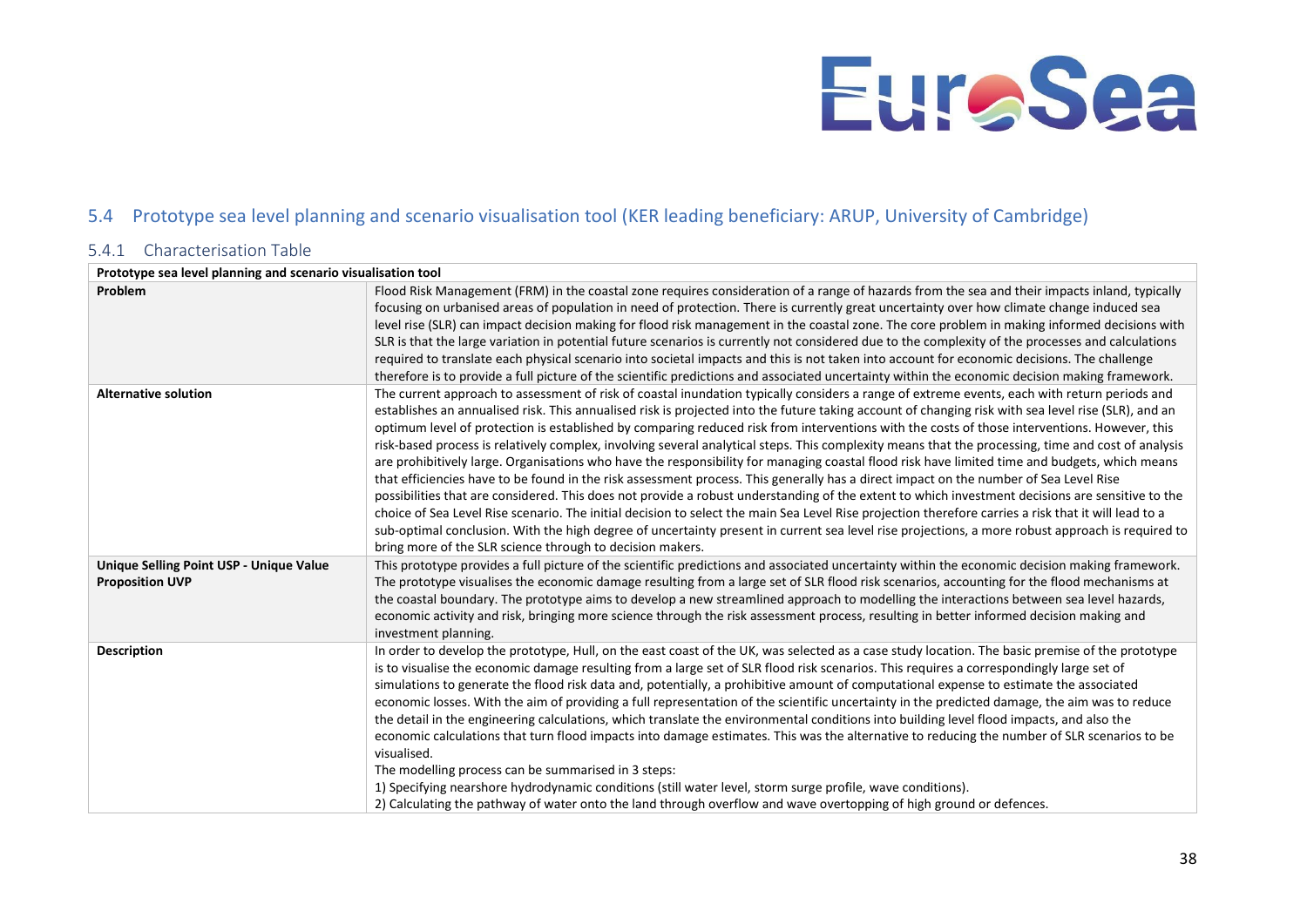| Prototype sea level planning and scenario visualisation tool |                                                                                                                                                 |  |  |  |  |  |
|--------------------------------------------------------------|-------------------------------------------------------------------------------------------------------------------------------------------------|--|--|--|--|--|
|                                                              | 3) Determining how the flood water spreads on land.                                                                                             |  |  |  |  |  |
|                                                              | Alongside the development of the modelling approach, a visualisation prototype was designed and built to receive, process and visualise the     |  |  |  |  |  |
|                                                              | modelling outputs. The modelling method results in a very complex set of data focussed on a wide range of "scenarios". This visualisation       |  |  |  |  |  |
|                                                              | prototype is a web-based interface to the data, allowing the user to easily select a scenario and, importantly, rapidly change the scenario and |  |  |  |  |  |
|                                                              | compare to other scenarios. In this way the user can immerse themselves in the data and get a feel for how decisions on the originating         |  |  |  |  |  |
|                                                              | uncertainty levels alter the overall flooding in the region, its distribution and the resulting economic impact.                                |  |  |  |  |  |
| "Market" – Target market                                     | The UK Environment Agency was involved as a key stakeholder during the development of the visualisation prototype and they represent a key      |  |  |  |  |  |
|                                                              | target market. Other potential users include port operators and local coastal authorities; Marine Spatial Planners; insurance industry.         |  |  |  |  |  |
| "Market" – Early Adopters                                    | Early adopters are likely to be the UK Environment Agency and potentially Natural Resources Wales (NRW). Others may include those with an       |  |  |  |  |  |
|                                                              | interest in the case study location including Hull City Council and Yorkshire Water.                                                            |  |  |  |  |  |
| "Market" - Competitors                                       | Several international environmental and engineering consultancies operate in this space, including Jacobs, AECOM, Atkins and Binnies. There     |  |  |  |  |  |
|                                                              | are also insurers and re-insurers with sophisticated catastrophe models. To date, all of their models/offerings generally concentrate on a more |  |  |  |  |  |
|                                                              | complex streamlined risk model; we have not yet see approaches that aim to bring through all of the science and make the results available in   |  |  |  |  |  |
|                                                              | a live context.                                                                                                                                 |  |  |  |  |  |
| Go to Market - Use model                                     | The prototype will be further developed and sold in the market as a new product, or as an advanced aid to consultancy advice.                   |  |  |  |  |  |
|                                                              |                                                                                                                                                 |  |  |  |  |  |
| <b>Go to Market - Timing</b>                                 | The prototype is currently at TRL 7 and it is intended that it will reach TRL 9 within the next three years.                                    |  |  |  |  |  |
|                                                              |                                                                                                                                                 |  |  |  |  |  |
| Go to Market - IPR Background                                | The property data, sea level data, extreme levels, wave data, coastal defence data, topographic data and depth damage data (the MCM) are all    |  |  |  |  |  |
|                                                              | background IPR, sitting with the data owners. Any modelling software used by the University of Cambridge will be background IPR.                |  |  |  |  |  |
| Go to Market - IPR Foreground                                | The IPR for the prototype visualisation tool and associated code sit with ARUP. There may be some IPR in the University of Cambridge            |  |  |  |  |  |
|                                                              | modelling method, which would site with them; this is to be discussed with IP experts.                                                          |  |  |  |  |  |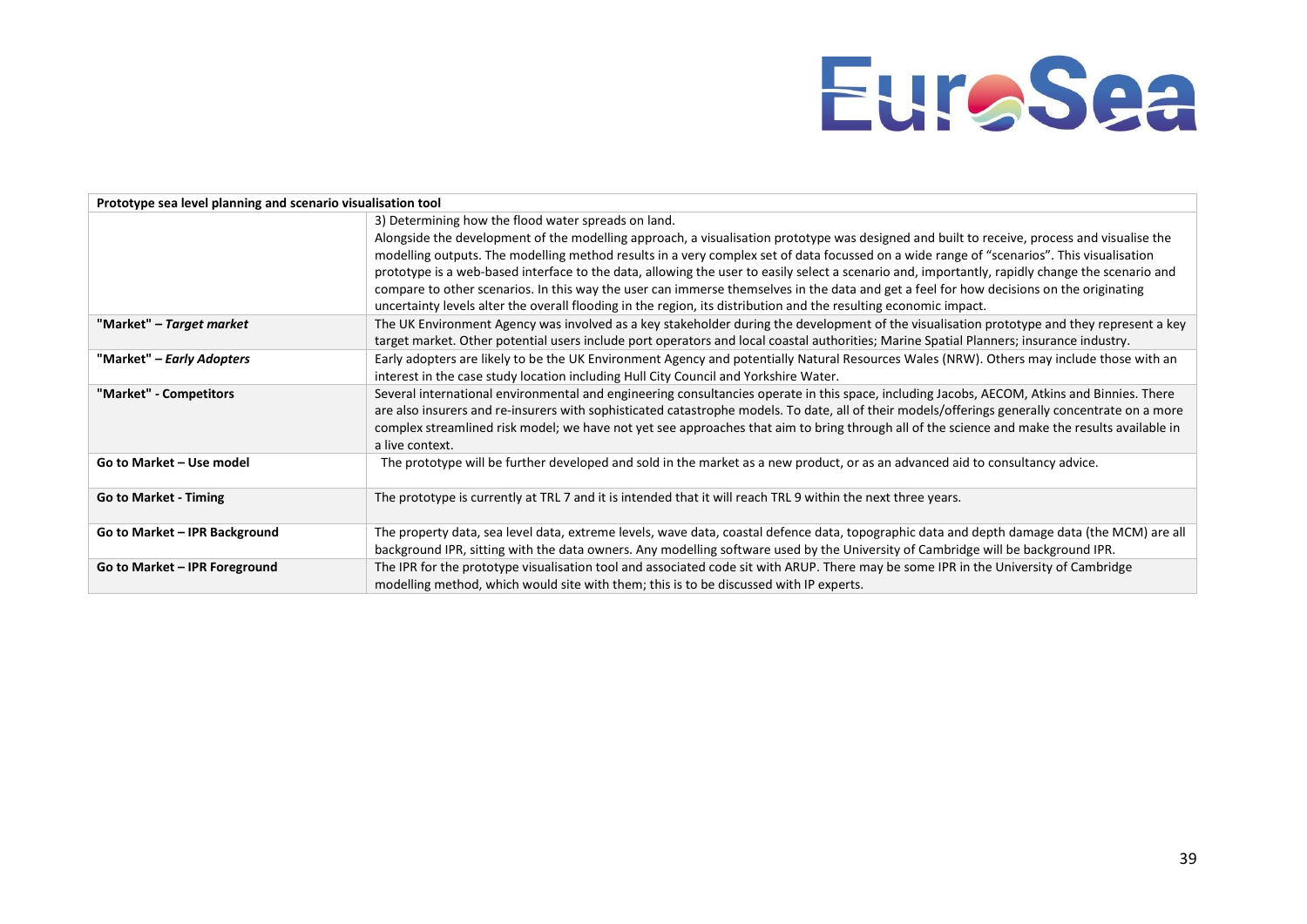### 5.4.2 Exploitation Roadmap

<span id="page-41-0"></span>

| Exploitation Roadmap – Prototype sea level planning and scenario visualisation tool |                                                                                                                                                                      |  |  |  |  |  |  |
|-------------------------------------------------------------------------------------|----------------------------------------------------------------------------------------------------------------------------------------------------------------------|--|--|--|--|--|--|
| <b>Actions</b>                                                                      | The visualisation prototype tool will gradually progress to TRL 9 over the next three years by developing it for use at other sites in the UK or worldwide. The tool |  |  |  |  |  |  |
|                                                                                     | will be expanded for use in other geographical areas.                                                                                                                |  |  |  |  |  |  |
| <b>Roles</b>                                                                        | ARUP will be responsible for the further development of the prototype at other locations with input from co-developers.                                              |  |  |  |  |  |  |
| <b>Milestones</b>                                                                   | Suggested indicative milestones include:                                                                                                                             |  |  |  |  |  |  |
|                                                                                     | The prototype will progress to TRL 8 where it has been fully tested and demonstrated at another test location (first year post project)                              |  |  |  |  |  |  |
|                                                                                     | The tool will progress to TRL 9 where the product is fully operational (second year post project)                                                                    |  |  |  |  |  |  |
|                                                                                     | Expansion of the prototype to additional sites in the UK (third year post project)                                                                                   |  |  |  |  |  |  |
| <b>Financials</b>                                                                   | The cost estimation will depend on the availability of data and computational requirements for the modelling of the flood and economic impacts. Cost estimation      |  |  |  |  |  |  |
| Costs                                                                               | for further development of the prototype is under discussion and more accurate costs will be provided towards the end of the project.                                |  |  |  |  |  |  |
| <b>Revenues</b>                                                                     | Grant funding to extend the use of the visualisation prototype tool to other coastal locations in the UK and/or worldwide.                                           |  |  |  |  |  |  |
| Other sources of coverage                                                           | Further funding opportunities and grant funding will be explored.                                                                                                    |  |  |  |  |  |  |
| Impact in 3-year time                                                               | The rollout of the visualisation prototype tool to other locations in the UK will help to assess the economic impact of sea level rise and provide a useful tool for |  |  |  |  |  |  |
|                                                                                     | better decision making in planning and regional development.                                                                                                         |  |  |  |  |  |  |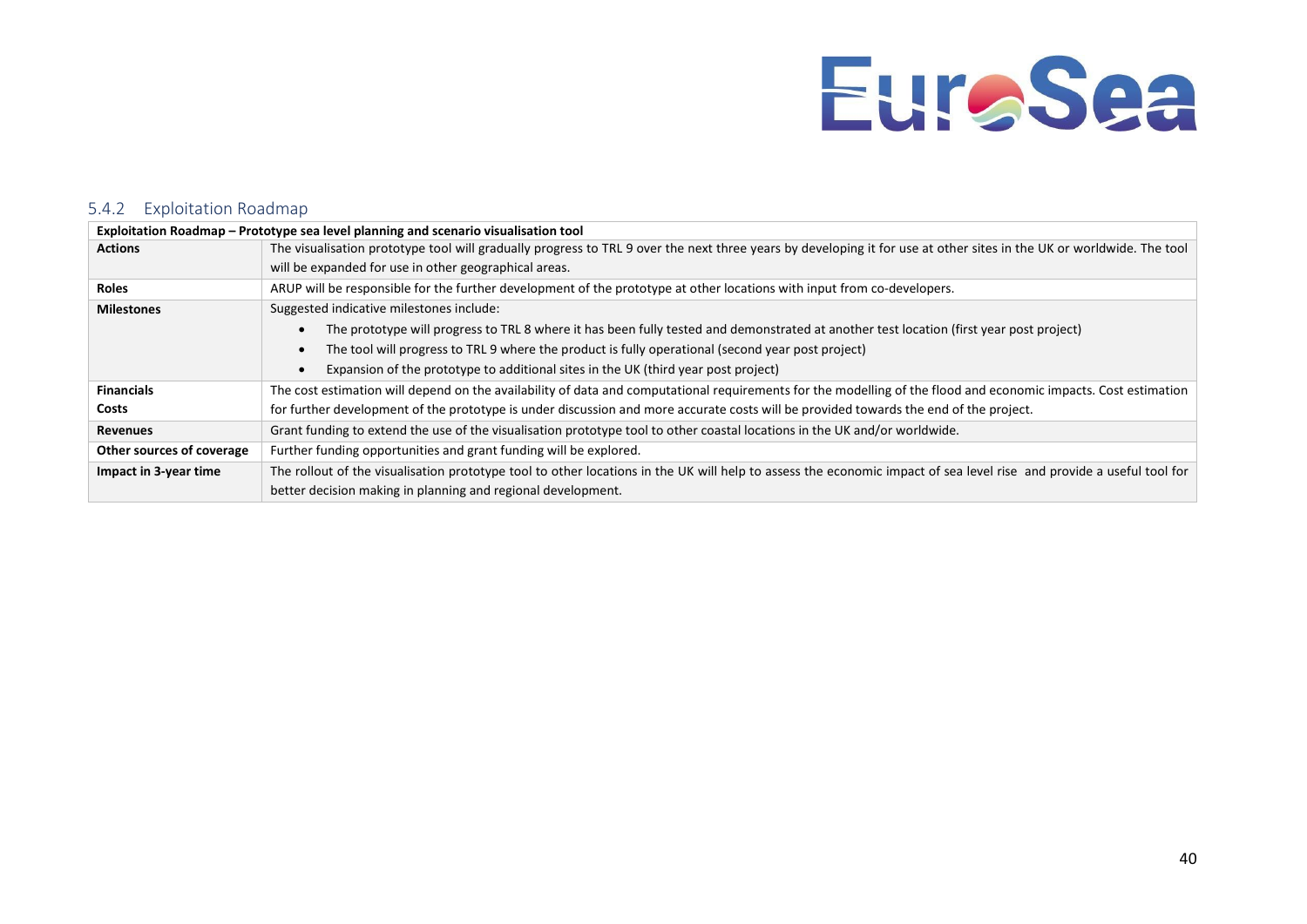

### 5.4.3 Risks Assessment and Priority Map

<span id="page-42-0"></span>

| KER Risk Assessment Map: Prototype sea level planning and scenario visualisation tool |                                                                                                                                                        |                                                                                                                                                 |                                                             |                      |                                                                                                                                 |                                                                                       |            |
|---------------------------------------------------------------------------------------|--------------------------------------------------------------------------------------------------------------------------------------------------------|-------------------------------------------------------------------------------------------------------------------------------------------------|-------------------------------------------------------------|----------------------|---------------------------------------------------------------------------------------------------------------------------------|---------------------------------------------------------------------------------------|------------|
| <b>Description of Risks</b>                                                           |                                                                                                                                                        | Degree of<br>criticality of the<br>risk related to the<br>final achievement<br>of this Key<br><b>Exploitable</b><br>Result. (1 low- 10<br>high) | Probability<br>of risk<br>happening<br>(1 low - 10<br>high) | <b>Risk</b><br>Grade | <b>Potential intervention</b>                                                                                                   | <b>Estimated</b><br><b>Feasibility/Success</b><br>of Intervention<br>(1 low- 10 high) | Conclusion |
|                                                                                       | <b>Partnership Risk Factors</b>                                                                                                                        |                                                                                                                                                 |                                                             |                      |                                                                                                                                 |                                                                                       |            |
| 1                                                                                     | Partners must agree on the<br>exploitation intentions for the<br>prototype beyond the project                                                          | 7                                                                                                                                               | $\overline{a}$                                              | 14                   | Frequent meetings to discuss the intentions                                                                                     | 8                                                                                     | Control    |
| $\overline{2}$                                                                        | Similar product or patent exists                                                                                                                       | 7                                                                                                                                               | $\overline{4}$                                              | 28                   | A market analysis and patent search will be<br>conducted                                                                        | 8                                                                                     | Control    |
|                                                                                       | <b>Technological Risk Factors</b>                                                                                                                      |                                                                                                                                                 |                                                             |                      |                                                                                                                                 |                                                                                       |            |
|                                                                                       | There may be some technological<br>issues with the prototype reaching<br>TRL7 by the end of the project                                                | 8                                                                                                                                               | 2                                                           | 24                   | This is not foreseen to be a major issue - regular<br>meetings are taking place to ensure this does not<br>happen.              | 9                                                                                     | Control    |
| 4                                                                                     | The tool requires a large set of<br>simulations to generate flood risk<br>data and high computational<br>capability to estimate the economic<br>losses | 8                                                                                                                                               | $\overline{4}$                                              | 32                   | The detail in the engineering calculations was<br>reduced.                                                                      | 8                                                                                     | Control    |
|                                                                                       | Replicating the UCAM modelling is<br>prohibitively expensive or technically<br>too challenging for commercial<br>exploitation                          | 7                                                                                                                                               | 3                                                           | 21                   | Involve the right digital people alongside the<br>technical modellers.                                                          | 8                                                                                     | Control    |
|                                                                                       | <b>Market Risk Factors</b>                                                                                                                             |                                                                                                                                                 |                                                             |                      |                                                                                                                                 |                                                                                       |            |
|                                                                                       | The KERs do not meet the market<br>needs                                                                                                               | 8                                                                                                                                               | 3                                                           | 24                   | The KERs are being co-developed with end users<br>and in consultation with stakeholders to ensure<br>that they meet their needs | 8                                                                                     | Control    |
| 7                                                                                     | There may be some companies<br>developing competing products                                                                                           | 8                                                                                                                                               | 5                                                           | 40                   | Market analysis will be conducted, including an<br>analysis of competitors                                                      | 8                                                                                     | Control    |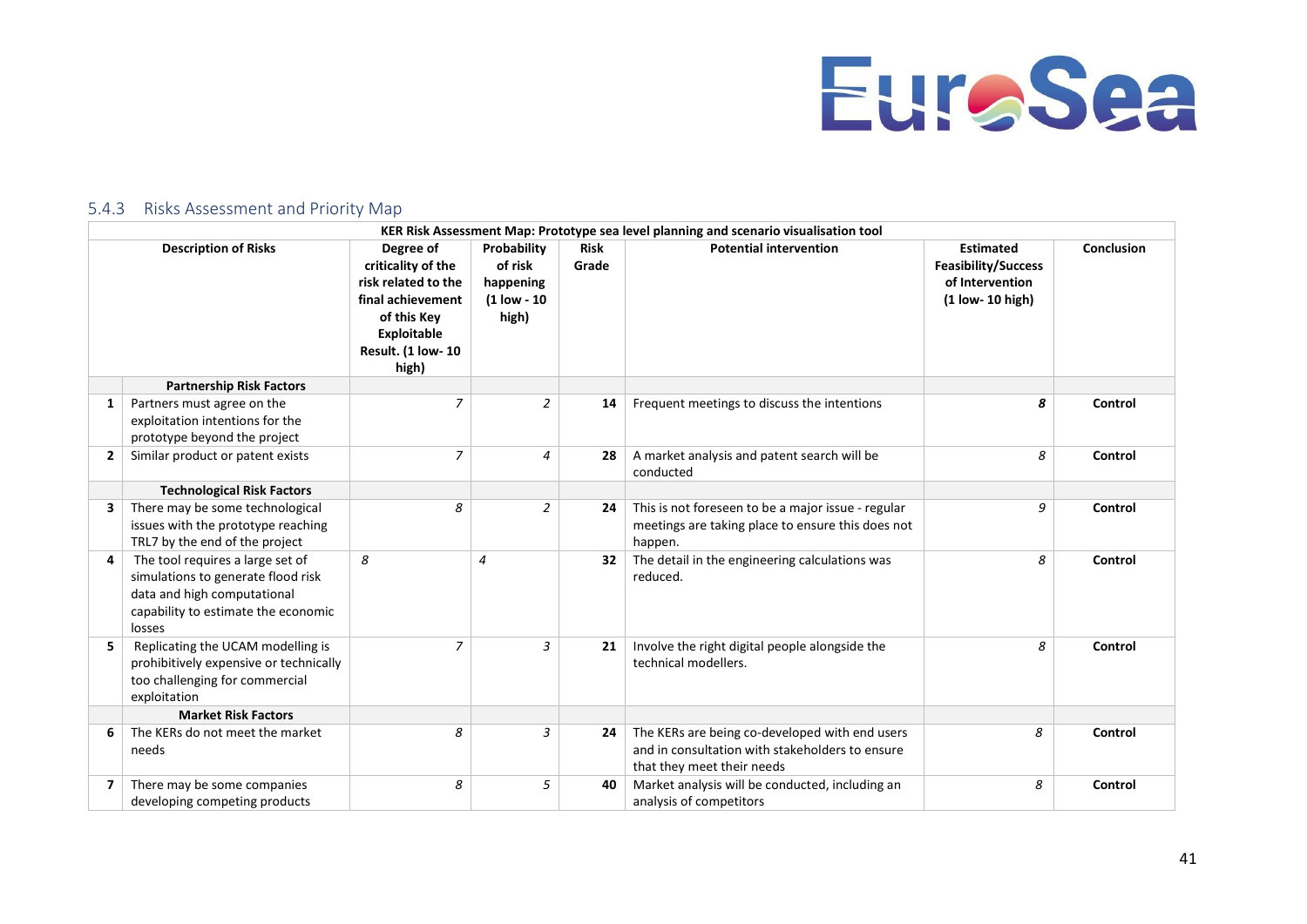

| KER Risk Assessment Map: Prototype sea level planning and scenario visualisation tool |                                                                                                                                                   |                                                                                                                                                |                                                               |                      |                                                                                                                                                                                                                                                                             |                                                                                       |            |
|---------------------------------------------------------------------------------------|---------------------------------------------------------------------------------------------------------------------------------------------------|------------------------------------------------------------------------------------------------------------------------------------------------|---------------------------------------------------------------|----------------------|-----------------------------------------------------------------------------------------------------------------------------------------------------------------------------------------------------------------------------------------------------------------------------|---------------------------------------------------------------------------------------|------------|
|                                                                                       | <b>Description of Risks</b>                                                                                                                       | Degree of<br>criticality of the<br>risk related to the<br>final achievement<br>of this Key<br>Exploitable<br><b>Result. (1 low-10</b><br>high) | Probability<br>of risk<br>happening<br>$(1$ low - 10<br>high) | <b>Risk</b><br>Grade | <b>Potential intervention</b>                                                                                                                                                                                                                                               | <b>Estimated</b><br><b>Feasibility/Success</b><br>of Intervention<br>(1 low- 10 high) | Conclusion |
| 8                                                                                     | Pricing may be too high for potential<br>customers to buy in                                                                                      | $\overline{z}$                                                                                                                                 | 5                                                             | 35                   | Business plan for the prototype will be<br>developed. This will include customer and market<br>analysis to determine an appropriate market<br>price for the tool.                                                                                                           | $\overline{7}$                                                                        | Control    |
| 9                                                                                     | Potential clients do not see the value<br>in examining more of the science,<br>instead seeing more value in current<br>narrow detailed approaches | $\overline{z}$                                                                                                                                 | 5                                                             | 35                   | Clear communication of the benefits                                                                                                                                                                                                                                         | 7                                                                                     | Control    |
|                                                                                       | <b>IPR/Legal Risk Factors</b>                                                                                                                     |                                                                                                                                                |                                                               |                      |                                                                                                                                                                                                                                                                             |                                                                                       |            |
| 10                                                                                    | Potential issues around ownership of<br>IP                                                                                                        | 6                                                                                                                                              | 6                                                             | 36                   | External IP expertise will be sought to advise<br>EuroSea partners                                                                                                                                                                                                          | 7                                                                                     | Control    |
| 11                                                                                    | Potential issues around the<br>disclosure of IP                                                                                                   | $\overline{7}$                                                                                                                                 | 5                                                             | 35                   | External IP expertise will be sought to advise<br>EuroSea partners                                                                                                                                                                                                          | 7                                                                                     | Control    |
|                                                                                       | <b>Financial/Management Risk Factors</b>                                                                                                          |                                                                                                                                                |                                                               |                      |                                                                                                                                                                                                                                                                             |                                                                                       |            |
| 12                                                                                    | Funding is not secured to advance<br>the prototype to higher TRLs                                                                                 | 8                                                                                                                                              | 6                                                             | 48                   | Business plan will involve identifying funding<br>sources for the further development of the tool<br>and input from potential buyers.<br>Business plan will look at the next phase of<br>development for the tool where it will be used at<br>other geographical locations. | 8                                                                                     | Control    |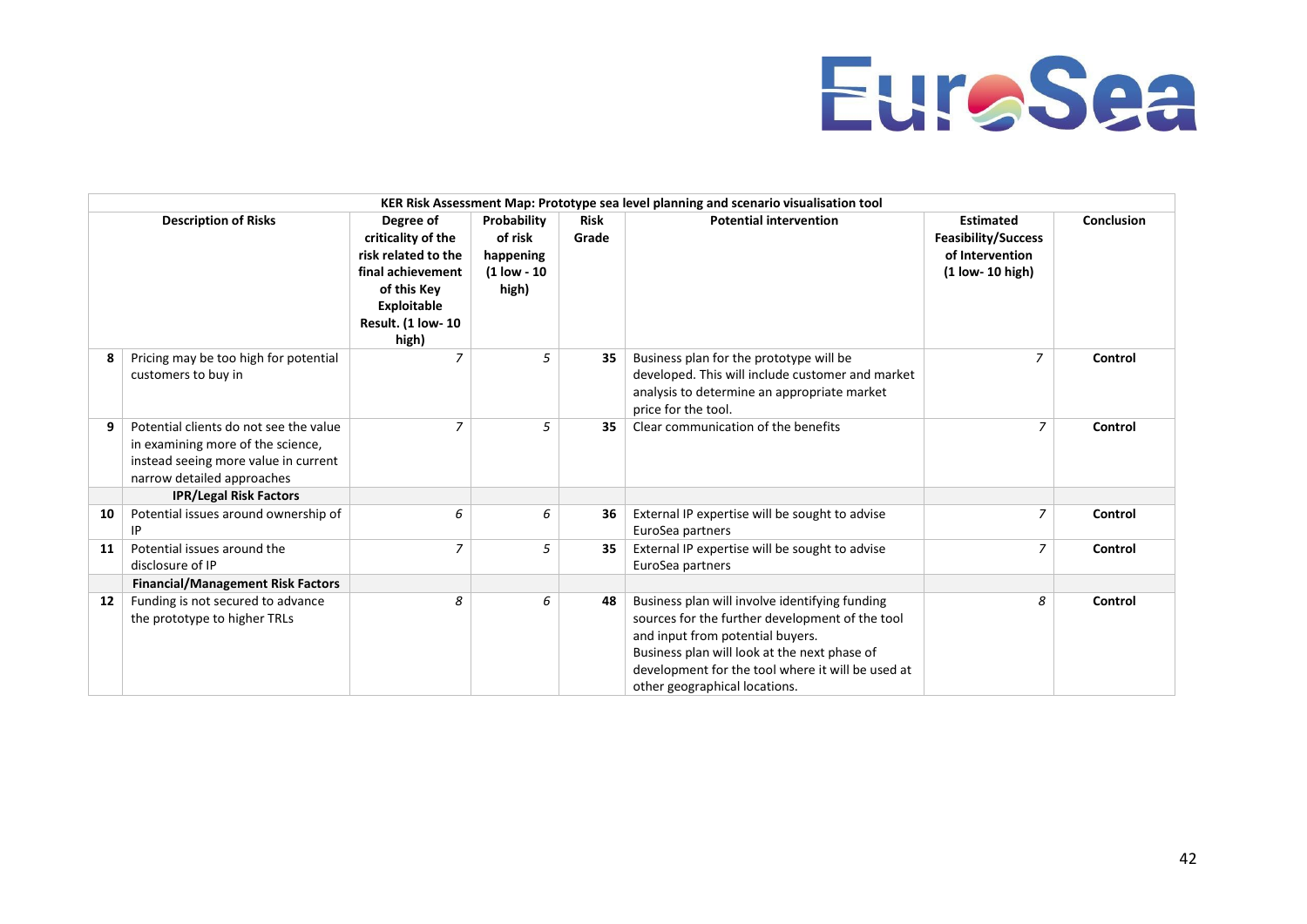

#### 5.4.4 Use options

<span id="page-44-0"></span>

|                                                              | KER's Exploitation route (how the KER will be further exploited) |                           |             |  |  |  |  |  |
|--------------------------------------------------------------|------------------------------------------------------------------|---------------------------|-------------|--|--|--|--|--|
| Prototype sea level planning and scenario visualisation tool |                                                                  |                           |             |  |  |  |  |  |
|                                                              | Selected route                                                   | <b>Implementing actor</b> | <b>Yes</b>  |  |  |  |  |  |
|                                                              | Commercialisation: deployment of a novel                         | One partner               | <b>ARUP</b> |  |  |  |  |  |
|                                                              | product/service (offered to the target markets)                  | A group of partners       |             |  |  |  |  |  |
|                                                              | Contract research (new contracts signed by the                   | A partner                 |             |  |  |  |  |  |
| <b>DIRECT USE</b>                                            | research group with external clients)                            | A group of partners       |             |  |  |  |  |  |
|                                                              | A new research project (application to public                    | A partner                 |             |  |  |  |  |  |
|                                                              | funded research programmes)                                      | A group of partners       |             |  |  |  |  |  |
|                                                              | Implementation of a new university - course                      | A partner                 |             |  |  |  |  |  |
|                                                              | (Note that a training course is a service)                       | A group of partners       |             |  |  |  |  |  |
|                                                              |                                                                  | A new partnership         |             |  |  |  |  |  |
|                                                              | Assignment of the IPR                                            | A partner                 | <b>ARUP</b> |  |  |  |  |  |
|                                                              |                                                                  | A group of partners       |             |  |  |  |  |  |
|                                                              | Licensing of the IPR                                             | A partner                 |             |  |  |  |  |  |
|                                                              |                                                                  | A group of partners       |             |  |  |  |  |  |
| <b>INDIRECT USE</b>                                          | Development of a new legislation/standard                        | A partner                 |             |  |  |  |  |  |
|                                                              |                                                                  | A group of partners       |             |  |  |  |  |  |
|                                                              | Spin- off                                                        | A partner                 |             |  |  |  |  |  |
|                                                              |                                                                  | A group of partners       |             |  |  |  |  |  |
|                                                              |                                                                  | By assignment             |             |  |  |  |  |  |
|                                                              |                                                                  | By licensing              |             |  |  |  |  |  |
|                                                              | Other (please describe)                                          |                           |             |  |  |  |  |  |